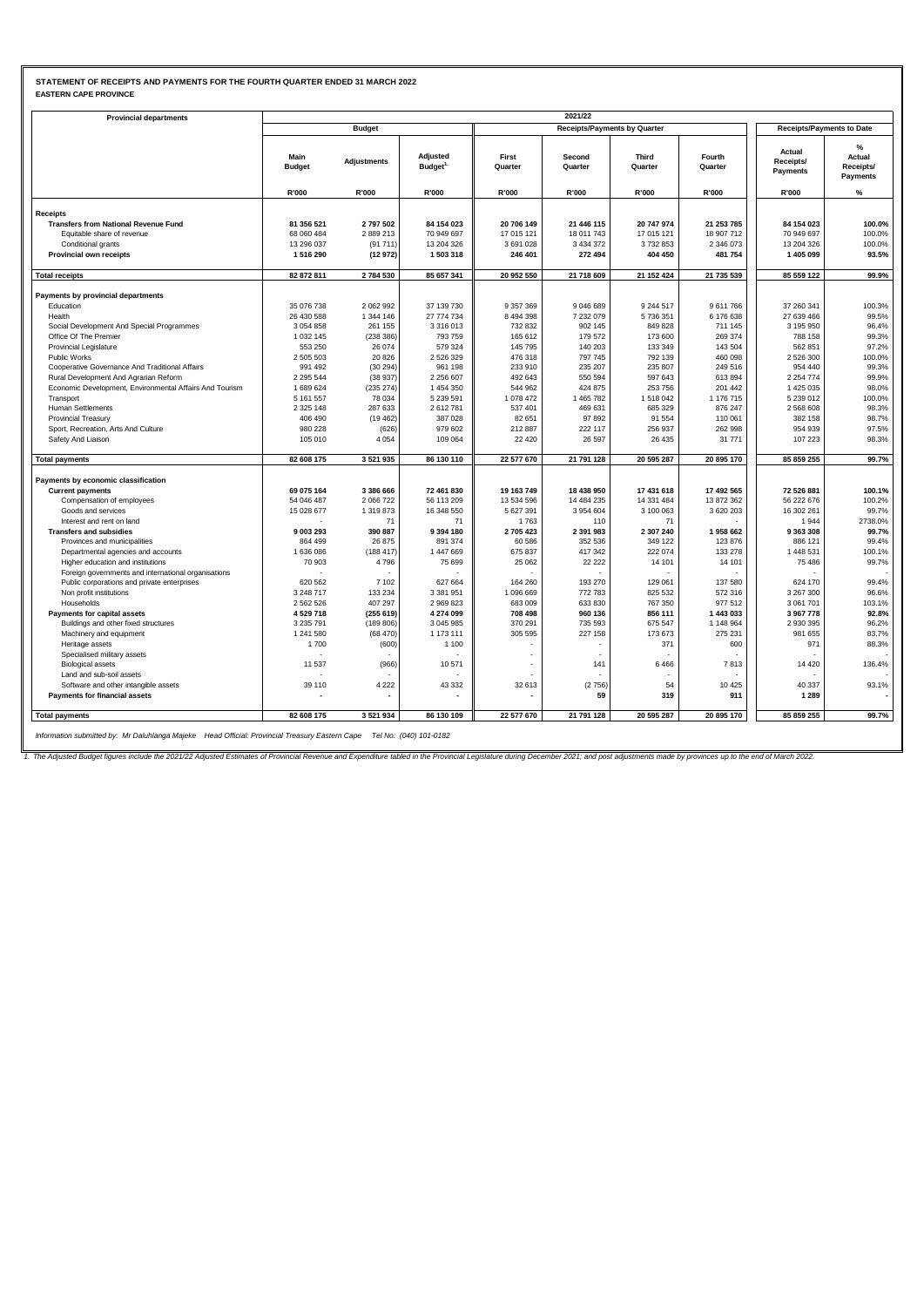### **EASTERN CAPE PROVINCE CONDITIONAL GRANTS TRANSFERRED FROM NATIONAL DEPARTMENTS AND ACTUAL PAYMENTS MADE BY PROVINCES FOR THE FOURTH QUARTER ENDED 31 MARCH 2022**

| National departments administering conditional grants                      |                      |                                             |                          |                          | 2021/22                  |                          |                         |                         |                 |
|----------------------------------------------------------------------------|----------------------|---------------------------------------------|--------------------------|--------------------------|--------------------------|--------------------------|-------------------------|-------------------------|-----------------|
|                                                                            |                      |                                             | <b>Budget</b>            |                          |                          |                          | <b>Transfers</b>        | <b>Payments to Date</b> |                 |
|                                                                            | Division of          | Division of                                 | Total                    | Provincial               | Total                    | Provincial               | <b>Transferred from</b> | Actual                  |                 |
|                                                                            | Revenue Act,         | Revenue                                     | <b>National</b>          | roll-overs               | Available                | Payment                  | <b>National</b>         | Payments                | Actual          |
|                                                                            | No. 9 of 2021        | Amendment Act,                              | Allocation               | approved by              |                          | Schedule                 | to                      |                         | <b>Payments</b> |
|                                                                            |                      | No. 17 of 2021 and<br><b>Other Gazettes</b> |                          | <b>National Treasury</b> |                          | (National<br>Allocation) | Province                |                         |                 |
|                                                                            |                      |                                             |                          |                          |                          |                          |                         |                         |                 |
|                                                                            | R'000                | R'000                                       | R'000                    | R'000                    | R'000                    | R'000                    | <b>R'000</b>            | R'000                   | $\%$            |
| Schedule 5, Part A Grants <sup>2.</sup>                                    |                      |                                             |                          |                          |                          |                          |                         |                         |                 |
| Agriculture, Land Reform and Rural Development (Vote 29)                   | 333 690              |                                             | 333 690                  | 636                      | 334 326                  | 333 690                  | 333 690                 | 327 602                 | 98.0%           |
| (a) Comprehensive Agricultural Support Programme Grant                     | 246 610              |                                             | 246 610                  | 636                      | 247 246                  | 246 610                  | 246 610                 | 241 353                 | 97.6%           |
| (b) Ilima/Letsema Projects Grant                                           | 74 567               | $\overline{\phantom{a}}$                    | 74 567                   |                          | 74 567                   | 74 567                   | 74 567                  | 73737                   | 98.9%           |
| (c) Land Care Programme Grant: Poverty Relief and Infrastructure Developme | 12513                |                                             | 12513                    |                          | 12 513                   | 12 513                   | 12 513                  | 12512                   | 100.0%          |
| Sport, Arts and Culture (Vote 37)                                          | 169 310              |                                             | 169 310                  | 4 6 7 6                  | 173 986                  | 169 310                  | 169 310                 | 161 809                 | 93.0%           |
| Community Library Services Grant                                           | 169 310              |                                             | 169 310                  | 4676                     | 173 986                  | 169 310                  | 169 310                 | 161 809                 | 93.0%           |
| <b>Basic Education (Vote 16)</b>                                           | 1 567 924            |                                             | 1 567 924                | 19765                    | 1 587 689                | 1 567 924                | 1 567 924               | 1 547 759               | 97.5%           |
| (a) HIV and AIDS (Life Skills Education) Grant                             | 45 089               | ٠                                           | 45 089                   | 5 2 8 0                  | 50 369                   | 45 089                   | 45 089                  | 47 349                  | 94.0%           |
| (b) Learners with Profound Intellectual Disabilities Grant                 | 27 004               |                                             | 27 004                   | 6905                     | 33 909                   | 27 004                   | 27 004                  | 23 867                  | 70.4%           |
| (c) Maths, Science and Technology Grant                                    | 52 116               | ٠                                           | 52 116                   | 7580                     | 59 696                   | 52 116                   | 52 116                  | 38 691                  | 64.8%           |
| (d) National School Nutrition Programme Grant                              | 1 443 715            | ÷,                                          | 1 443 715                |                          | 1 443 715                | 1 443 715                | 1 443 715               | 1 437 852               | 99.6%           |
|                                                                            |                      |                                             |                          |                          |                          |                          |                         |                         |                 |
| Health (Vote 18)                                                           | 4 215 725            | 86 800                                      | 4 302 525                | ÷                        | 4 302 525                | 4 302 525                | 4 302 525               | 4 316 495               | 100.3%          |
| (a) HIV, TB, Malaria and Community Outreach Grant                          | 3 062 784            | 53 693                                      | 3 116 477                |                          | 3 116 477                | 3 116 477                | 3 116 477               | 3 106 615               | 99.7%           |
| (b) Health Facility Revitalisation Grant                                   | 685 588              |                                             | 685 588                  |                          | 685 588                  | 685 588                  | 685 588                 | 684 264                 | 99.8%           |
| (c) Human Resources and Training Grant                                     | 426 081              | 33 107                                      | 459 188                  | ÷,                       | 459 188                  | 459 188                  | 459 188                 | 484 042                 | 105.4%          |
| (d) National Health Insurance Grant                                        | 41 27 2              |                                             | 41 272                   | ä,                       | 41 272                   | 41 272                   | 41 272                  | 41 574                  | 100.7%          |
| Human Settlements (Vote 33)                                                | 1 923 647            |                                             | 1923647                  | 274 315                  | 2 197 962                | 1 923 647                | 1 923 647               | 2 159 347               | 98.2%           |
| (a) Human Settlements Development Grant                                    | 1 491 219            | ÷,                                          | 1 491 219                | 270 494                  | 1761713                  | 1 491 219                | 1 491 219               | 1723 101                | 97.8%           |
| (b) Informal Settlements Upgrading Partnership Grant                       | 432 428              |                                             | 432 428                  |                          | 432 428                  | 432 428                  | 432 428                 | 432 427                 | 100.0%          |
| (c) Title Deeds Restoration Grants                                         |                      |                                             |                          | 3821                     | 3821                     |                          |                         | 3819                    | 99.9%           |
| Public Works and Infrastructure (Vote 13)                                  | 153 924              | $\overline{\phantom{a}}$                    | 153 924                  |                          | 153 924                  | 153 924                  | 153 924                 | 164 454                 | 106.8%          |
| (a) Expanded Public Works Programme Integrated Grant for Provinces         | 102 099              |                                             | 102 099                  |                          | 102 099                  | 102 099                  | 102 099                 | 100 898                 | 98.8%           |
| (b) Social Sector Expanded Public Works Programme Incentive Grant for Prov | 51 825               |                                             | 51 825                   | ٠                        | 51 825                   | 51 825                   | 51 825                  | 63 556                  | 122.6%          |
|                                                                            |                      |                                             |                          |                          |                          |                          |                         |                         |                 |
| Social Development (Vote 19)                                               | 157 970              | 26 611                                      | 184 581                  | 54 370                   | 238 951                  | 184 581                  | 184 581                 | 178 888                 | 74.9%           |
| Early Childhood Development Grant                                          | 157 970              | 26 611                                      | 184 581                  | 54 370                   | 238 951                  | 184 581                  | 184 581                 | 178 888                 | 74.9%           |
| Sport, Arts and Culture (Vote 37)                                          | 69 310               | $\overline{\phantom{a}}$                    | 69 310                   | 3 5 6 1                  | 72 871                   | 69 310                   | 69 310                  | 67 258                  | 92.3%           |
| Mass Participation and Sport Development Grant                             | 69 310               |                                             | 69 310                   | 3 5 6 1                  | 72 871                   | 69 310                   | 69 310                  | 67 258                  | 92.3%           |
| Sub-Total                                                                  | 8 591 500            | 113 411                                     | 8704911                  | 357 323                  | 9 062 234                | 8704911                  | 8704911                 | 8923612                 | 98.5%           |
| Schedule 4, Part A Grants'                                                 |                      |                                             |                          |                          |                          |                          |                         |                         |                 |
| <b>Basic Education (Vote 16)</b>                                           | 1 640 977            | (205 122)                                   | 1 435 855                | 70 776                   | 1 506 631                | 1 435 855                | 1 435 855               |                         |                 |
| Education Infrastructure Grant                                             | 1 640 977            | (205 122)                                   | 1 435 855                | 70 776                   | 1 506 631                | 1 435 855                | 1 435 855               |                         |                 |
| Health (Vote 18)                                                           | 1 101 960            |                                             | 1 101 960                |                          | 1 101 960                | 1 101 960                | 1 101 960               |                         |                 |
| National Tertiary Services Grant                                           | 1 101 960            |                                             | 1 101 960                |                          | 1 101 960                | 1 101 960                | 1 101 960               |                         |                 |
|                                                                            |                      | ٠                                           |                          | ٠                        |                          |                          |                         |                         |                 |
| <b>Transport (Vote 40)</b><br>(a) Provincial Roads Maintenance Grant       | 1961600<br>1 677 797 |                                             | 1961600<br>1 677 797     |                          | 1 961 600<br>1 677 797   | 1961600<br>1 677 797     | 1961600<br>1 677 797    |                         |                 |
| (b) Public Transport Operations Grant                                      | 283 803              |                                             | 283 803                  |                          | 283 803                  | 283 803                  | 283 803                 |                         |                 |
|                                                                            |                      |                                             |                          |                          |                          |                          |                         |                         |                 |
| Sub-Total                                                                  | 4 704 537            | (205 122)                                   | 4 4 9 4 1 5              | 70 776                   | 4 570 191                | 4 499 415                | 4 499 415               |                         |                 |
| Schedule 7, Part A Grants <sup>3.</sup>                                    |                      |                                             |                          |                          |                          |                          |                         |                         |                 |
| <b>Cooperative Governance (Vote 3)</b>                                     |                      |                                             |                          |                          |                          |                          |                         |                         |                 |
| Provincial Disaster Relief Grant                                           |                      |                                             |                          |                          |                          |                          |                         |                         |                 |
| Human Settlements (Vote 33)                                                |                      | $\blacksquare$                              |                          |                          |                          |                          |                         |                         |                 |
| Provincial Emergency Housing Grant                                         |                      | ٠                                           |                          | ÷.                       |                          |                          |                         |                         |                 |
| Sub-Total                                                                  |                      | $\overline{a}$                              | $\overline{\phantom{a}}$ | $\overline{\phantom{a}}$ | $\overline{\phantom{a}}$ |                          | $\overline{a}$          |                         |                 |
|                                                                            |                      |                                             |                          |                          |                          |                          |                         |                         |                 |
| <b>Total</b>                                                               | 13 296 037           | (91711)                                     | 13 204 326               | 428 099                  | 13 632 425               | 13 204 326               | 13 204 326              |                         |                 |
|                                                                            |                      |                                             |                          |                          |                          |                          |                         |                         |                 |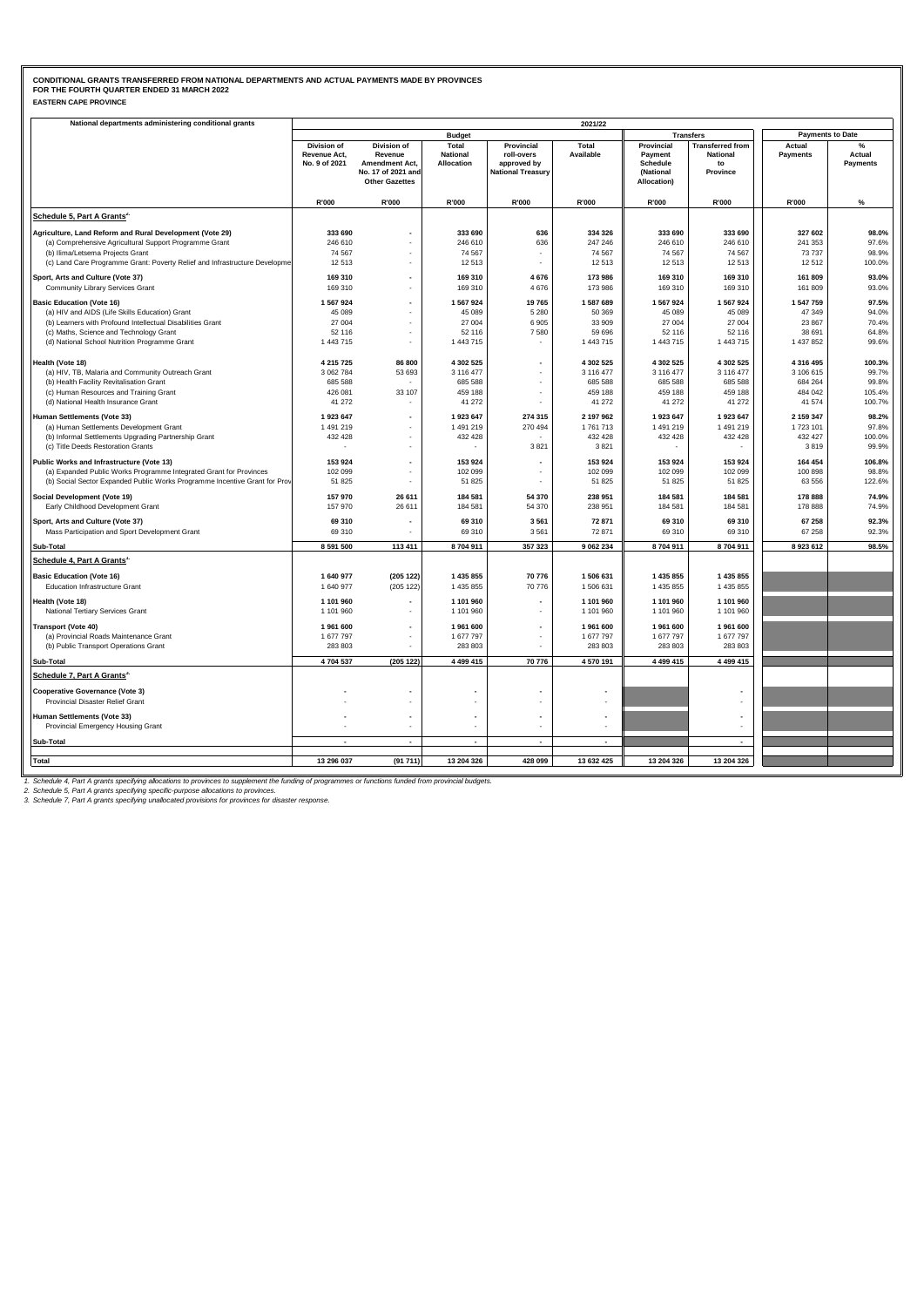## **STATEMENT OF RECEIPTS AND PAYMENTS FOR THE FOURTH QUARTER ENDED 31 MARCH 2022 FREE STATE PROVINCE**

| <b>Provincial departments</b>                              |                          |                    |                                 |                      | 2021/22                             |                              |                        |                                  |                                      |
|------------------------------------------------------------|--------------------------|--------------------|---------------------------------|----------------------|-------------------------------------|------------------------------|------------------------|----------------------------------|--------------------------------------|
|                                                            |                          | <b>Budget</b>      |                                 |                      | <b>Receipts/Payments by Quarter</b> |                              |                        | <b>Receipts/Payments to Date</b> |                                      |
|                                                            | Main<br><b>Budget</b>    | Adjustments        | Adjusted<br>Budget <sup>1</sup> | First<br>Quarter     | Second<br>Quarter                   | Third<br>Quarter             | Fourth<br>Quarter      | Actual<br>Receipts/<br>Payments  | %<br>Actual<br>Receipts/<br>Payments |
|                                                            | R'000                    | R'000              | R'000                           | R'000                | R'000                               | R'000                        | R'000                  | R'000                            | $\%$                                 |
| <b>Receipts</b>                                            |                          |                    |                                 |                      |                                     |                              |                        |                                  |                                      |
| <b>Transfers from National Revenue Fund</b>                | 37 513 672               | 1 267 340          | 38 781 012                      | 9 418 004            | 10 093 053                          | 9 421 921                    | 9843910                | 38 776 888                       | 100.0%                               |
| Equitable share of revenue                                 | 29 054 563               | 1 287 798          | 30 342 361                      | 7 263 642            | 7727791                             | 7 263 642                    | 8 087 286              | 30 342 361                       | 100.0%                               |
| Conditional grants                                         | 8 459 109                | (20 458)           | 8 4 3 8 6 5 1                   | 2 154 362            | 2 365 262                           | 2 158 279                    | 1756 624               | 8 4 3 4 5 2 7                    | 100.0%                               |
| Provincial own receipts <sup>2</sup>                       | 1 068 140                | (3607)             | 1 064 533                       | 231 642              | 299 033                             | 322 145                      | 226 796                | 1079616                          | 101.4%                               |
|                                                            |                          |                    |                                 |                      |                                     |                              |                        |                                  |                                      |
| <b>Total receipts</b>                                      | 38 581 812               | 1 263 733          | 39 845 545                      | 9 649 646            | 10 392 086                          | 9744066                      | 10 070 706             | 39 856 504                       | 100.0%                               |
|                                                            |                          |                    |                                 |                      |                                     |                              |                        |                                  |                                      |
| Payments by provincial departments                         |                          |                    |                                 |                      |                                     |                              |                        |                                  |                                      |
| Education<br>Health                                        | 15 474 944<br>12 135 269 | 804 743<br>463 865 | 16 279 687<br>12 599 134        | 4 194 492<br>2710629 | 3 902 367<br>3 3 3 6 1 9 7          | 4 3 5 8 5 8 8<br>2 9 3 1 4 1 | 4 025 842<br>3 227 816 | 16 481 289<br>12 213 783         | 101.2%<br>96.9%                      |
|                                                            |                          |                    |                                 |                      |                                     |                              |                        |                                  |                                      |
| Social Development                                         | 1 442 373<br>662 675     | 91 366             | 1 533 739<br>587 563            | 356 303<br>113871    | 373 620<br>129 825                  | 394 191<br>149 400           | 384 107<br>115 036     | 1 508 221<br>508 132             | 98.3%                                |
| Premier                                                    |                          | (75112)            |                                 |                      |                                     |                              |                        |                                  | 86.5%                                |
| Free State Legislature                                     | 258 823                  | 41 351             | 300 174                         | 68 279               | 60 208                              | 68759                        | 92 858                 | 290 104                          | 96.6%                                |
| Economic Development & Small Business Development, Tourism | 604 792                  | 55 566             | 660 358                         | 138 763              | 145 982                             | 164 955                      | 200 184                | 649 884                          | 98.4%                                |
| <b>Provincial Treasury</b>                                 | 331 491                  | (26383)            | 305 108                         | 64 049               | 71 208                              | 70 861                       | 74 165                 | 280 283                          | 91.9%                                |
| Cooperative Governance And Traditional Affairs             | 416 598                  | (21300)            | 395 298                         | 106 263              | 87 588                              | 82 165                       | 89 527                 | 365 543                          | 92.5%                                |
| Public Works & Infrastructure                              | 1739 126                 | 125 017            | 1864 143                        | 459 466              | 457 265                             | 373 603                      | 556 055                | 1846389                          | 99.0%                                |
| Police, Roads And Transport                                | 2 882 043                | (10615)            | 2 871 428                       | 561 675              | 637 019                             | 757 666                      | 905 663                | 2 862 023                        | 99.7%                                |
| Agriculture And Rural Development                          | 783 067                  | 35 573             | 818 640                         | 128 949              | 190 774                             | 201 833                      | 240 241                | 761 797                          | 93.1%                                |
| Sport, Arts, Culture And Recreation                        | 638 523                  | (15021)            | 623 502                         | 131 716              | 141 549                             | 137 906                      | 192 563                | 603 734                          | 96.8%                                |
| <b>Human Settlements</b>                                   | 1 255 620                | 23 290             | 1 278 910                       | 153 187              | 337 889                             | 264 163                      | 484 734                | 1 239 973                        | 97.0%                                |
| <b>Total payments</b>                                      | 38 625 344               | 1 492 340          | 40 117 684                      | 9 187 642            | 9 871 491                           | 9 963 231                    | 10 588 791             | 39 611 155                       | 98.7%                                |
| Payments by economic classification                        |                          |                    |                                 |                      |                                     |                              |                        |                                  |                                      |
|                                                            |                          |                    |                                 |                      |                                     |                              |                        |                                  |                                      |
| <b>Current payments</b>                                    | 31 658 148               | 708 891            | 32 367 039                      | 7511990              | 8 295 681                           | 7955803                      | 8512709                | 32 276 183                       | 99.7%                                |
| Compensation of employees                                  | 24 219 135               | 554779             | 24 773 914                      | 6 162 023            | 6 507 469                           | 6 450 917                    | 6 361 880              | 25 482 289                       | 102.9%                               |
| Goods and services                                         | 7 438 638                | 148 456            | 7 587 094                       | 1 344 319            | 1788 206                            | 1 504 666                    | 2 144 936              | 6782127                          | 89.4%                                |
| Interest and rent on land                                  | 375                      | 5656               | 6031                            | 5 6 4 8              | 6                                   | 220                          | 5893                   | 11767                            | 195.1%                               |
| <b>Transfers and subsidies</b>                             | 4 805 115                | 683 470            | 5 488 585                       | 1 307 824            | 1 148 776                           | 1 534 348                    | 1456709                | 5 447 657                        | 99.3%                                |
| Provinces and municipalities                               | 499 344                  | 21 500             | 520 844                         | 206 220              | 125 551                             | 107 048                      | 82 019                 | 520 838                          | 100.0%                               |
| Departmental agencies and accounts                         | 249 782                  | 24 967             | 274 749                         | 52 100               | 118 995                             | 44 571                       | 55 184                 | 270 850                          | 98.6%                                |
| Higher education and institutions                          | 2018                     | (18)               | 2 0 0 0                         |                      | $\overline{\phantom{a}}$            |                              |                        |                                  |                                      |
| Foreign governments and international organisations        |                          |                    |                                 |                      |                                     |                              |                        |                                  |                                      |
| Public corporations and private enterprises                | 357 947                  | 65 601             | 423 548                         | 84 634               | 84 500                              | 91 730                       | 169 263                | 430 127                          | 101.6%                               |
| Non profit institutions                                    | 2 140 058                | 662712             | 2 802 770                       | 786 710              | 439 588                             | 963 310                      | 534 387                | 2723995                          | 97.2%                                |
| Households                                                 | 1 555 966                | (91 292)           | 1 464 674                       | 178 160              | 380 142                             | 327 689                      | 615 856                | 1 501 847                        | 102.5%                               |
| Payments for capital assets                                | 2 162 081                | 99 582             | 2 261 663                       | 367823               | 427 014                             | 473 023                      | 607852                 | 1875712                          | 82.9%                                |
| Buildings and other fixed structures                       | 1745 651                 | 71 495             | 1817146                         | 276 826              | 348 868                             | 408 449                      | 554 500                | 1588643                          | 87.4%                                |
| Machinery and equipment                                    | 378 647                  | 49 45 9            | 428 106                         | 86 574               | 74 424                              | 62 311                       | 53 623                 | 276 932                          | 64.7%                                |
| Heritage assets                                            |                          |                    |                                 |                      |                                     |                              |                        |                                  |                                      |
| Specialised military assets                                | ٠                        |                    |                                 |                      |                                     |                              | ÷                      |                                  |                                      |
| <b>Biological assets</b>                                   |                          |                    |                                 |                      |                                     |                              |                        |                                  |                                      |
| Land and sub-soil assets                                   | 2 0 0 0                  | 200                | 2 2 0 0                         |                      |                                     |                              | 2 2 0 0                | 2 2 0 0                          | 100.0%                               |
| Software and other intangible assets                       | 35 783                   | (21572)            | 14 211                          | 4 4 2 3              | 3722                                | 2 2 6 3                      | (2471)                 | 7937                             | 55.9%                                |
| Payments for financial assets                              |                          | 397                | 397                             | 5                    | 20                                  | 57                           | 11 521                 | 11 603                           | 2922.7%                              |
| <b>Total payments</b>                                      | 38 625 344               | 1 492 340          | 40 117 684                      | 9 187 642            | 9 871 491                           | 9 963 231                    | 10 588 791             | 39 611 155                       | 98.7%                                |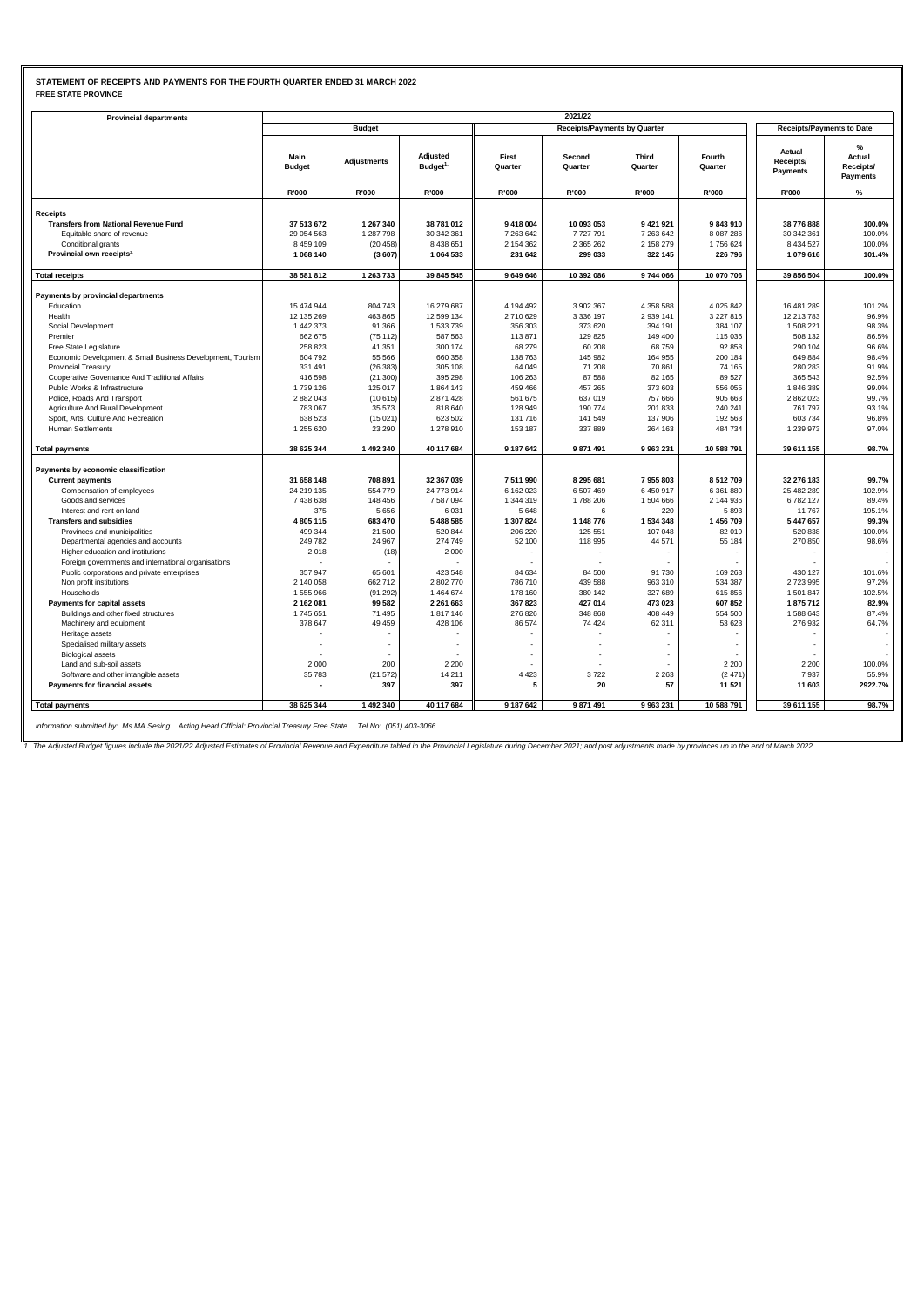### **FREE STATE PROVINCE CONDITIONAL GRANTS TRANSFERRED FROM NATIONAL DEPARTMENTS AND ACTUAL PAYMENTS MADE BY PROVINCES FOR THE FOURTH QUARTER ENDED 31 MARCH 2022**

| National departments administering conditional grants                      |                                              |                                                                                                |                                        |                                                                     | 2021/22               |                                                                      |                                                              |                           |                                |
|----------------------------------------------------------------------------|----------------------------------------------|------------------------------------------------------------------------------------------------|----------------------------------------|---------------------------------------------------------------------|-----------------------|----------------------------------------------------------------------|--------------------------------------------------------------|---------------------------|--------------------------------|
|                                                                            |                                              |                                                                                                | <b>Budget</b>                          |                                                                     |                       |                                                                      | <b>Transfers</b>                                             | <b>Payments to Date</b>   |                                |
|                                                                            | Division of<br>Revenue Act,<br>No. 9 of 2021 | <b>Division of</b><br>Revenue<br>Amendment Act,<br>No. 17 of 2021 and<br><b>Other Gazettes</b> | Total<br><b>National</b><br>Allocation | Provincial<br>roll-overs<br>approved by<br><b>National Treasury</b> | Total<br>Available    | Provincial<br>Payment<br><b>Schedule</b><br>(National<br>Allocation) | <b>Transferred from</b><br><b>National</b><br>to<br>Province | Actual<br><b>Payments</b> | %<br>Actual<br><b>Payments</b> |
|                                                                            | R'000                                        | R'000                                                                                          | R'000                                  | R'000                                                               | R'000                 | R'000                                                                | R'000                                                        | R'000                     | $\%$                           |
| Schedule 5, Part A Grants <sup>2.</sup>                                    |                                              |                                                                                                |                                        |                                                                     |                       |                                                                      |                                                              |                           |                                |
| Agriculture, Land Reform and Rural Development (Vote 29)                   | 265 612                                      |                                                                                                | 265 612                                | 6 3 3 9                                                             | 271 951               | 265 612                                                              | 265 612                                                      | 235 186                   | 86.5%                          |
| (a) Comprehensive Agricultural Support Programme Grant                     | 185 645                                      |                                                                                                | 185 645                                | 5 9 6 6                                                             | 191 611               | 185 645                                                              | 185 645                                                      | 164 731                   | 86.0%                          |
| (b) Ilima/Letsema Projects Grant                                           | 71 601                                       |                                                                                                | 71 601                                 | 373                                                                 | 71 974                | 71 601                                                               | 71 601                                                       | 62 381                    | 86.7%                          |
| (c) Land Care Programme Grant: Poverty Relief and Infrastructure Developme | 8 3 6 6                                      |                                                                                                | 8 3 6 6                                |                                                                     | 8 3 6 6               | 8 3 6 6                                                              | 8 3 6 6                                                      | 8074                      | 96.5%                          |
| Sport, Arts and Culture (Vote 37)                                          | 168771                                       |                                                                                                | 168 771                                |                                                                     | 168 771               | 168 771                                                              | 168 771                                                      | 168 678                   | 99.9%                          |
| Community Library Services Grant                                           | 168 771                                      | ٠                                                                                              | 168 771                                |                                                                     | 168 771               | 168 771                                                              | 168 771                                                      | 168 678                   | 99.9%                          |
| <b>Basic Education (Vote 16)</b>                                           | 528 757                                      |                                                                                                | 528 757                                | 16 175                                                              | 544 932               | 528 757                                                              | 528 757                                                      | 524 672                   | 96.3%                          |
| (a) HIV and AIDS (Life Skills Education) Grant                             | 10 250                                       |                                                                                                | 10 250                                 | 121                                                                 | 10 371                | 10 250                                                               | 10 250                                                       | 10 297                    | 99.3%                          |
| (b) Learners with Profound Intellectual Disabilities Grant                 | 26 692                                       |                                                                                                | 26 692                                 | 2 6 6 2                                                             | 29 3 54               | 26 692                                                               | 26 692                                                       | 21 190                    | 72.2%                          |
| (c) Maths, Science and Technology Grant                                    | 38 299                                       |                                                                                                | 38 299                                 | 8 4 2 4                                                             | 46 723                | 38 299                                                               | 38 299                                                       | 43 839                    | 93.8%                          |
| (d) National School Nutrition Programme Grant                              | 453 516                                      |                                                                                                | 453 516                                | 4 9 6 8                                                             | 458 484               | 453 516                                                              | 453 516                                                      | 449 346                   | 98.0%                          |
| Health (Vote 18)                                                           | 2 449 364                                    | 23 655                                                                                         | 2 473 019                              | 120 311                                                             | 2 593 330             | 2 473 019                                                            | 2 473 019                                                    | 2 239 064                 | 86.3%                          |
| (a) HIV, TB, Malaria and Community Outreach Grant                          | 1 633 446                                    | 3 4 7 9                                                                                        | 1636925                                | 351                                                                 | 1 637 276             | 1 636 925                                                            | 1 636 925                                                    | 1 508 022                 | 92.1%                          |
| (b) Health Facility Revitalisation Grant                                   | 609 977                                      |                                                                                                | 609 977                                | 119 960                                                             | 729 937               | 609 977                                                              | 609 977                                                      | 509 480                   | 69.8%                          |
| (c) Human Resources and Training Grant                                     | 186 340                                      | 20 176                                                                                         | 206 516                                | ٠                                                                   | 206 516               | 206 516                                                              | 206 516                                                      | 211 130                   | 102.2%                         |
| (d) National Health Insurance Grant                                        | 19601                                        |                                                                                                | 19601                                  | ÷,                                                                  | 19 601                | 19 601                                                               | 19 601                                                       | 10 4 32                   | 53.2%                          |
| Human Settlements (Vote 33)                                                | 1 014 255                                    | (20000)                                                                                        | 994 255                                | 27 182                                                              | 1 021 437             | 994 255                                                              | 994 255                                                      | 994 491                   | 97.4%                          |
| (a) Human Settlements Development Grant                                    | 786 254                                      |                                                                                                | 786 254                                | 22 036                                                              | 808 290               | 786 254                                                              | 786 254                                                      | 781 650                   | 96.7%                          |
| (b) Informal Settlements Upgrading Partnership Grant                       | 228 001                                      | (20000)                                                                                        | 208 001                                |                                                                     | 208 001               | 208 001                                                              | 208 001                                                      | 207 695                   | 99.9%                          |
| (c) Title Deeds Restoration Grants                                         |                                              |                                                                                                |                                        | 5 1 4 6                                                             | 5 1 4 6               |                                                                      |                                                              | 5 1 4 6                   | 100.0%                         |
| Public Works and Infrastructure (Vote 13)                                  | 59 251                                       | ٠                                                                                              | 59 251                                 | 25                                                                  | 59 276                | 59 251                                                               | 59 251                                                       | 58 428                    | 98.6%                          |
| (a) Expanded Public Works Programme Integrated Grant for Provinces         | 21 651                                       |                                                                                                | 21 651                                 |                                                                     | 21 651                | 21 651                                                               | 21 651                                                       | 21 4 68                   | 99.2%                          |
| (b) Social Sector Expanded Public Works Programme Incentive Grant for Prov | 37 600                                       |                                                                                                | 37 600                                 | 25                                                                  | 37 625                | 37 600                                                               | 37 600                                                       | 36 960                    | 98.2%                          |
| Social Development (Vote 19)                                               | 63 533                                       | 10702                                                                                          | 74 235                                 | 37 336                                                              | 111 571               | 74 235                                                               | 74 235                                                       | 86 433                    | 77.5%                          |
| Early Childhood Development Grant                                          | 63 533                                       | 10702                                                                                          | 74 235                                 | 37 336                                                              | 111 571               | 74 235                                                               | 74 235                                                       | 86 433                    | 77.5%                          |
| Sport, Arts and Culture (Vote 37)                                          | 41 155                                       | $\overline{a}$                                                                                 | 41 155                                 |                                                                     | 41 155                | 41 155                                                               | 41 155                                                       | 41 155                    | 100.0%                         |
| Mass Participation and Sport Development Grant                             | 41 155                                       |                                                                                                | 41 155                                 |                                                                     | 41 155                | 41 155                                                               | 41 155                                                       | 41 155                    | 100.0%                         |
| Sub-Total                                                                  | 4 590 698                                    | 14 3 5 7                                                                                       | 4 605 055                              | 207 368                                                             | 4 812 423             | 4 605 055                                                            | 4 605 055                                                    | 4 348 107                 | 90.4%                          |
| Schedule 4, Part A Grants'                                                 |                                              |                                                                                                |                                        |                                                                     |                       |                                                                      |                                                              |                           |                                |
| <b>Basic Education (Vote 16)</b>                                           | 892 287                                      |                                                                                                | 892 287                                | 1 0 5 8                                                             | 893 345               | 892 287                                                              | 892 287                                                      |                           |                                |
| Education Infrastructure Grant                                             | 892 287                                      |                                                                                                | 892 287                                | 1 0 5 8                                                             | 893 345               | 892 287                                                              | 892 287                                                      |                           |                                |
| Health (Vote 18)                                                           | 1 172 085                                    | $\overline{a}$                                                                                 | 1 172 085                              |                                                                     | 1 172 085             | 1 172 085                                                            | 1 172 085                                                    |                           |                                |
| National Tertiary Services Grant                                           | 1 172 085                                    | ٠                                                                                              | 1 172 085                              |                                                                     | 1 172 085             | 1 172 085                                                            | 1 172 085                                                    |                           |                                |
|                                                                            |                                              |                                                                                                |                                        |                                                                     |                       |                                                                      |                                                              |                           |                                |
| <b>Transport (Vote 40)</b><br>(a) Provincial Roads Maintenance Grant       | 1804039<br>1 490 271                         | (45190)<br>(45 190)                                                                            | 1758849<br>1 445 081                   | ٠                                                                   | 1758 849<br>1 445 081 | 1758849<br>1 445 081                                                 | 1758849<br>1 445 081                                         |                           |                                |
| (b) Public Transport Operations Grant                                      | 313768                                       |                                                                                                | 313768                                 |                                                                     | 313 768               | 313 768                                                              | 313 768                                                      |                           |                                |
|                                                                            | 3 868 411                                    |                                                                                                | 3 823 221                              | 1 0 5 8                                                             | 3 824 279             | 3 823 221                                                            | 3 823 221                                                    |                           |                                |
| Sub-Total<br>Schedule 7, Part A Grants <sup>3.</sup>                       |                                              | (45190)                                                                                        |                                        |                                                                     |                       |                                                                      |                                                              |                           |                                |
|                                                                            |                                              |                                                                                                |                                        |                                                                     |                       |                                                                      |                                                              |                           |                                |
| <b>Cooperative Governance (Vote 3)</b>                                     |                                              |                                                                                                |                                        |                                                                     |                       |                                                                      |                                                              |                           |                                |
| Provincial Disaster Relief Grant                                           |                                              | ٠                                                                                              |                                        |                                                                     |                       |                                                                      |                                                              |                           |                                |
| Human Settlements (Vote 33)                                                |                                              | 10 375                                                                                         | 10 375                                 | $\overline{\phantom{a}}$                                            | 10 375                |                                                                      | 6 2 5 1                                                      |                           |                                |
| Provincial Emergency Housing Grant                                         |                                              | 10 375                                                                                         | 10 375                                 |                                                                     | 10 375                |                                                                      | 6 2 5 1                                                      |                           |                                |
| Sub-Total                                                                  |                                              | 10 375                                                                                         | 10 375                                 | $\blacksquare$                                                      | 10 375                |                                                                      | 6 2 5 1                                                      |                           |                                |
|                                                                            |                                              |                                                                                                |                                        |                                                                     |                       |                                                                      |                                                              |                           |                                |
| <b>Total</b>                                                               | 8 459 109                                    | (20458)                                                                                        | 8 4 3 8 6 5 1                          | 208 426                                                             | 8 647 077             | 8 4 28 276                                                           | 8 434 527                                                    |                           |                                |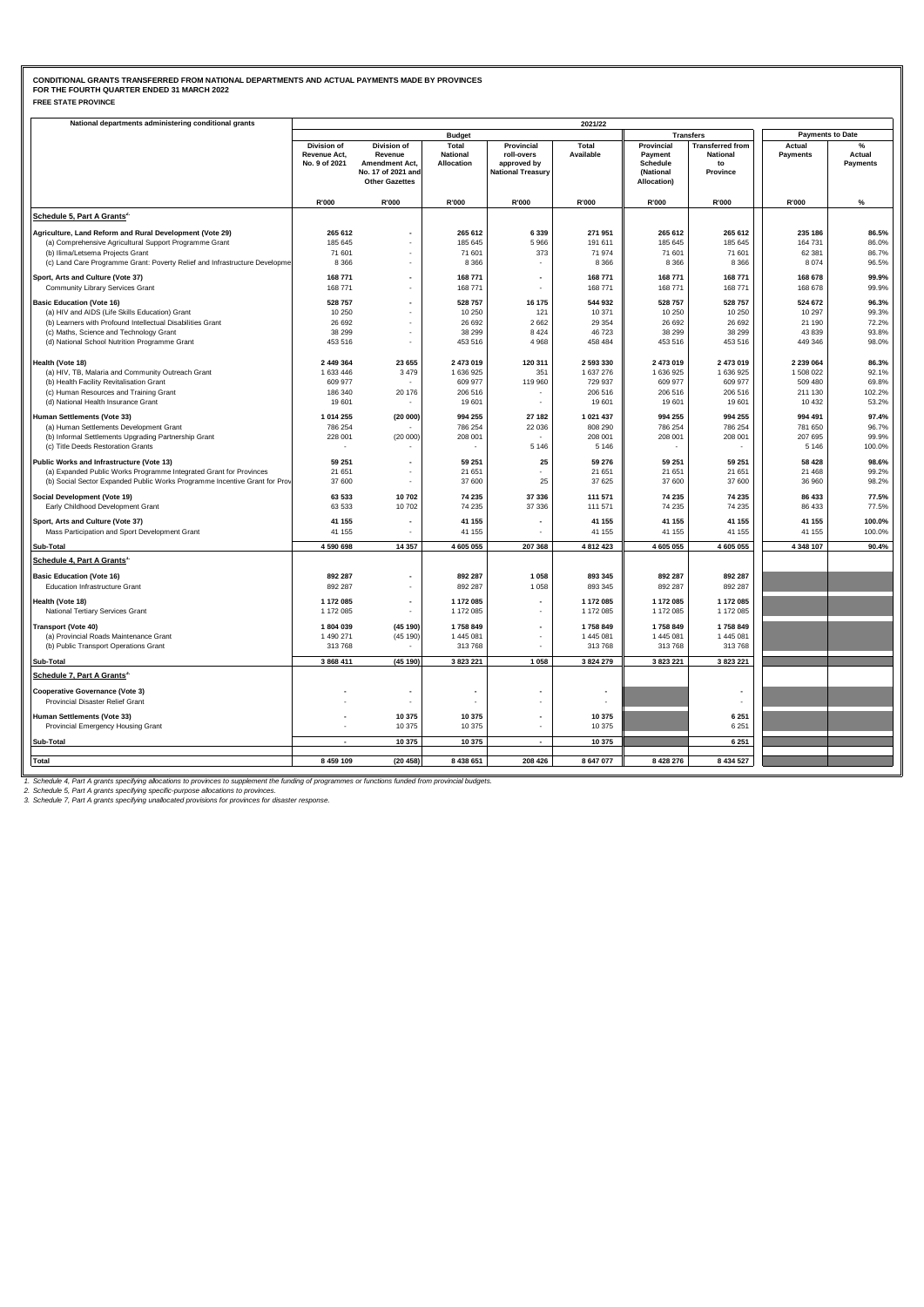## **STATEMENT OF RECEIPTS AND PAYMENTS FOR THE FOURTH QUARTER ENDED 31 MARCH 2022 GAUTENG PROVINCE**

| <b>Provincial departments</b>                           |                          |                    |                                  |                  | 2021/22                             |                  |                   |                                  |                                                         |
|---------------------------------------------------------|--------------------------|--------------------|----------------------------------|------------------|-------------------------------------|------------------|-------------------|----------------------------------|---------------------------------------------------------|
|                                                         |                          | <b>Budget</b>      |                                  |                  | <b>Receipts/Payments by Quarter</b> |                  |                   | <b>Receipts/Payments to Date</b> |                                                         |
|                                                         | Main<br><b>Budget</b>    | <b>Adiustments</b> | Adjusted<br>Budget <sup>1.</sup> | First<br>Quarter | Second<br>Quarter                   | Third<br>Quarter | Fourth<br>Quarter | Actual<br>Receipts/<br>Payments  | $\frac{9}{6}$<br>Actual<br>Receipts/<br><b>Payments</b> |
|                                                         | R'000                    | R'000              | R'000                            | R'000            | R'000                               | R'000            | R'000             | R'000                            | %                                                       |
| <b>Receipts</b>                                         |                          |                    |                                  |                  |                                     |                  |                   |                                  |                                                         |
| <b>Transfers from National Revenue Fund</b>             | 136 397 914              | 4 265 894          | 140 663 808                      | 33 823 052       | 36 271 203                          | 34 141 540       | 36 423 784        | 140 659 579                      | 100.0%                                                  |
| Equitable share of revenue                              | 111 429 473              | 4 191 687          | 115 621 160                      | 27 857 367       | 29 358 427                          | 27 857 367       | 30 547 999        | 115 621 160                      | 100.0%                                                  |
| Conditional grants                                      | 24 968 441               | 74 207             | 25 042 648                       | 5965685          | 6912776                             | 6 284 173        | 5 875 785         | 25 038 419                       | 100.0%                                                  |
| Provincial own receipts                                 | 6975646                  | 8605               | 6 984 251                        | 1 173 674        | 1695040                             | 1 904 831        | 1894303           | 6 667 848                        | 95.5%                                                   |
| <b>Total receipts</b>                                   | 143 373 560              | 4 274 499          | 147 648 059                      | 34 996 726       | 37 966 243                          | 36 046 371       | 38 318 087        | 147 327 427                      | 99.8%                                                   |
|                                                         |                          |                    |                                  |                  |                                     |                  |                   |                                  |                                                         |
| Payments by provincial departments                      |                          |                    |                                  |                  |                                     |                  |                   |                                  |                                                         |
| Education                                               | 53 458 053               | 3 2 2 0 2 2 0      | 56 678 273                       | 13 643 230       | 12 621 858                          | 16 286 817       | 13 658 692        | 56 210 597                       | 99.2%                                                   |
| Health                                                  | 56 505 266               | 3 1 2 0 2 4 4      | 59 625 510                       | 14 579 783       | 14 281 818                          | 14 597 866       | 13 561 283        | 57 020 750                       | 95.6%                                                   |
| Social Development                                      | 5 882 786                | 265 771            | 6 148 557                        | 1 389 309        | 1 482 687                           | 1 544 957        | 1 601 515         | 6 018 468                        | 97.9%                                                   |
| Office Of The Premier                                   | 714 423                  | 152 600            | 867 023                          | 109 129          | 244 899                             | 122 758          | 209 221           | 686 007                          | 79.1%                                                   |
| Gauteng Provincial Legislature                          | 791 064                  | 4644               | 795 708                          | 141 387          | 235 638                             | 152 493          | 153 318           | 682 836                          | 85.8%                                                   |
| Economic Development                                    | 1561763                  | 221 148            | 1782911                          | 421 388          | 388 997                             | 573 114          | 350 415           | 1733914                          | 97.3%                                                   |
| Cooperative Governance And Traditional Affairs          | 581 696                  | 10 376             | 592 072                          | 141 013          | 162 929                             | 160 307          | 112 003           | 576 252                          | 97.3%                                                   |
| Human Settlements                                       | 5 912 132                | 53 994             | 5 966 126                        | 921 544          | 850 372                             | 1 658 926        | 2 248 605         | 5 679 447                        | 95.2%                                                   |
| Roads And Transport                                     | 8 680 417                | (164693)           | 8 5 1 5 7 2 4                    | 1 578 425        | 1874 179                            | 1 963 704        | 2 326 686         | 7742994                          | 90.9%                                                   |
| <b>Community Safety</b>                                 | 962 280                  | 18673              | 980 953                          | 227 237          | 222 908                             | 252 788          | 216 347           | 919 280                          | 93.7%                                                   |
| Agriculture And Rural Development                       | 1 016 225                | 28 5 86            | 1 044 811                        | 201 835          | 210 337                             | 234 512          | 298 033           | 944 717                          | 90.4%                                                   |
| Sport, Arts, Culture And Recreation                     | 1 066 393                | (40540)            | 1 025 853                        | 103 225          | 278 304                             | 159 724          | 189 370           | 730 623                          | 71.2%                                                   |
| E-Government                                            | 1 404 533                | 134 409            | 1 538 942                        | 202 327          | 447 391                             | 378 850          | 367 522           | 1 396 090                        | 90.7%                                                   |
| Gauteng Provincial Treasury                             | 754 845                  | (79300)            | 675 545                          | 161 197          | 131 518                             | 164 429          | 155 124           | 612 268                          | 90.6%                                                   |
| Infrastructure Development                              | 3 260 931                | (11911)            | 3 249 020                        | 512 290          | 797 152                             | 1 059 192        | 807 774           | 3 176 408                        | 97.8%                                                   |
| <b>Total payments</b>                                   | 142 552 806              | 6934221            | 149 487 028                      | 34 333 319       | 34 230 987                          | 39 310 437       | 36 255 908        | 144 130 651                      | 96.4%                                                   |
| Payments by economic classification                     |                          |                    |                                  |                  |                                     |                  |                   |                                  |                                                         |
| <b>Current payments</b>                                 | 113 684 797              | 3917909            | 117 602 706                      | 27 485 958       | 28 534 280                          | 30 169 675       | 28 442 006        | 114 631 919                      | 97.5%                                                   |
| Compensation of employees                               | 80 762 610               | 3659915            | 84 422 525                       | 19 691 220       | 21 519 945                          | 21 438 860       | 21 091 260        | 83 741 285                       | 99.2%                                                   |
| Goods and services                                      | 32 922 087               | 257 983            | 33 180 070                       | 7 794 732        | 7 013 403                           | 8 730 353        | 7 286 828         | 30 825 316                       | 92.9%                                                   |
| Interest and rent on land                               | 100                      | 11                 | 111                              | 6                | 932                                 | 462              | 63 918            | 65 318                           | 58845.0%                                                |
| <b>Transfers and subsidies</b>                          | 23 777 922               | 2052319            | 25 830 241                       | 6 005 103        | 4 853 356                           | 7841442          | 5 234 109         | 23 934 010                       | 92.7%                                                   |
| Provinces and municipalities                            | 1729 175                 | (7223)             | 1721952                          | 378              | 573 678                             | 750 065          | 355 627           | 1 679 748                        | 97.5%                                                   |
| Departmental agencies and accounts                      | 3768188                  | 377 656            | 4 145 844                        | 1 018 834        | 911 012                             | 1 025 883        | 1 204 543         | 4 160 272                        | 100.3%                                                  |
| Higher education and institutions                       | 75 188                   | 1 2 4 0            | 76 428                           | 6959             | 13 3 5 3                            | 804              | 39 4 28           | 60 544                           | 79.2%                                                   |
| Foreign governments and international organisations     |                          |                    |                                  |                  |                                     |                  |                   |                                  |                                                         |
| Public corporations and private enterprises             | 2 941 987                | 286 291            | 3 2 2 2 2 7 8                    | 464 274          | 712 119                             | 775 578          | 703 797           | 2 655 768                        | 82.3%                                                   |
| Non profit institutions                                 | 9 0 7 9 4 2 9            | 1577813            | 10 657 242                       | 3 431 780        | 1 623 298                           | 3 595 092        | 1773 640          | 10 423 810                       | 97.8%                                                   |
| Households                                              | 6 183 955                | (183 458)          | 6 000 497                        | 1 082 878        | 1 019 896                           | 1 694 020        | 1 157 074         | 4 953 868                        | 82.6%                                                   |
| Payments for capital assets                             | 5 090 087                | 963 656            | 6 053 743                        | 841 642          | 841 960                             | 1 295 056        | 2 561 596         | 5 540 254                        | 91.5%                                                   |
| Buildings and other fixed structures                    | 3 193 041                | (240 870)          | 2 952 171                        | 572 407          | 494 243                             | 630 015          | 717 754           | 2 414 419                        | 81.8%                                                   |
| Machinery and equipment                                 | 1746897                  | 820 381            | 2 567 278                        | 259 656          | 309 571                             | 567 737          | 617 528           | 1754 492                         | 68.3%                                                   |
| Heritage assets                                         | 13 500                   | (13500)            |                                  |                  |                                     |                  |                   |                                  |                                                         |
| Specialised military assets<br><b>Biological assets</b> |                          |                    |                                  |                  | ÷                                   |                  |                   |                                  |                                                         |
| Land and sub-soil assets                                | 104 120                  | 406 040            | 510 160                          | 8627             | 30 942                              | 25 986           | 1 212 985         | 1 278 540                        | 250.6%                                                  |
| Software and other intangible assets                    | 32 5 29                  | (8395)             | 24 134                           | 952              | 7 2 0 4                             | 71 318           | 13 3 29           | 92 803                           | 384.5%                                                  |
| Payments for financial assets                           | $\overline{\phantom{a}}$ | 337                | 337                              | 616              | 1 3 9 1                             | 4 2 6 4          | 18 197            | 24 4 68                          | 7260.5%                                                 |
| <b>Total payments</b>                                   | 142 552 806              | 6934221            | 149 487 028                      | 34 333 319       | 34 230 987                          | 39 310 437       | 36 255 908        | 144 130 651                      | 96.4%                                                   |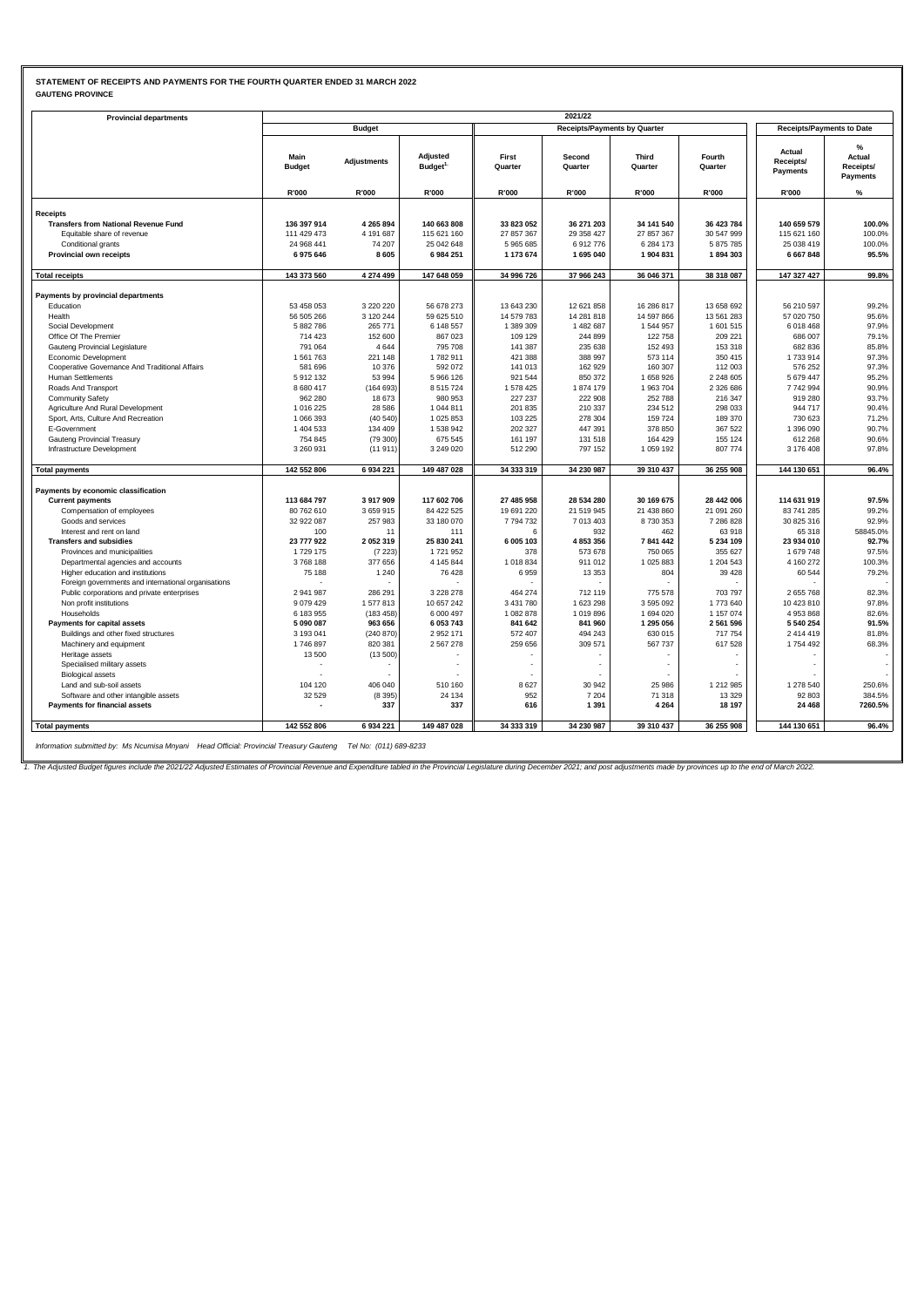### **GAUTENG PROVINCE CONDITIONAL GRANTS TRANSFERRED FROM NATIONAL DEPARTMENTS AND ACTUAL PAYMENTS MADE BY PROVINCES FOR THE FOURTH QUARTER ENDED 31 MARCH 2022**

| National departments administering conditional grants                               |                                              |                                                                                                |                                        |                                                                     | 2021/22                |                                                                      |                                                              |                           |                                |
|-------------------------------------------------------------------------------------|----------------------------------------------|------------------------------------------------------------------------------------------------|----------------------------------------|---------------------------------------------------------------------|------------------------|----------------------------------------------------------------------|--------------------------------------------------------------|---------------------------|--------------------------------|
|                                                                                     |                                              |                                                                                                | <b>Budget</b>                          |                                                                     |                        | <b>Transfers</b>                                                     |                                                              | <b>Payments to Date</b>   |                                |
|                                                                                     | Division of<br>Revenue Act,<br>No. 9 of 2021 | Division of<br>Revenue<br><b>Amendment Act,</b><br>No. 17 of 2021 and<br><b>Other Gazettes</b> | Total<br><b>National</b><br>Allocation | Provincial<br>roll-overs<br>approved by<br><b>National Treasury</b> | Total<br>Available     | Provincial<br>Payment<br><b>Schedule</b><br>(National<br>Allocation) | <b>Transferred from</b><br><b>National</b><br>to<br>Province | Actual<br><b>Payments</b> | %<br>Actual<br><b>Payments</b> |
|                                                                                     | R'000                                        | R'000                                                                                          | R'000                                  | R'000                                                               | R'000                  | R'000                                                                | R'000                                                        | R'000                     | $\%$                           |
| Schedule 5, Part A Grants <sup>2.</sup>                                             |                                              |                                                                                                |                                        |                                                                     |                        |                                                                      |                                                              |                           |                                |
| Agriculture, Land Reform and Rural Development (Vote 29)                            | 140 588                                      |                                                                                                | 140 588                                | 1791                                                                | 142 379                | 140 588                                                              | 137 829                                                      | 118 381                   | 83.1%                          |
| (a) Comprehensive Agricultural Support Programme Grant                              | 99 113                                       |                                                                                                | 99 113                                 | 1791                                                                | 100 904                | 99 113                                                               | 99 113                                                       | 79 754                    | 79.0%                          |
| (b) Ilima/Letsema Projects Grant                                                    | 36 459                                       |                                                                                                | 36 459                                 |                                                                     | 36 459                 | 36 459                                                               | 36 459                                                       | 36 377                    | 99.8%                          |
| (c) Land Care Programme Grant: Poverty Relief and Infrastructure Developme          | 5016                                         |                                                                                                | 5016                                   | ٠                                                                   | 5 0 16                 | 5016                                                                 | 2 2 5 7                                                      | 2 2 5 0                   | 44.9%                          |
| Sport, Arts and Culture (Vote 37)                                                   | 167899                                       |                                                                                                | 167899                                 | 1 0 8 7                                                             | 168 986                | 167 899                                                              | 167 899                                                      | 141 393                   | 83.7%                          |
| Community Library Services Grant                                                    | 167899                                       | ٠                                                                                              | 167899                                 | 1 0 8 7                                                             | 168 986                | 167 899                                                              | 167 899                                                      | 141 393                   | 83.7%                          |
| <b>Basic Education (Vote 16)</b>                                                    | 1 087 161                                    | $\overline{\phantom{a}}$                                                                       | 1 087 161                              | 11 362                                                              | 1 098 523              | 1 087 161                                                            | 1 087 161                                                    | 1 097 752                 | 99.9%                          |
| (a) HIV and AIDS (Life Skills Education) Grant                                      | 36 4 64                                      |                                                                                                | 36 4 64                                |                                                                     | 36 4 64                | 36 4 64                                                              | 36 4 64                                                      | 35 893                    | 98.4%                          |
| (b) Learners with Profound Intellectual Disabilities Grant                          | 33 156                                       |                                                                                                | 33 156                                 | 1 3 6 2                                                             | 34 518                 | 33 156                                                               | 33 156                                                       | 34 487                    | 99.9%                          |
| (c) Maths, Science and Technology Grant                                             | 58 811                                       |                                                                                                | 58 811                                 |                                                                     | 58 811                 | 58 811                                                               | 58 811                                                       | 58 642                    | 99.7%                          |
| (d) National School Nutrition Programme Grant                                       | 958 730                                      |                                                                                                | 958 730                                | 10 000                                                              | 968 730                | 958 730                                                              | 958 730                                                      | 968 730                   | 100.0%                         |
|                                                                                     |                                              |                                                                                                | 8 434 651                              | 49 4 96                                                             |                        |                                                                      |                                                              |                           |                                |
| Health (Vote 18)<br>(a) HIV, TB, Malaria and Community Outreach Grant               | 8 3 1 4 2 9 4<br>5 955 802                   | 120 357<br>7060                                                                                | 5 962 862                              | 4 4 9 3                                                             | 8 484 147<br>5 967 355 | 8 434 651<br>5 962 862                                               | 8 434 651<br>5 962 862                                       | 7 292 950<br>4 884 497    | 86.0%<br>81.9%                 |
| (b) Health Facility Revitalisation Grant                                            | 965 871                                      |                                                                                                | 965 871                                |                                                                     | 965 871                | 965 871                                                              | 965 871                                                      | 960 203                   | 99.4%                          |
| (c) Human Resources and Training Grant                                              | 1 342 762                                    | 113 297                                                                                        | 1456059                                | 45 003                                                              | 1 501 062              | 1 456 059                                                            | 1 456 059                                                    | 1 406 075                 | 93.7%                          |
| (d) National Health Insurance Grant                                                 | 49 859                                       |                                                                                                | 49 859                                 |                                                                     | 49 859                 | 49 859                                                               | 49 859                                                       | 42 175                    | 84.6%                          |
| Human Settlements (Vote 33)                                                         | 4 934 153                                    | (20000)                                                                                        | 4914153                                | 61 704                                                              | 4 975 857              | 4 914 153                                                            | 4 914 153                                                    | 4731380                   | 95.1%                          |
| (a) Human Settlements Development Grant                                             | 3 824 974                                    |                                                                                                | 3 8 2 4 9 7 4                          | 60 278                                                              | 3 885 252              | 3 824 974                                                            | 3 824 974                                                    | 3 877 732                 | 99.8%                          |
| (b) Informal Settlements Upgrading Partnership Grant                                | 1 109 179                                    | (20000)                                                                                        | 1 089 179                              |                                                                     | 1 089 179              | 1 089 179                                                            | 1 089 179                                                    | 852 222                   | 78.2%                          |
| (c) Title Deeds Restoration Grants                                                  |                                              |                                                                                                |                                        | 1 4 2 6                                                             | 1 4 2 6                |                                                                      |                                                              | 1426                      | 100.0%                         |
| Public Works and Infrastructure (Vote 13)                                           | 93 559                                       | $\overline{\phantom{a}}$                                                                       | 93 559                                 | 259                                                                 | 93 818                 | 93 559                                                               | 92 089                                                       | 90 320                    | 96.3%                          |
| (a) Expanded Public Works Programme Integrated Grant for Provinces                  | 48 838                                       |                                                                                                | 48 838                                 |                                                                     | 48 838                 | 48 838                                                               | 47 368                                                       | 45 553                    | 93.3%                          |
| (b) Social Sector Expanded Public Works Programme Incentive Grant for Prov          | 44 721                                       | $\overline{a}$                                                                                 | 44 721                                 | 259                                                                 | 44 980                 | 44 721                                                               | 44 721                                                       | 44 767                    | 99.5%                          |
|                                                                                     | 152 107                                      | 25 6 23                                                                                        | 177 730                                | 77 763                                                              | 255 493                | 177 730                                                              | 177 730                                                      | 191 154                   | 74.8%                          |
| Social Development (Vote 19)<br>Early Childhood Development Grant                   | 152 107                                      | 25 6 23                                                                                        | 177 730                                | 77 763                                                              | 255 493                | 177 730                                                              | 177 730                                                      | 191 154                   | 74.8%                          |
|                                                                                     |                                              |                                                                                                |                                        |                                                                     |                        |                                                                      |                                                              |                           |                                |
| Sport, Arts and Culture (Vote 37)<br>Mass Participation and Sport Development Grant | 102 018<br>102 018                           | $\overline{\phantom{a}}$                                                                       | 102 018<br>102 018                     | 808<br>808                                                          | 102 826<br>102 826     | 102 018<br>102 018                                                   | 102 018<br>102 018                                           | 66 253<br>66 253          | 64.4%<br>64.4%                 |
| Sub-Total                                                                           | 14 991 779                                   | 125 980                                                                                        | 15 117 759                             | 204 270                                                             | 15 322 029             | 15 117 759                                                           | 15 113 530                                                   | 13 729 583                | 89.6%                          |
|                                                                                     |                                              |                                                                                                |                                        |                                                                     |                        |                                                                      |                                                              |                           |                                |
| Schedule 4, Part A Grants'                                                          |                                              |                                                                                                |                                        |                                                                     |                        |                                                                      |                                                              |                           |                                |
| <b>Basic Education (Vote 16)</b>                                                    | 1 589 208                                    |                                                                                                | 1589208                                |                                                                     | 1 589 208              | 1 589 208                                                            | 1589 208                                                     |                           |                                |
| <b>Education Infrastructure Grant</b>                                               | 1 589 208                                    | ÷,                                                                                             | 1589208                                | ÷,                                                                  | 1 589 208              | 1 589 208                                                            | 1 589 208                                                    |                           |                                |
| Health (Vote 18)                                                                    | 4 878 070                                    | $\overline{a}$                                                                                 | 4 878 070                              | 356 353                                                             | 5 234 423              | 4 878 070                                                            | 4 878 070                                                    |                           |                                |
| National Tertiary Services Grant                                                    | 4878070                                      |                                                                                                | 4 878 070                              | 356 353                                                             | 5 234 423              | 4 878 070                                                            | 4 878 070                                                    |                           |                                |
| <b>Transport (Vote 40)</b>                                                          | 3 509 384                                    | (51773)                                                                                        | 3 457 611                              | 94 476                                                              | 3 552 087              | 3 457 611                                                            | 3 457 611                                                    |                           |                                |
| (a) Provincial Roads Maintenance Grant                                              | 767 135                                      | (51773)                                                                                        | 715 362                                |                                                                     | 715 362                | 715 362                                                              | 715 362                                                      |                           |                                |
| (b) Public Transport Operations Grant                                               | 2 742 249                                    |                                                                                                | 2742249                                | 94 476                                                              | 2 836 725              | 2 742 249                                                            | 2 742 249                                                    |                           |                                |
| Sub-Total                                                                           | 9 976 662                                    | (51 773)                                                                                       | 9924889                                | 450 829                                                             | 10 375 718             | 9 9 2 4 8 8 9                                                        | 9 9 2 4 8 8 9                                                |                           |                                |
| Schedule 7, Part A Grants <sup>3.</sup>                                             |                                              |                                                                                                |                                        |                                                                     |                        |                                                                      |                                                              |                           |                                |
|                                                                                     |                                              |                                                                                                |                                        |                                                                     |                        |                                                                      |                                                              |                           |                                |
| <b>Cooperative Governance (Vote 3)</b><br>Provincial Disaster Relief Grant          |                                              |                                                                                                |                                        |                                                                     |                        |                                                                      |                                                              |                           |                                |
|                                                                                     |                                              |                                                                                                |                                        |                                                                     |                        |                                                                      |                                                              |                           |                                |
| Human Settlements (Vote 33)                                                         |                                              | $\overline{\phantom{a}}$<br>٠                                                                  |                                        | ÷.                                                                  |                        |                                                                      |                                                              |                           |                                |
| Provincial Emergency Housing Grant                                                  |                                              |                                                                                                |                                        |                                                                     |                        |                                                                      |                                                              |                           |                                |
| Sub-Total                                                                           |                                              | $\sim$                                                                                         | $\overline{\phantom{a}}$               | $\overline{\phantom{a}}$                                            |                        |                                                                      | ٠                                                            |                           |                                |
| <b>Total</b>                                                                        | 24 968 441                                   | 74 207                                                                                         | 25 042 648                             | 655 099                                                             | 25 697 747             | 25 042 648                                                           | 25 038 419                                                   |                           |                                |
|                                                                                     |                                              |                                                                                                |                                        |                                                                     |                        |                                                                      |                                                              |                           |                                |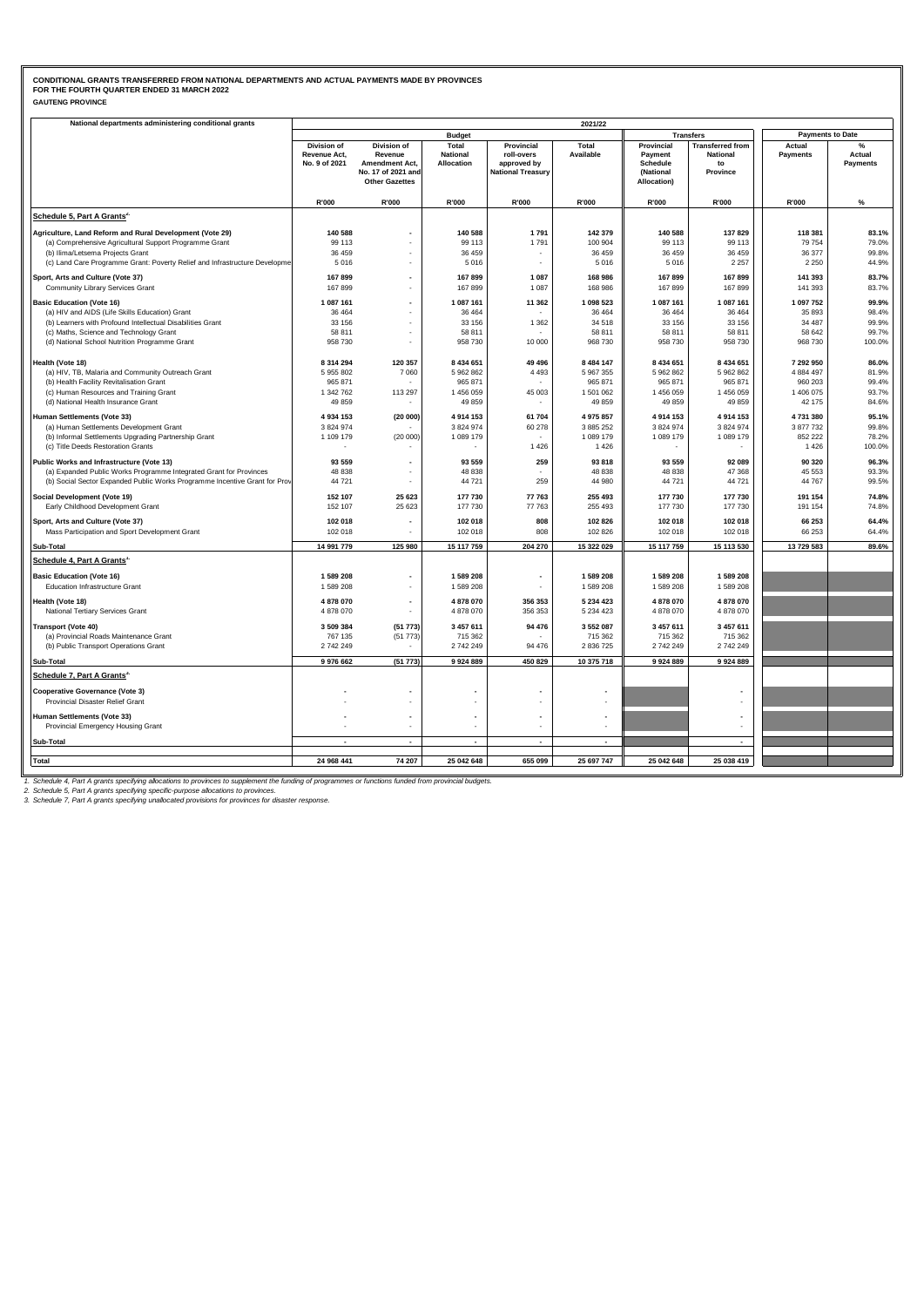# **STATEMENT OF RECEIPTS AND PAYMENTS FOR THE FOURTH QUARTER ENDED 31 MARCH 2022 KWAZULU-NATAL PROVINCE**

| <b>Provincial departments</b>                                       |                        |                    |                                  |                      | 2021/22                             |                        |                        |                                  |                                             |
|---------------------------------------------------------------------|------------------------|--------------------|----------------------------------|----------------------|-------------------------------------|------------------------|------------------------|----------------------------------|---------------------------------------------|
|                                                                     |                        | <b>Budget</b>      |                                  |                      | <b>Receipts/Payments by Quarter</b> |                        |                        | <b>Receipts/Payments to Date</b> |                                             |
|                                                                     | Main<br><b>Budget</b>  | <b>Adjustments</b> | Adjusted<br>Budget <sup>1.</sup> | First<br>Quarter     | Second<br>Quarter                   | Third<br>Quarter       | Fourth<br>Quarter      | Actual<br>Receipts/<br>Payments  | %<br>Actual<br>Receipts/<br><b>Payments</b> |
|                                                                     | R'000                  | R'000              | R'000                            | R'000                | R'000                               | R'000                  | R'000                  | R'000                            | %                                           |
| <b>Receipts</b>                                                     |                        |                    |                                  |                      |                                     |                        |                        |                                  |                                             |
| <b>Transfers from National Revenue Fund</b>                         | 129 860 858            | 4 693 513          | 134 554 371                      | 32 196 200           | 34 614 216                          | 32 608 655             | 35 135 300             | 134 554 371                      | 100.0%                                      |
| Equitable share of revenue                                          | 107 126 399            | 4 4 6 5 3 6 3      | 111 591 762                      | 26 781 600           | 28 306 587                          | 26 781 600             | 29 721 975             | 111 591 762                      | 100.0%                                      |
| Conditional grants                                                  | 22 734 459             | 228 150            | 22 962 609                       | 5 414 600            | 6 307 629                           | 5 827 055              | 5 413 325              | 22 962 609                       | 100.0%                                      |
| Provincial own receipts                                             | 3721916                |                    | 3721916                          | 657878               | 617 466                             | 1 345 635              | 1 013 602              | 3 634 581                        | 97.7%                                       |
| <b>Total receipts</b>                                               | 133 582 774            | 4 693 513          | 138 276 287                      | 32 854 078           | 35 231 682                          | 33 954 290             | 36 148 902             | 138 188 952                      | 99.9%                                       |
| Payments by provincial departments                                  |                        |                    |                                  |                      |                                     |                        |                        |                                  |                                             |
| Education                                                           | 53 184 040             | 4 4 5 4 2 6 7      | 57 638 307                       | 13 265 730           | 14 319 667                          | 15 672 130             | 14 813 041             | 58 070 568                       | 100.7%                                      |
| Health                                                              | 48 412 269             | 2 2 1 7 7 0 8      | 50 629 977                       | 12 061 492           | 12 607 277                          | 13 048 306             | 12 919 438             | 50 636 513                       | 100.0%                                      |
| Social Development                                                  | 3 698 571              | 254 642            | 3 953 213                        | 960 919              | 931 838                             | 988 958                | 1 015 087              | 3 896 802                        | 98.6%                                       |
| Office Of The Premier                                               | 802 240                | 8 0 0 0            | 810 240                          | 125 098              | 140 991                             | 155 240                | 332 869                | 754 198                          | 93.1%                                       |
| <b>Provincial Legislature</b>                                       | 627 785                | 102 851            | 730 636                          | 158 434              | 156 828                             | 160 672                | 165 143                | 641 077                          | 87.7%                                       |
| Agriculture And Rural Development                                   | 2 520 302              | 25720              | 2 546 022                        | 551 492              | 649 642                             | 625 979                | 717893                 | 2 545 006                        | 100.0%                                      |
| Economic Development, Tourism And Environmental Affairs             | 3 341 675              | 25 000             | 3 366 675                        | 831 194              | 818 998                             | 830 496                | 857 129                | 3 3 3 7 8 1 7                    | 99.1%                                       |
| <b>Provincial Treasury</b>                                          | 653 845                | (16952)            | 636 893                          | 114 812              | 140 366                             | 154 688                | 167 557                | 577 423                          | 90.7%                                       |
| Human Settlements                                                   | 3 597 231              | 115 974            | 3713205                          | 828 089              | 684 338                             | 1 072 515              | 1 128 283              | 3713225                          | 100.0%                                      |
| Community Safety And Liaison                                        | 233 378                |                    | 233 378                          | 42 262               | 50 723                              | 64 086                 | 74 669                 | 231 740                          | 99.3%                                       |
| Co-Operative Governance And Traditional Affairs                     | 1781551                | 9000               | 1790 551                         | 409 470              | 406 882                             | 509 219                | 456 306                | 1781877                          | 99.5%                                       |
| Transport                                                           | 11 644 409             | (72691)            | 11 571 718                       | 2 401 239            | 2 494 839                           | 2 935 239              | 3741474                | 11 572 791                       | 100.0%                                      |
| Public Works                                                        | 1 695 329              | 366 000            | 2 061 329                        | 246 416              | 461 777                             | 700 386                | 648 967                | 2 057 546                        | 99.8%                                       |
| Arts And Culture                                                    | 1 001 768              | 15 20 3            | 1 016 971                        | 91 048               | 184 477                             | 340 384                | 292 452                | 908 361                          | 89.3%                                       |
| Sport And Recreation                                                | 475 629                |                    | 475 629                          | 107 690              | 112889                              | 143 807                | 111 243                | 475 629                          | 100.0%                                      |
| <b>Total payments</b>                                               | 133 670 022            | 7504722            | 141 174 744                      | 32 195 385           | 34 161 532                          | 37 402 105             | 37 441 551             | 141 200 573                      | 100.0%                                      |
| Payments by economic classification                                 |                        |                    |                                  |                      |                                     |                        |                        |                                  |                                             |
| <b>Current payments</b>                                             | 112 595 006            | 6095688            | 118 690 694                      | 26 904 814           | 29 310 850                          | 31 573 185             | 30 820 010             | 118 608 859                      | 99.9%                                       |
| Compensation of employees                                           | 82 500 453             | 5 611 364          | 88 111 817                       | 20 787 518           | 22 439 719                          | 23 119 684             | 22 522 275             | 88 869 196                       | 100.9%                                      |
| Goods and services                                                  | 30 093 727             | 483 806            | 30 577 533                       | 6 116 865            | 6 870 548                           | 8 452 578              | 8 297 447              | 29 737 438                       | 97.3%                                       |
| Interest and rent on land                                           | 826                    | 518                | 1 3 4 4                          | 431                  | 583                                 | 923                    | 288                    | 2 2 2 5                          | 165.6%                                      |
| <b>Transfers and subsidies</b>                                      | 12 569 348             | 1073838            | 13 643 186                       | 3 330 644            | 2 946 512                           | 3 900 450              | 3 672 205              | 13 849 811                       | 101.5%                                      |
| Provinces and municipalities                                        | 1 349 291              | 622 465            | 1971756                          | 65 209               | 362 455                             | 938 634                | 605 597                | 1971895                          | 100.0%                                      |
| Departmental agencies and accounts                                  | 2 411 765              | (39882)            | 2 371 883                        | 708 050              | 559 786                             | 536 978                | 582 185                | 2 386 999                        | 100.6%                                      |
| Higher education and institutions                                   |                        | 5 3 6 2            | 5 3 6 2                          |                      | 5 3 4 2                             |                        | 19                     | 5 3 6 1                          | 100.0%                                      |
| Foreign governments and international organisations                 | 284                    |                    | 284                              |                      |                                     |                        | 317                    | 317                              | 111.6%                                      |
| Public corporations and private enterprises                         | 1 692 992              | 41 28 6            | 1734 278                         | 406 531              | 484 532                             | 391 912                | 534 644                | 1817619                          | 104.8%                                      |
| Non profit institutions                                             | 3 654 908              | 287 042            | 3 941 950                        | 1 234 173            | 837 117                             | 975 696                | 806 018                | 3 853 004                        | 97.7%                                       |
| Households                                                          | 3 460 108<br>8 505 668 | 157 565<br>330 802 | 3617673<br>8 836 470             | 916 681<br>1 959 400 | 697 280<br>1 900 450                | 1 057 230<br>1 926 121 | 1 143 425<br>2 906 459 | 3814616<br>8 692 430             | 105.4%<br>98.4%                             |
| Payments for capital assets<br>Buildings and other fixed structures | 7 125 105              | (5529)             | 7 119 576                        | 1 492 980            | 1 579 725                           | 1 548 762              | 2 550 292              | 7 171 759                        | 100.7%                                      |
| Machinery and equipment                                             | 1 362 326              | 301 906            | 1 664 232                        | 463 779              | 321 031                             | 372 637                | 351 820                | 1 509 267                        | 90.7%                                       |
| Heritage assets                                                     |                        | 4 9 9 7            | 4 9 9 7                          | 100                  |                                     |                        | 1 2 2 4                | 1 3 2 4                          | 26.5%                                       |
| Specialised military assets                                         |                        |                    |                                  |                      |                                     |                        |                        |                                  |                                             |
| <b>Biological assets</b>                                            | 601                    | (219)              | 382                              |                      | 382                                 |                        |                        | 382                              | 100.0%                                      |
| Land and sub-soil assets                                            |                        |                    |                                  |                      |                                     |                        |                        |                                  |                                             |
| Software and other intangible assets                                | 17 636                 | 29 647             | 47 283                           | 2541                 | (688)                               | 4722                   | 3 1 2 3                | 9698                             | 20.5%                                       |
| Payments for financial assets                                       |                        | 4 3 9 4            | 4 3 9 4                          | 527                  | 3720                                | 2 3 4 9                | 42 877                 | 49 473                           | 1125.9%                                     |
| <b>Total payments</b>                                               | 133 670 022            | 7504722            | 141 174 744                      | 32 195 385           | 34 161 532                          | 37 402 105             | 37 441 551             | 141 200 573                      | 100.0%                                      |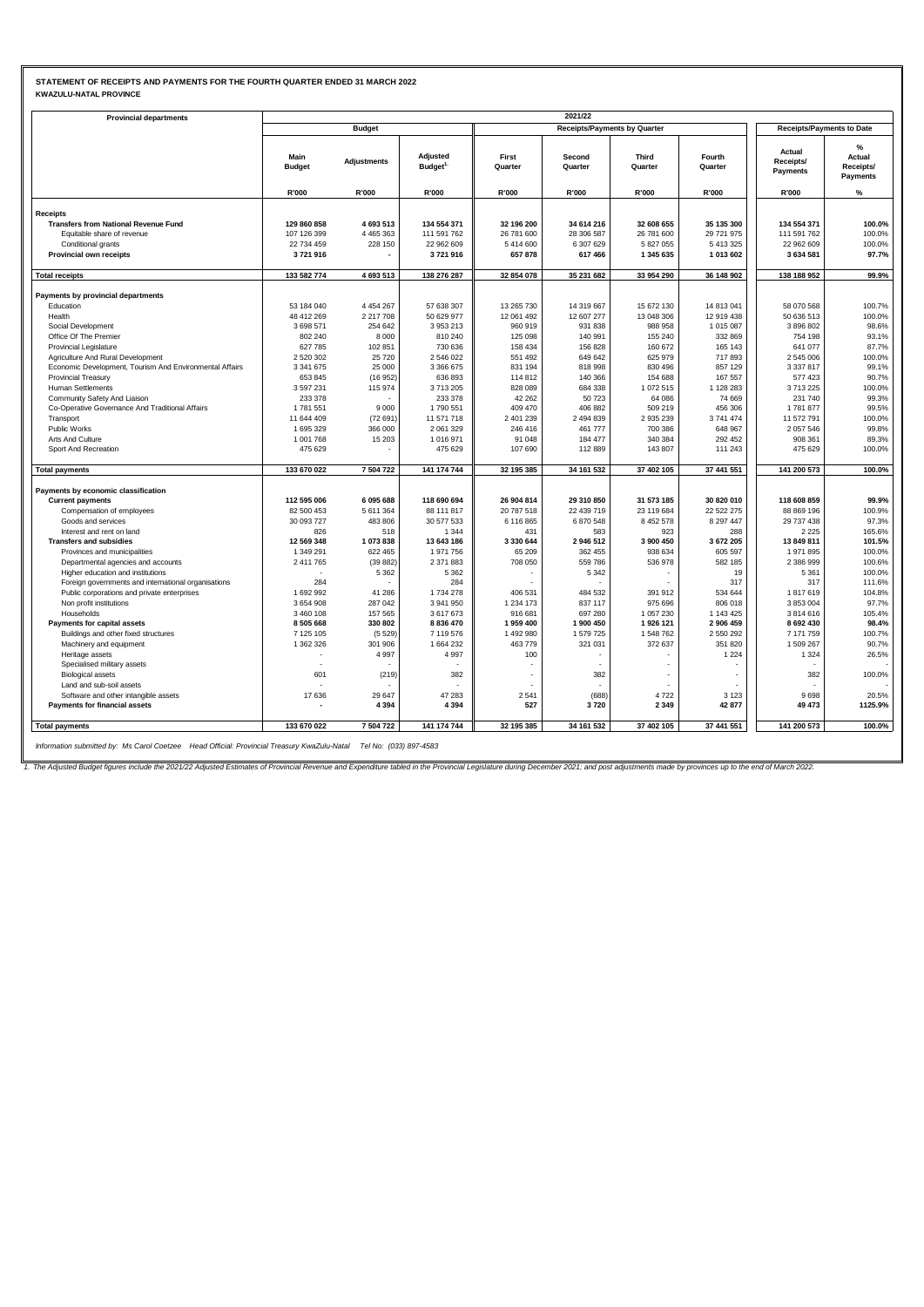### **KWAZULU-NATAL PROVINCE CONDITIONAL GRANTS TRANSFERRED FROM NATIONAL DEPARTMENTS AND ACTUAL PAYMENTS MADE BY PROVINCES FOR THE FOURTH QUARTER ENDED 31 MARCH 2022**

| National departments administering conditional grants                      |                                                     |                                                                |                                        |                                                                     | 2021/22                |                                                |                                                              |                         |                           |
|----------------------------------------------------------------------------|-----------------------------------------------------|----------------------------------------------------------------|----------------------------------------|---------------------------------------------------------------------|------------------------|------------------------------------------------|--------------------------------------------------------------|-------------------------|---------------------------|
|                                                                            |                                                     |                                                                | <b>Budget</b>                          |                                                                     |                        |                                                | <b>Transfers</b>                                             | <b>Payments to Date</b> |                           |
|                                                                            | <b>Division of</b><br>Revenue Act,<br>No. 9 of 2021 | Division of<br>Revenue<br>Amendment Act,<br>No. 17 of 2021 and | Total<br><b>National</b><br>Allocation | Provincial<br>roll-overs<br>approved by<br><b>National Treasury</b> | Total<br>Available     | Provincial<br>Payment<br>Schedule<br>(National | <b>Transferred from</b><br><b>National</b><br>to<br>Province | Actual<br>Payments      | Actual<br><b>Payments</b> |
|                                                                            |                                                     | <b>Other Gazettes</b>                                          |                                        |                                                                     |                        | Allocation)                                    |                                                              |                         |                           |
|                                                                            | R'000                                               | R'000                                                          | R'000                                  | R'000                                                               | R'000                  | R'000                                          | R'000                                                        | R'000                   | $\%$                      |
| Schedule 5, Part A Grants <sup>2.</sup>                                    |                                                     |                                                                |                                        |                                                                     |                        |                                                |                                                              |                         |                           |
| Agriculture, Land Reform and Rural Development (Vote 29)                   | 300 874                                             |                                                                | 300 874                                | 5720                                                                | 306 594                | 300 874                                        | 300 874                                                      | 305 914                 | 99.8%                     |
| (a) Comprehensive Agricultural Support Programme Grant                     | 214 053                                             |                                                                | 214 053                                | 2 0 3 2                                                             | 216 085                | 214 053                                        | 214 053                                                      | 215 759                 | 99.8%                     |
| (b) Ilima/Letsema Projects Grant                                           | 73799                                               | $\overline{\phantom{a}}$                                       | 73799                                  | 3688                                                                | 77 487                 | 73 799                                         | 73 799                                                       | 77 133                  | 99.5%                     |
| (c) Land Care Programme Grant: Poverty Relief and Infrastructure Developme | 13 0 22                                             |                                                                | 13 0 22                                |                                                                     | 13 0 22                | 13 0 22                                        | 13 0 22                                                      | 13 0 22                 | 100.0%                    |
| Sport, Arts and Culture (Vote 37)                                          | 185 572                                             |                                                                | 185 572                                | 15 203                                                              | 200 775                | 185 572                                        | 185 572                                                      | 187 902                 | 93.6%                     |
| Community Library Services Grant                                           | 185 572                                             |                                                                | 185 572                                | 15 203                                                              | 200 775                | 185 572                                        | 185 572                                                      | 187 902                 | 93.6%                     |
| <b>Basic Education (Vote 16)</b>                                           | 1 993 483                                           |                                                                | 1993 483                               | 153 674                                                             | 2 147 157              | 1 993 483                                      | 1 993 483                                                    | 2 105 382               | 98.1%                     |
| (a) HIV and AIDS (Life Skills Education) Grant                             | 61 450                                              | ٠                                                              | 61 450                                 |                                                                     | 61 450                 | 61 450                                         | 61 450                                                       | 61 450                  | 100.0%                    |
| (b) Learners with Profound Intellectual Disabilities Grant                 | 32 576                                              |                                                                | 32 576                                 |                                                                     | 32 576                 | 32 576                                         | 32 576                                                       | 32 576                  | 100.0%                    |
| (c) Maths, Science and Technology Grant                                    | 67855                                               | ٠                                                              | 67855                                  |                                                                     | 67 855                 | 67 855                                         | 67 855                                                       | 67857                   | 100.0%                    |
| (d) National School Nutrition Programme Grant                              | 1831602                                             | ÷,                                                             | 1831602                                | 153 674                                                             | 1 985 276              | 1 831 602                                      | 1 831 602                                                    | 1 943 499               | 97.9%                     |
|                                                                            |                                                     |                                                                |                                        |                                                                     |                        |                                                |                                                              |                         |                           |
| Health (Vote 18)                                                           | 9 0 21 641                                          | 28 672                                                         | 9 050 313                              | 103 010                                                             | 9 153 323              | 9 050 313                                      | 9 050 313                                                    | 9 010 006               | 98.4%                     |
| (a) HIV, TB, Malaria and Community Outreach Grant                          | 7 160 537                                           | 6 0 4 5                                                        | 7 166 582                              | 97 115                                                              | 7 263 697              | 7 166 582                                      | 7 166 582                                                    | 7 182 489               | 98.9%                     |
| (b) Health Facility Revitalisation Grant                                   | 1 247 730                                           |                                                                | 1 247 730                              |                                                                     | 1 247 730              | 1 247 730                                      | 1 247 730                                                    | 1 181 905               | 94.7%                     |
| (c) Human Resources and Training Grant                                     | 562 959                                             | 22 627                                                         | 585 586                                | 5895                                                                | 591 481                | 585 586                                        | 585 586                                                      | 593 115                 | 100.3%                    |
| (d) National Health Insurance Grant                                        | 50 415                                              |                                                                | 50 415                                 | $\sim$                                                              | 50 415                 | 50 415                                         | 50 415                                                       | 52 497                  | 104.1%                    |
| Human Settlements (Vote 33)                                                | 3 169 396                                           | $\overline{\phantom{a}}$                                       | 3 169 396                              |                                                                     | 3 169 396              | 3 169 396                                      | 3 169 396                                                    | 3 169 397               | 100.0%                    |
| (a) Human Settlements Development Grant                                    | 2 455 021                                           | ÷,                                                             | 2 455 021                              | ÷,                                                                  | 2 455 021              | 2 455 021                                      | 2 455 021                                                    | 2 455 022               | 100.0%                    |
| (b) Informal Settlements Upgrading Partnership Grant                       | 714 375                                             |                                                                | 714 375                                | ä,                                                                  | 714 375                | 714 375                                        | 714 375                                                      | 714 375                 | 100.0%                    |
| (c) Title Deeds Restoration Grants                                         |                                                     |                                                                |                                        | ٠                                                                   |                        |                                                |                                                              |                         |                           |
| Public Works and Infrastructure (Vote 13)                                  | 212 997                                             | $\overline{\phantom{a}}$                                       | 212 997                                | $\overline{\phantom{a}}$                                            | 212 997                | 212 997                                        | 212 997                                                      | 210 585                 | 98.9%                     |
| (a) Expanded Public Works Programme Integrated Grant for Provinces         | 114 398                                             |                                                                | 114 398                                |                                                                     | 114 398                | 114 398                                        | 114 398                                                      | 113 950                 | 99.6%                     |
| (b) Social Sector Expanded Public Works Programme Incentive Grant for Prov | 98 599                                              |                                                                | 98 5 99                                | ٠                                                                   | 98 599                 | 98 599                                         | 98 599                                                       | 96 635                  | 98.0%                     |
|                                                                            | 227 031                                             | 38 245                                                         | 265 276                                | 85 177                                                              | 350 453                | 265 276                                        | 265 276                                                      | 268 198                 | 76.5%                     |
| Social Development (Vote 19)<br>Early Childhood Development Grant          | 227 031                                             | 38 245                                                         | 265 276                                | 85 177                                                              | 350 453                | 265 276                                        | 265 276                                                      | 268 198                 | 76.5%                     |
|                                                                            |                                                     |                                                                |                                        |                                                                     |                        |                                                |                                                              |                         |                           |
| Sport, Arts and Culture (Vote 37)                                          | 94 208                                              | $\overline{\phantom{a}}$                                       | 94 208                                 | $\overline{\phantom{a}}$                                            | 94 208                 | 94 208                                         | 94 208                                                       | 94 208                  | 100.0%                    |
| Mass Participation and Sport Development Grant                             | 94 208                                              |                                                                | 94 208                                 |                                                                     | 94 208                 | 94 208                                         | 94 208                                                       | 94 208                  | 100.0%                    |
| Sub-Total                                                                  | 15 205 202                                          | 66 917                                                         | 15 272 119                             | 362 784                                                             | 15 634 903             | 15 272 119                                     | 15 272 119                                                   | 15 351 592              | 98.2%                     |
| Schedule 4, Part A Grants'                                                 |                                                     |                                                                |                                        |                                                                     |                        |                                                |                                                              |                         |                           |
| <b>Basic Education (Vote 16)</b>                                           | 2 120 492                                           | 205 122                                                        | 2 3 2 5 6 1 4                          |                                                                     | 2 3 2 5 6 1 4          | 2 3 2 5 6 1 4                                  | 2 3 2 5 6 1 4                                                |                         |                           |
| Education Infrastructure Grant                                             | 2 120 492                                           | 205 122                                                        | 2 3 2 5 6 1 4                          | ٠                                                                   | 2 3 2 5 6 1 4          | 2 3 2 5 6 1 4                                  | 2 3 2 5 6 1 4                                                |                         |                           |
| Health (Vote 18)                                                           | 1 955 628                                           |                                                                | 1955 628                               | $\overline{\phantom{a}}$                                            | 1 955 628              | 1 955 628                                      | 1 955 628                                                    |                         |                           |
| National Tertiary Services Grant                                           | 1 955 628                                           |                                                                | 1955 628                               |                                                                     | 1 955 628              | 1 955 628                                      | 1 955 628                                                    |                         |                           |
|                                                                            |                                                     |                                                                |                                        |                                                                     |                        |                                                |                                                              |                         |                           |
| <b>Transport (Vote 40)</b><br>(a) Provincial Roads Maintenance Grant       | 3 453 137<br>2 138 225                              | (47691)<br>(47691)                                             | 3 4 0 5 4 4 6<br>2 090 534             | ٠                                                                   | 3 405 446<br>2 090 534 | 3 405 446<br>2 090 534                         | 3 405 446<br>2 090 534                                       |                         |                           |
| (b) Public Transport Operations Grant                                      | 1 314 912                                           |                                                                | 1 314 912                              | $\blacksquare$                                                      | 1 314 912              | 1 314 912                                      | 1 314 912                                                    |                         |                           |
|                                                                            |                                                     |                                                                |                                        |                                                                     |                        |                                                |                                                              |                         |                           |
| Sub-Total                                                                  | 7 529 257                                           | 157 431                                                        | 7686688                                | $\blacksquare$                                                      | 7 686 688              | 7 686 688                                      | 7 686 688                                                    |                         |                           |
| Schedule 7, Part A Grants <sup>3.</sup>                                    |                                                     |                                                                |                                        |                                                                     |                        |                                                |                                                              |                         |                           |
| <b>Cooperative Governance (Vote 3)</b>                                     |                                                     |                                                                |                                        |                                                                     |                        |                                                |                                                              |                         |                           |
| Provincial Disaster Relief Grant                                           |                                                     | ٠                                                              |                                        |                                                                     |                        |                                                |                                                              |                         |                           |
| Human Settlements (Vote 33)                                                |                                                     | 3802                                                           | 3802                                   | 102 590                                                             | 106 392                |                                                | 3802                                                         |                         |                           |
| Provincial Emergency Housing Grant                                         |                                                     | 3802                                                           | 3802                                   | 102 590                                                             | 106 392                |                                                | 3 8 0 2                                                      |                         |                           |
|                                                                            |                                                     |                                                                |                                        |                                                                     |                        |                                                |                                                              |                         |                           |
| Sub-Total                                                                  |                                                     | 3802                                                           | 3802                                   | 102 590                                                             | 106 392                |                                                | 3 8 0 2                                                      |                         |                           |
| <b>Total</b>                                                               | 22 734 459                                          | 228 150                                                        | 22 962 609                             | 465 374                                                             | 23 427 983             | 22 958 807                                     | 22 962 609                                                   |                         |                           |
|                                                                            |                                                     |                                                                |                                        |                                                                     |                        |                                                |                                                              |                         |                           |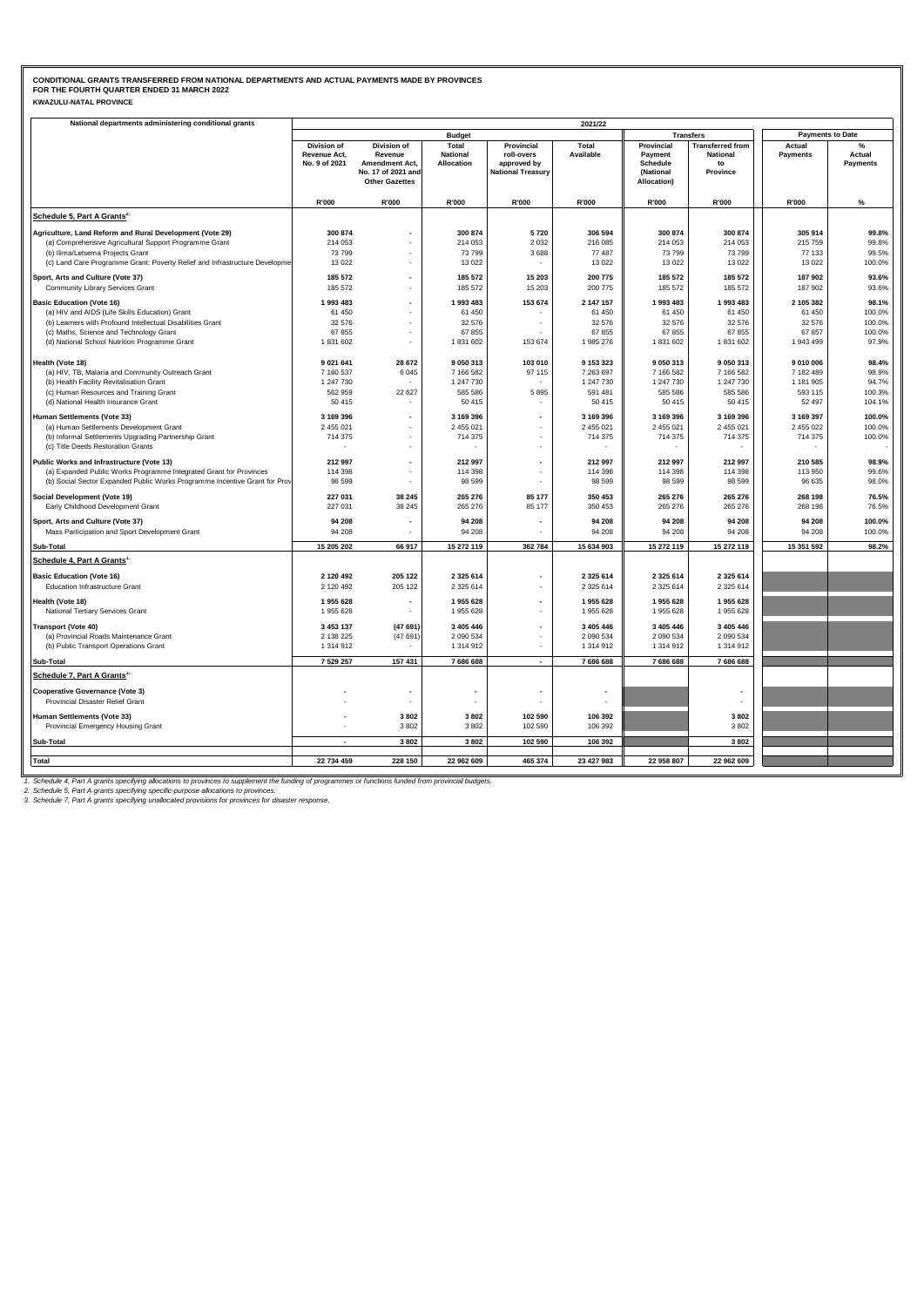## **STATEMENT OF RECEIPTS AND PAYMENTS FOR THE FOURTH QUARTER ENDED 31 MARCH 2022 LIMPOPO PROVINCE**

| <b>Provincial departments</b>                                             |                       |                    |                                 |                      | 2021/22                             |                         |                   |                                  |                                             |
|---------------------------------------------------------------------------|-----------------------|--------------------|---------------------------------|----------------------|-------------------------------------|-------------------------|-------------------|----------------------------------|---------------------------------------------|
|                                                                           |                       | <b>Budget</b>      |                                 |                      | <b>Receipts/Payments by Quarter</b> |                         |                   | <b>Receipts/Payments to Date</b> |                                             |
|                                                                           | Main<br><b>Budget</b> | <b>Adjustments</b> | Adjusted<br>Budget <sup>1</sup> | First<br>Quarter     | Second<br>Quarter                   | <b>Third</b><br>Quarter | Fourth<br>Quarter | Actual<br>Receipts/<br>Payments  | %<br>Actual<br>Receipts/<br><b>Payments</b> |
|                                                                           | R'000                 | R'000              | R'000                           | R'000                | R'000                               | R'000                   | R'000             | R'000                            | %                                           |
|                                                                           |                       |                    |                                 |                      |                                     |                         |                   |                                  |                                             |
| <b>Receipts</b>                                                           | 70 550 690            | 2571990            |                                 | 17 558 466           | 18 835 289                          | 17835069                | 18 893 856        | 73 122 680                       | 100.0%                                      |
| <b>Transfers from National Revenue Fund</b><br>Equitable share of revenue | 60 027 513            | 2528698            | 73 122 680<br>62 556 211        | 15 006 879           | 15 846 277                          | 15 006 879              | 16 696 176        | 62 556 211                       | 100.0%                                      |
|                                                                           | 10 523 177            |                    |                                 |                      |                                     | 2 828 190               | 2 197 680         |                                  | 100.0%                                      |
| Conditional grants<br>Provincial own receipts                             | 1 458 302             | 43 29 2<br>(23444) | 10 566 469<br>1 434 858         | 2 551 587<br>287 869 | 2 989 012<br>368 409                | 377 691                 | 384 022           | 10 566 469<br>1 417 990          | 98.8%                                       |
|                                                                           |                       |                    |                                 |                      |                                     |                         |                   |                                  |                                             |
| <b>Total receipts</b>                                                     | 72 008 992            | 2548546            | 74 557 538                      | 17 846 335           | 19 203 698                          | 18 212 760              | 19 277 878        | 74 540 670                       | 100.0%                                      |
| Payments by provincial departments                                        |                       |                    |                                 |                      |                                     |                         |                   |                                  |                                             |
| Education                                                                 | 32 586 347            | 3 139 630          | 35 725 977                      | 8 5 5 2 1 7 6        | 7916628                             | 9777711                 | 8 9 69 4 58       | 35 215 973                       | 98.6%                                       |
| Health                                                                    | 21 972 934            | 1507367            | 23 480 301                      | 5 0 29 6 74          | 5 653 702                           | 5 399 464               | 6 822 224         | 22 905 064                       | 97.6%                                       |
| Social Development                                                        | 2 016 493             | 291 581            | 2 308 074                       | 387 550              | 647 460                             | 636 335                 | 554 041           | 2 2 2 5 3 8 6                    | 96.4%                                       |
| Office Of The Premier                                                     | 405 049               | (5974)             | 399 075                         | 88 057               | 90 419                              | 92 833                  | 112 061           | 383 370                          | 96.1%                                       |
| Provincial Legislature                                                    | 395 479               | 34 375             | 429 854                         | 84 606               | 117 136                             | 115 076                 | 70 488            | 387 306                          | 90.1%                                       |
| Agriculture                                                               | 1 547 780             | 97 386             | 1 645 166                       | 366 813              | 383 768                             | 364 941                 | 430 274           | 1 545 796                        | 94.0%                                       |
| <b>Provincial Treasury</b>                                                | 364 910               |                    | 364 910                         | 82 330               | 88 054                              | 88 611                  | 91 902            | 350 897                          | 96.2%                                       |
| Economic Development, Environment And Tourism                             | 1 395 602             | 253 000            | 1 648 602                       | 369 504              | 342 289                             | 364 537                 | 563 863           | 1 640 193                        | 99.5%                                       |
| <b>Transport And Community Safety</b>                                     | 2 089 781             | 239 500            | 2 3 2 2 8 1                     | 502 728              | 549 702                             | 617 486                 | 618 996           | 2 288 912                        | 98.3%                                       |
| Public Works, Roads And Infrastructure                                    | 3 211 9 27            | 1 2 2 5 9 7 3      | 4 437 900                       | 726 639              | 854 182                             | 971 982                 | 1659915           | 4 212 718                        | 94.9%                                       |
| Cooperative Governance, Human Settlements And Traditional Affa            | 2 310 764             | 71 436             | 2 382 200                       | 402 019              | 458 468                             | 518731                  | 507 689           | 1886907                          | 79.2%                                       |
| Sport, Arts And Culture                                                   | 473 381               | 41830              | 515 211                         | 94 421               | 105 625                             | 128 982                 | 132 413           | 461 441                          | 89.6%                                       |
| <b>Total payments</b>                                                     | 68 770 447            | 6896104            | 75 666 551                      | 16 686 517           | 17 207 433                          | 19 076 689              | 20 533 324        | 73 503 963                       | 97.1%                                       |
|                                                                           |                       |                    |                                 |                      |                                     |                         |                   |                                  |                                             |
| Payments by economic classification                                       |                       |                    |                                 |                      |                                     |                         |                   |                                  |                                             |
| <b>Current payments</b>                                                   | 58 305 112            | 4725571            | 63 030 683                      | 13 970 311           | 15 287 892                          | 15 519 122              | 17 119 536        | 61 896 861                       | 98.2%                                       |
| Compensation of employees                                                 | 46 867 040            | 2932826            | 49 799 866                      | 11 715 637           | 12 470 408                          | 12 429 148              | 12 462 981        | 49 078 174                       | 98.6%                                       |
| Goods and services                                                        | 11 437 092            | 1792733            | 13 229 825                      | 2 2 5 4 6 7 4        | 2816570                             | 3 089 962               | 4 656 567         | 12 817 773                       | 96.9%                                       |
| Interest and rent on land                                                 | 980                   | 12                 | 992                             |                      | 914                                 | 12                      | (12)              | 914                              | 92.1%                                       |
| <b>Transfers and subsidies</b>                                            | 7 584 855             | 2 496 354          | 10 081 209                      | 2 3 3 4 1 7 8        | 1 470 967                           | 3 134 342               | 2 745 597         | 9685084                          | 96.1%                                       |
| Provinces and municipalities                                              | 54 628                | 264 435            | 319 063                         | 30 700               | 14 3 12                             | 9 1 8 5                 | 258 173           | 312 370                          | 97.9%                                       |
| Departmental agencies and accounts                                        | 1915 226              | 983 907            | 2899133                         | 386 321              | 537 245                             | 708 657                 | 1 290 111         | 2 922 334                        | 100.8%                                      |
| Higher education and institutions                                         |                       |                    |                                 |                      |                                     |                         |                   |                                  |                                             |
| Foreign governments and international organisations                       |                       |                    |                                 |                      |                                     |                         |                   |                                  |                                             |
| Public corporations and private enterprises                               | 649 822               | 61 500             | 711 322                         | 120 662              | 186 154                             | 207 946                 | 187 472           | 702 234                          | 98.7%                                       |
| Non profit institutions                                                   | 3 3 1 3 7 9 5         | 1020768            | 4 334 563                       | 1 463 816            | 357 227                             | 1853415                 | 549 815           | 4 2 2 4 2 7 3                    | 97.5%                                       |
| Households                                                                | 1 651 384             | 165 744            | 1817128                         | 332 679              | 376 029                             | 355 139                 | 460 026           | 1 523 873                        | 83.9%                                       |
| Payments for capital assets                                               | 2 880 480             | (327133)           | 2 553 347                       | 381 916              | 448 574                             | 423 225                 | 666 855           | 1 920 570                        | 75.2%                                       |
| Buildings and other fixed structures                                      | 2 389 821             | (577786)           | 1812035                         | 272 299              | 362 260                             | 364 680                 | 428 727           | 1 427 966                        | 78.8%                                       |
| Machinery and equipment                                                   | 488 864               | 251 461            | 740 325                         | 109 617              | 86 314                              | 58 244                  | 237 864           | 492 039                          | 66.5%                                       |
| Heritage assets                                                           |                       |                    |                                 |                      |                                     |                         |                   |                                  |                                             |
| Specialised military assets                                               |                       |                    |                                 |                      |                                     |                         |                   |                                  |                                             |
| <b>Biological assets</b>                                                  | 795                   |                    | 795                             |                      |                                     | 301                     | 264               | 565                              | 71.1%                                       |
| Land and sub-soil assets                                                  |                       |                    |                                 |                      |                                     |                         |                   |                                  |                                             |
| Software and other intangible assets<br>Payments for financial assets     | 1 0 0 0               | (808)<br>1312      | 192<br>1 3 1 2                  | 112                  |                                     |                         | 1 3 3 6           | 1448                             | 110.4%                                      |
|                                                                           |                       |                    |                                 |                      |                                     |                         |                   |                                  |                                             |
| <b>Total payments</b>                                                     | 68 770 447            | 6 896 104          | 75 666 551                      | 16 686 517           | 17 207 433                          | 19 076 689              | 20 533 324        | 73 503 963                       | 97.1%                                       |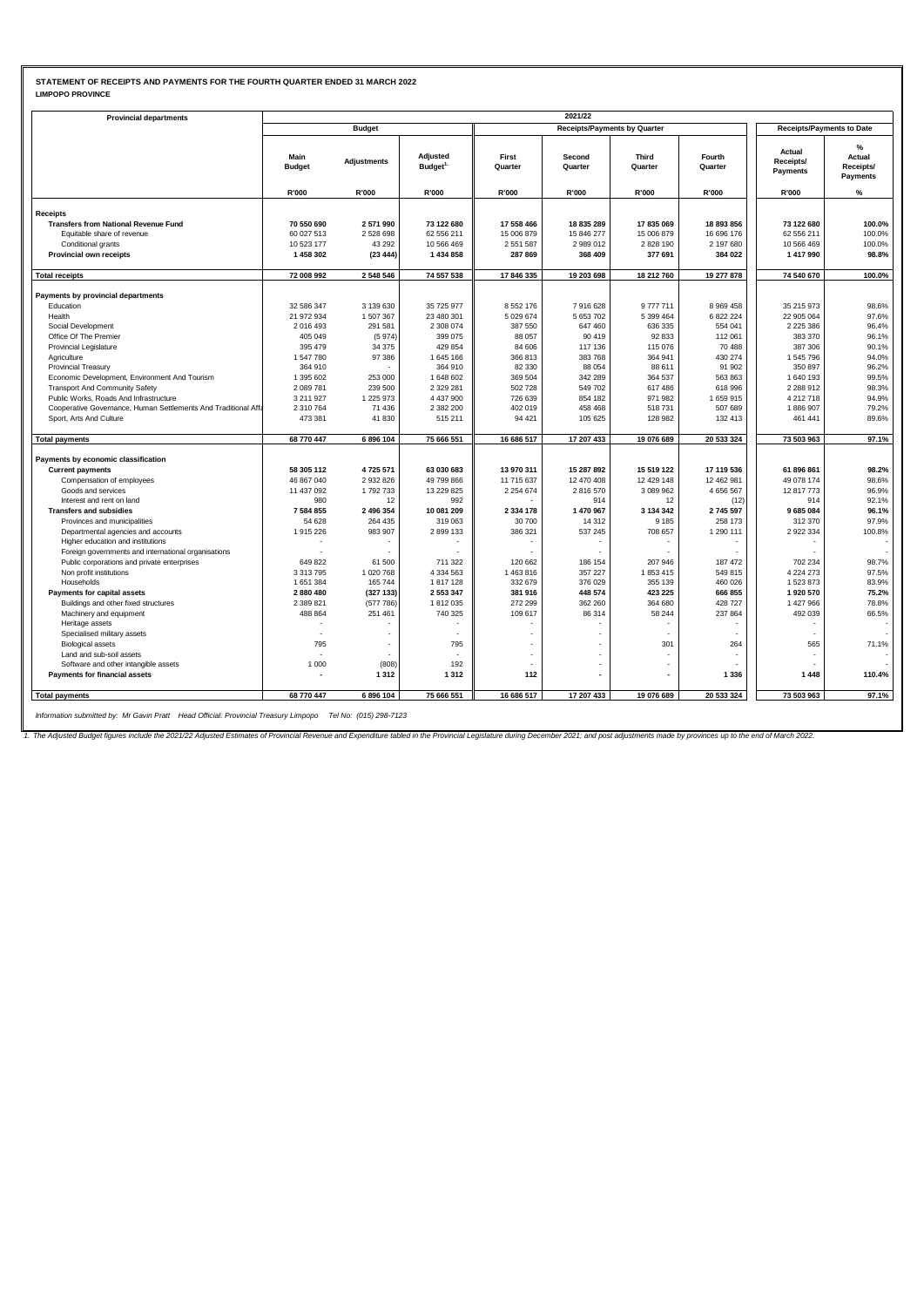### **LIMPOPO PROVINCE CONDITIONAL GRANTS TRANSFERRED FROM NATIONAL DEPARTMENTS AND ACTUAL PAYMENTS MADE BY PROVINCES FOR THE FOURTH QUARTER ENDED 31 MARCH 2022**

| National departments administering conditional grants                      |                                                            |                                                                                                       |                                        |                                                                     | 2021/22                |                                                               |                                                              |                         |                                            |
|----------------------------------------------------------------------------|------------------------------------------------------------|-------------------------------------------------------------------------------------------------------|----------------------------------------|---------------------------------------------------------------------|------------------------|---------------------------------------------------------------|--------------------------------------------------------------|-------------------------|--------------------------------------------|
|                                                                            |                                                            |                                                                                                       | <b>Budget</b>                          |                                                                     |                        |                                                               | <b>Transfers</b>                                             | <b>Payments to Date</b> |                                            |
|                                                                            | <b>Division of</b><br><b>Revenue Act,</b><br>No. 9 of 2021 | <b>Division of</b><br>Revenue<br><b>Amendment Act.</b><br>No. 17 of 2021 and<br><b>Other Gazettes</b> | Total<br><b>National</b><br>Allocation | Provincial<br>roll-overs<br>approved by<br><b>National Treasury</b> | Total<br>Available     | Provincial<br>Payment<br>Schedule<br>(National<br>Allocation) | <b>Transferred from</b><br><b>National</b><br>to<br>Province | Actual<br>Payments      | $O_{\Lambda}$<br>Actual<br><b>Payments</b> |
|                                                                            | R'000                                                      | R'000                                                                                                 | R'000                                  | R'000                                                               | R'000                  | R'000                                                         | R'000                                                        | R'000                   | $\%$                                       |
| Schedule 5, Part A Grants <sup>2.</sup>                                    |                                                            |                                                                                                       |                                        |                                                                     |                        |                                                               |                                                              |                         |                                            |
| Agriculture, Land Reform and Rural Development (Vote 29)                   | 320 236                                                    |                                                                                                       | 320 236                                | 5 1 3 2                                                             | 325 368                | 320 236                                                       | 320 236                                                      | 230 749                 | 70.9%                                      |
| (a) Comprehensive Agricultural Support Programme Grant                     | 233 511                                                    |                                                                                                       | 233 511                                | 2 5 5 6                                                             | 236 067                | 233 511                                                       | 233 511                                                      | 160 211                 | 67.9%                                      |
| (b) Ilima/Letsema Projects Grant                                           | 73709                                                      |                                                                                                       | 73 709                                 |                                                                     | 73 709                 | 73 709                                                        | 73 709                                                       | 61 997                  | 84.1%                                      |
| (c) Land Care Programme Grant: Poverty Relief and Infrastructure Developme | 13016                                                      |                                                                                                       | 13016                                  | 2 5 7 6                                                             | 15 5 9 2               | 13 016                                                        | 13 016                                                       | 8541                    | 54.8%                                      |
| Sport, Arts and Culture (Vote 37)                                          | 140 606                                                    | $\overline{\phantom{a}}$                                                                              | 140 606                                | 6830                                                                | 147 436                | 140 606                                                       | 140 606                                                      | 109 485                 | 74.3%                                      |
| Community Library Services Grant                                           | 140 606                                                    |                                                                                                       | 140 606                                | 6830                                                                | 147 436                | 140 606                                                       | 140 606                                                      | 109 485                 | 74.3%                                      |
| <b>Basic Education (Vote 16)</b>                                           | 1 564 279                                                  | $\overline{a}$                                                                                        | 1564279                                | 55 419                                                              | 1 619 698              | 1 564 279                                                     | 1 564 279                                                    | 1576814                 | 97.4%                                      |
| (a) HIV and AIDS (Life Skills Education) Grant                             | 26 5 52                                                    |                                                                                                       | 26 5 5 2                               | 2 3 6 3                                                             | 28 915                 | 26 552                                                        | 26 552                                                       | 22 546                  | 78.0%                                      |
| (b) Learners with Profound Intellectual Disabilities Grant                 | 32 666                                                     | ٠                                                                                                     | 32 666                                 | 1485                                                                | 34 151                 | 32 666                                                        | 32 666                                                       | 26 40 6                 | 77.3%                                      |
| (c) Maths, Science and Technology Grant                                    | 48 143                                                     |                                                                                                       | 48 143                                 | 4 1 0 2                                                             | 52 245                 | 48 143                                                        | 48 143                                                       | 48 656                  | 93.1%                                      |
| (d) National School Nutrition Programme Grant                              | 1 456 918                                                  | ٠                                                                                                     | 1456918                                | 47 469                                                              | 1 504 387              | 1456918                                                       | 1456918                                                      | 1 479 206               | 98.3%                                      |
| Health (Vote 18)                                                           | 3 513 395                                                  | 39 128                                                                                                | 3 552 523                              | 96 912                                                              | 3 649 435              | 3 552 523                                                     | 3 552 523                                                    | 3 3 5 8 0 7 0           | 92.0%                                      |
| (a) HIV, TB, Malaria and Community Outreach Grant                          | 2 495 590                                                  | 23 357                                                                                                | 2518947                                |                                                                     | 2 518 947              | 2 518 947                                                     | 2518947                                                      | 2 345 492               | 93.1%                                      |
| (b) Health Facility Revitalisation Grant                                   | 755 533                                                    |                                                                                                       | 755 533                                | 96 497                                                              | 852 030                | 755 533                                                       | 755 533                                                      | 743727                  | 87.3%                                      |
| (c) Human Resources and Training Grant                                     | 230 320                                                    | 15771                                                                                                 | 246 091                                | 415                                                                 | 246 506                | 246 091                                                       | 246 091                                                      | 237 673                 | 96.4%                                      |
| (d) National Health Insurance Grant                                        | 31 952                                                     |                                                                                                       | 31 952                                 |                                                                     | 31 952                 | 31 952                                                        | 31 952                                                       | 31 178                  | 97.6%                                      |
| Human Settlements (Vote 33)                                                | 1 131 408                                                  | (20000)                                                                                               | 1 111 408                              | 6 1 2 5                                                             | 1 117 533              | 1 111 408                                                     | 1 111 408                                                    | 760 601                 | 68.1%                                      |
| (a) Human Settlements Development Grant                                    | 877 072                                                    |                                                                                                       | 877 072                                |                                                                     | 877 072                | 877 072                                                       | 877 072                                                      | 624 062                 | 71.2%                                      |
| (b) Informal Settlements Upgrading Partnership Grant                       | 254 336                                                    | (20000)                                                                                               | 234 336                                |                                                                     | 234 336                | 234 336                                                       | 234 336                                                      | 136 539                 | 58.3%                                      |
| (c) Title Deeds Restoration Grants                                         |                                                            |                                                                                                       |                                        | 6 1 2 5                                                             | 6 1 2 5                |                                                               |                                                              |                         |                                            |
| Public Works and Infrastructure (Vote 13)                                  | 101 436                                                    |                                                                                                       | 101 436                                |                                                                     | 101 436                | 101 436                                                       | 101 436                                                      | 85 641                  | 84.4%                                      |
| (a) Expanded Public Works Programme Integrated Grant for Provinces         | 33749                                                      |                                                                                                       | 33749                                  |                                                                     | 33 749                 | 33 749                                                        | 33 749                                                       | 27 245                  | 80.7%                                      |
| (b) Social Sector Expanded Public Works Programme Incentive Grant for Prov | 67 687                                                     |                                                                                                       | 67 687                                 |                                                                     | 67 687                 | 67 687                                                        | 67 687                                                       | 58 396                  | 86.3%                                      |
| Social Development (Vote 19)                                               | 143 443                                                    | 24 164                                                                                                | 167 607                                | 46 017                                                              | 213 624                | 167 607                                                       | 167 607                                                      | 153 512                 | 71.9%                                      |
| Early Childhood Development Grant                                          | 143 443                                                    | 24 164                                                                                                | 167 607                                | 46 017                                                              | 213 624                | 167 607                                                       | 167 607                                                      | 153 512                 | 71.9%                                      |
| Sport, Arts and Culture (Vote 37)                                          | 63 148                                                     |                                                                                                       | 63 148                                 |                                                                     | 63 148                 | 63 148                                                        | 63 148                                                       | 57 250                  | 90.7%                                      |
| Mass Participation and Sport Development Grant                             | 63 148                                                     |                                                                                                       | 63 148                                 |                                                                     | 63 148                 | 63 148                                                        | 63 148                                                       | 57 250                  | 90.7%                                      |
| Sub-Total                                                                  | 6 977 951                                                  | 43 29 2                                                                                               | 7 021 243                              | 216 435                                                             | 7 237 678              | 7 021 243                                                     | 7 021 243                                                    | 6 332 122               | 87.5%                                      |
| Schedule 4, Part A Grants'                                                 |                                                            |                                                                                                       |                                        |                                                                     |                        |                                                               |                                                              |                         |                                            |
|                                                                            |                                                            |                                                                                                       |                                        |                                                                     |                        |                                                               |                                                              |                         |                                            |
| <b>Basic Education (Vote 16)</b><br><b>Education Infrastructure Grant</b>  | 1 334 570<br>1 334 570                                     | ٠                                                                                                     | 1 334 570<br>1 334 570                 | 65 240<br>65 240                                                    | 1 399 810<br>1 399 810 | 1 334 570<br>1 334 570                                        | 1 334 570<br>1 334 570                                       |                         |                                            |
|                                                                            |                                                            |                                                                                                       |                                        |                                                                     |                        |                                                               |                                                              |                         |                                            |
| Health (Vote 18)                                                           | 453 296                                                    |                                                                                                       | 453 296                                | 16 586                                                              | 469 882                | 453 296                                                       | 453 296                                                      |                         |                                            |
| National Tertiary Services Grant                                           | 453 296                                                    | ٠                                                                                                     | 453 296                                | 16 586                                                              | 469 882                | 453 296                                                       | 453 296                                                      |                         |                                            |
| <b>Transport (Vote 40)</b>                                                 | 1757360                                                    |                                                                                                       | 1757360                                |                                                                     | 1757360                | 1757360                                                       | 1757360                                                      |                         |                                            |
| (a) Provincial Roads Maintenance Grant                                     | 1 333 213                                                  | ÷.                                                                                                    | 1 333 213                              |                                                                     | 1 333 213              | 1 333 213                                                     | 1 333 213                                                    |                         |                                            |
| (b) Public Transport Operations Grant                                      | 424 147                                                    |                                                                                                       | 424 147                                |                                                                     | 424 147                | 424 147                                                       | 424 147                                                      |                         |                                            |
| Sub-Total                                                                  | 3 545 226                                                  | $\blacksquare$                                                                                        | 3 545 226                              | 81 826                                                              | 3 627 052              | 3 545 226                                                     | 3 545 226                                                    |                         |                                            |
| Schedule 7, Part A Grants <sup>3.</sup>                                    |                                                            |                                                                                                       |                                        |                                                                     |                        |                                                               |                                                              |                         |                                            |
| <b>Cooperative Governance (Vote 3)</b>                                     |                                                            |                                                                                                       |                                        |                                                                     |                        |                                                               |                                                              |                         |                                            |
| Provincial Disaster Relief Grant                                           |                                                            |                                                                                                       |                                        |                                                                     |                        |                                                               |                                                              |                         |                                            |
| Human Settlements (Vote 33)                                                |                                                            | $\overline{a}$                                                                                        | $\overline{\phantom{a}}$               |                                                                     |                        |                                                               |                                                              |                         |                                            |
| Provincial Emergency Housing Grant                                         |                                                            |                                                                                                       |                                        |                                                                     |                        |                                                               |                                                              |                         |                                            |
| Sub-Total                                                                  |                                                            | $\blacksquare$                                                                                        | $\overline{\phantom{a}}$               | $\overline{\phantom{a}}$                                            | $\blacksquare$         |                                                               | $\overline{\phantom{a}}$                                     |                         |                                            |
|                                                                            |                                                            |                                                                                                       |                                        |                                                                     |                        |                                                               |                                                              |                         |                                            |
| <b>Total</b>                                                               | 10 523 177                                                 | 43 29 2                                                                                               | 10 566 469                             | 298 261                                                             | 10 864 730             | 10 566 469                                                    | 10 566 469                                                   |                         |                                            |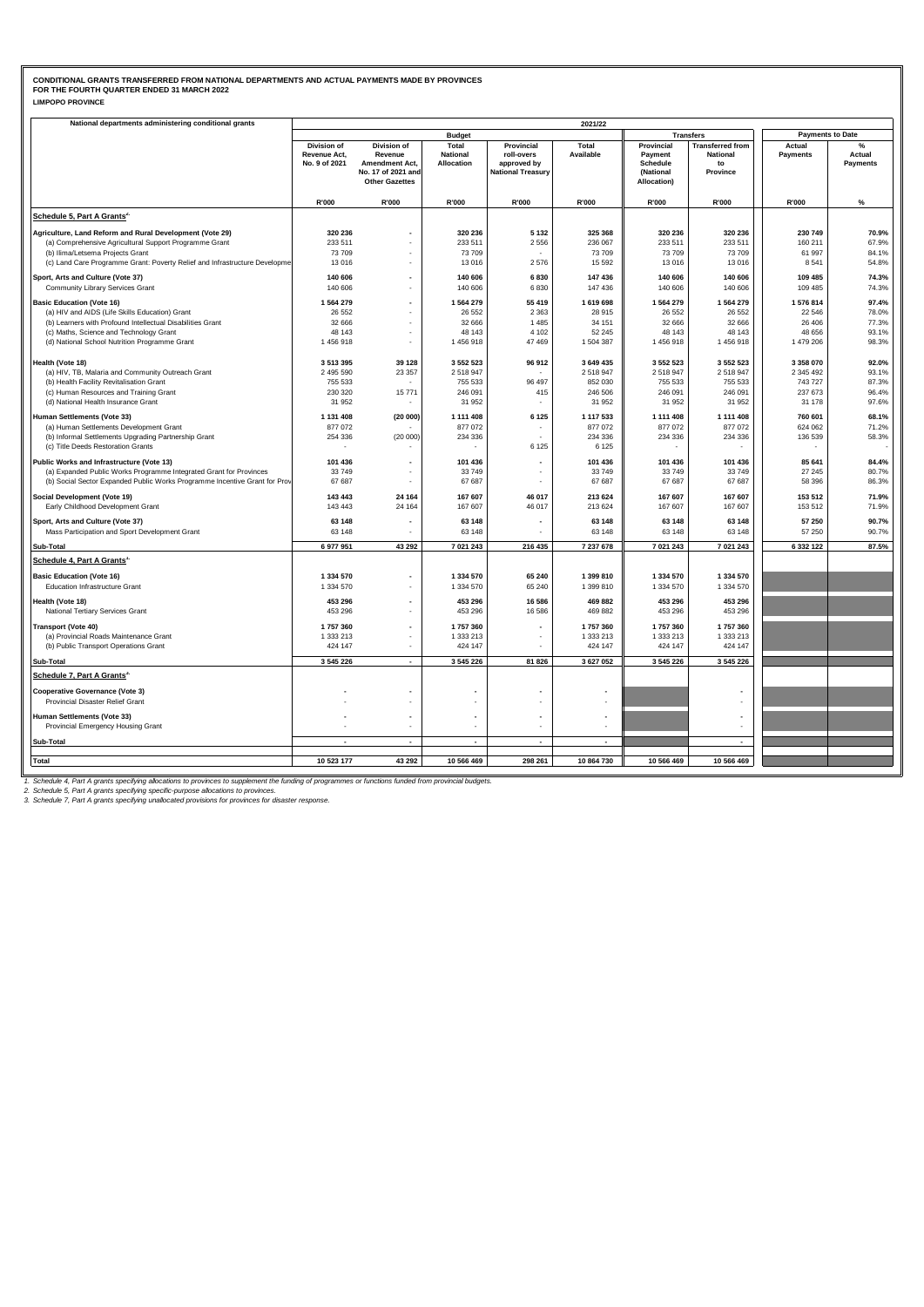#### **STATEMENT OF RECEIPTS AND PAYMENTS FOR THE FOURTH QUARTER ENDED 31 MARCH 2022 MPUMALANGA PROVINCE**

| <b>Provincial departments</b>                                  |                       |                    |                                 |                  | 2021/22                             |                         |                   |                                        |                                                  |
|----------------------------------------------------------------|-----------------------|--------------------|---------------------------------|------------------|-------------------------------------|-------------------------|-------------------|----------------------------------------|--------------------------------------------------|
|                                                                |                       | <b>Budget</b>      |                                 |                  | <b>Receipts/Payments by Quarter</b> |                         |                   | <b>Receipts/Payments to Date</b>       |                                                  |
|                                                                | Main<br><b>Budget</b> | <b>Adjustments</b> | Adjusted<br>Budget <sup>1</sup> | First<br>Quarter | Second<br>Quarter                   | <b>Third</b><br>Quarter | Fourth<br>Quarter | Actual<br>Receipts/<br><b>Payments</b> | $\frac{9}{6}$<br>Actual<br>Receipts/<br>Payments |
|                                                                | R'000                 | R'000              | R'000                           | R'000            | R'000                               | R'000                   | R'000             | R'000                                  | $\%$                                             |
| <b>Receipts</b>                                                |                       |                    |                                 |                  |                                     |                         |                   |                                        |                                                  |
| <b>Transfers from National Revenue Fund</b>                    | 51 740 936            | 1809739            | 53 550 675                      | 12 913 352       | 13 799 898                          | 12 958 179              | 13 879 246        | 53 550 675                             | 100.0%                                           |
| Equitable share of revenue                                     | 42 828 079            | 1714938            | 44 543 017                      | 10 707 021       | 11 289 138                          | 10 707 021              | 11 839 837        | 44 543 017                             | 100.0%                                           |
| Conditional grants                                             | 8912857               | 94 801             | 9 007 658                       | 2 206 331        | 2 510 760                           | 2 2 5 1 1 5 8           | 2 0 3 9 4 0 9     | 9 007 658                              | 100.0%                                           |
| Provincial own receipts                                        | 1775 610              |                    | 1775 610                        | 330 791          | 541 388                             | 553 464                 | 627 406           | 2 053 049                              | 115.6%                                           |
|                                                                |                       |                    |                                 |                  |                                     |                         |                   |                                        |                                                  |
| <b>Total receipts</b>                                          | 53 516 546            | 1809739            | 55 326 285                      | 13 244 143       | 14 341 286                          | 13 511 643              | 14 506 652        | 55 603 724                             | 100.5%                                           |
| Payments by provincial departments                             |                       |                    |                                 |                  |                                     |                         |                   |                                        |                                                  |
| Education                                                      | 22 336 062            | 1 141 201          | 23 477 263                      | 5 629 706        | 5 732 380                           | 6 120 855               | 6 053 956         | 23 536 897                             | 100.3%                                           |
| Health                                                         | 16 204 083            | 460 406            | 16 664 489                      | 3 508 712        | 4 126 501                           | 4 312 752               | 4 367 017         | 16 314 982                             | 97.9%                                            |
| Social Development                                             | 1840989               | 12 690             | 1853679                         | 386 774          | 427 929                             | 490 517                 | 494 385           | 1799 605                               | 97.1%                                            |
| Office Of The Premier                                          | 383 904               | (30000)            | 353 904                         | 56 534           | 66 753                              | 112 616                 | 116 204           | 352 107                                | 99.5%                                            |
| <b>Provincial Legislature</b>                                  | 376 813               | 33 939             | 410 752                         | 92 749           | 91 742                              | 90 380                  | 101 768           | 376 639                                | 91.7%                                            |
| Provincial Treasury                                            | 481 057               | (44200)            | 436 857                         | 82 640           | 95 532                              | 81 267                  | 174 103           | 433 542                                | 99.2%                                            |
| Co-Operative Governance And Traditional Affairs                | 731 241               | 70 000             | 801 241                         | 147 470          | 196 853                             | 194 343                 | 238 635           | 777 301                                | 97.0%                                            |
| Agriculture, Rural Development, Land And Environmental Affairs | 1 234 855             | 31 548             | 1 266 403                       | 259 222          | 307 591                             | 325 060                 | 354 029           | 1 245 902                              | 98.4%                                            |
| Economic Development And Tourism                               | 1 354 663             | 143 339            | 1 498 002                       | 369 610          | 366 112                             | 399 166                 | 349 023           | 1 483 911                              | 99.1%                                            |
| Public Works, Roads And Transport                              | 4 952 999             | (66604)            | 4 886 395                       | 962 176          | 1 222 397                           | 1 280 195               | 1 357 558         | 4 822 326                              | 98.7%                                            |
| Community Safety, Security And Liaison                         | 1 500 334             | 1400               | 1 501 734                       | 351 972          | 392 644                             | 395 449                 | 347 291           | 1 487 356                              | 99.0%                                            |
| Culture, Sport And Recreation                                  | 622 025               | 7426               | 629 451                         | 118 033          | 132 407                             | 173 309                 | 203 219           | 626 968                                | 99.6%                                            |
| Human Settlements                                              | 1 557 402             | 59 116             | 1616518                         | 378 192          | 352 112                             | 465 496                 | 371 899           | 1 567 699                              | 97.0%                                            |
|                                                                |                       |                    |                                 |                  |                                     |                         |                   |                                        |                                                  |
| <b>Total payments</b>                                          | 53 576 427            | 1820 261           | 55 396 688                      | 12 343 790       | 13 510 953                          | 14 441 405              | 14 529 087        | 54 825 235                             | 99.0%                                            |
| Payments by economic classification                            |                       |                    |                                 |                  |                                     |                         |                   |                                        |                                                  |
| <b>Current payments</b>                                        | 43 807 841            | 890 320            | 44 698 161                      | 9950800          | 11 187 593                          | 11 430 054              | 11 827 881        | 44 396 328                             | 99.3%                                            |
| Compensation of employees                                      | 32 659 863            | 461 403            | 33 121 266                      | 7772844          | 8 330 233                           | 8 356 810               | 8 310 606         | 32 770 493                             | 98.9%                                            |
| Goods and services                                             | 11 147 978            | 428 917            | 11 576 895                      | 2 177 935        | 2 857 350                           | 3 0 73 2 44             | 3517156           | 11 625 685                             | 100.4%                                           |
| Interest and rent on land                                      |                       |                    |                                 | 21               | 10                                  |                         | 119               | 150                                    |                                                  |
| <b>Transfers and subsidies</b>                                 | 5 281 856             | 974 002            | 6 255 858                       | 1 565 357        | 1 421 338                           | 1752 655                | 1 473 986         | 6 213 336                              | 99.3%                                            |
| Provinces and municipalities                                   | 288 266               | 58 939             | 347 205                         | 62 776           | 109 137                             | 99 445                  | 72 114            | 343 472                                | 98.9%                                            |
| Departmental agencies and accounts                             | 550 423               | (10379)            | 540 044                         | 137 025          | 128 826                             | 146 962                 | 129 324           | 542 137                                | 100.4%                                           |
| Higher education and institutions                              |                       |                    |                                 | $\sim$           |                                     |                         |                   |                                        |                                                  |
| Foreign governments and international organisations            |                       |                    |                                 |                  |                                     |                         |                   |                                        |                                                  |
| Public corporations and private enterprises                    | 991 665               | 80 399             | 1 072 064                       | 195 341          | 254 718                             | 275 364                 | 338 974           | 1 0 64 3 97                            | 99.3%                                            |
| Non profit institutions                                        | 1 997 154             | 668 566            | 2 665 720                       | 774 151          | 515 989                             | 796 077                 | 580 222           | 2 666 439                              | 100.0%                                           |
| Households                                                     | 1 454 348             | 176 477            | 1 630 825                       | 396 064          | 412 668                             | 434 807                 | 353 352           | 1 596 891                              | 97.9%                                            |
| Payments for capital assets                                    | 4 486 730             | (44061)            | 4 442 669                       | 827 633          | 902 025                             | 1 258 693               | 1 220 519         | 4 208 870                              | 94.7%                                            |
| Buildings and other fixed structures                           | 4 069 639             | 29 642             | 4 099 281                       | 741 657          | 843 784                             | 1 137 893               | 1 031 509         | 3754843                                | 91.6%                                            |
| Machinery and equipment                                        | 390 300               | (85389)            | 304 911                         | 78 434           | 51 992                              | 111 190                 | 180 734           | 422 350                                | 138.5%                                           |
| Heritage assets                                                |                       |                    |                                 |                  |                                     |                         |                   |                                        |                                                  |
| Specialised military assets                                    |                       |                    |                                 |                  |                                     |                         |                   |                                        |                                                  |
| <b>Biological assets</b>                                       | 430                   | 430                | 860                             |                  |                                     |                         |                   |                                        |                                                  |
| Land and sub-soil assets                                       |                       |                    |                                 |                  |                                     |                         |                   |                                        |                                                  |
| Software and other intangible assets                           | 26 361                | 11 256             | 37 617                          | 7542             | 6 2 4 9                             | 9610                    | 8 2 7 6           | 31 677                                 | 84.2%                                            |
| Payments for financial assets                                  |                       |                    |                                 |                  | (3)                                 | 3                       | 6701              | 6701                                   |                                                  |
| <b>Total payments</b>                                          | 53 576 427            | 1820 261           | 55 396 688                      | 12 343 790       | 13 510 953                          | 14 441 405              | 14 529 087        | 54 825 235                             | 99.0%                                            |
|                                                                |                       |                    |                                 |                  |                                     |                         |                   |                                        |                                                  |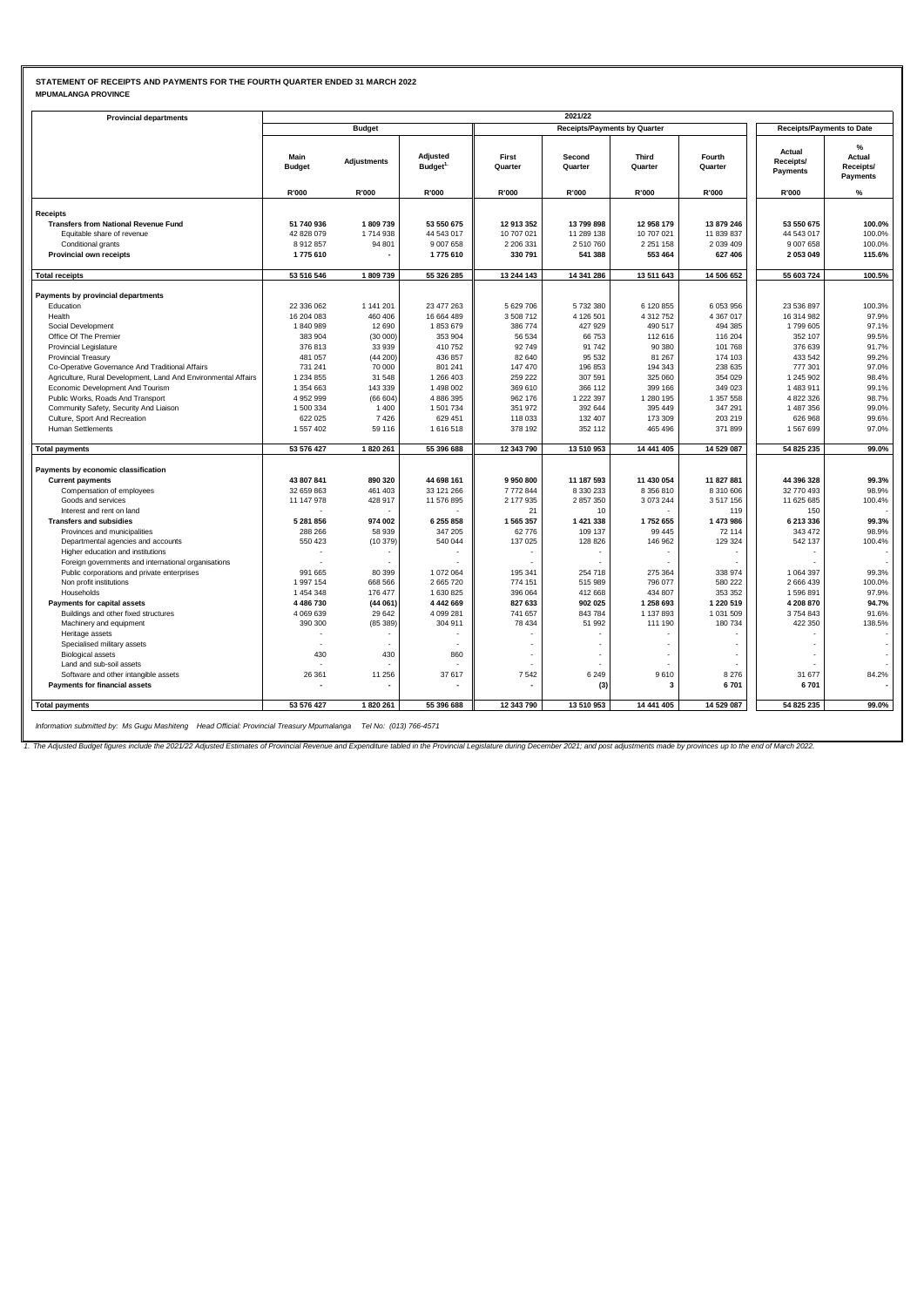### **MPUMALANGA PROVINCE CONDITIONAL GRANTS TRANSFERRED FROM NATIONAL DEPARTMENTS AND ACTUAL PAYMENTS MADE BY PROVINCES FOR THE FOURTH QUARTER ENDED 31 MARCH 2022**

| National departments administering conditional grants                      |                                              |                                                                                                |                                        |                                                                     | 2021/22                |                                                               |                                                              |                           |                                |
|----------------------------------------------------------------------------|----------------------------------------------|------------------------------------------------------------------------------------------------|----------------------------------------|---------------------------------------------------------------------|------------------------|---------------------------------------------------------------|--------------------------------------------------------------|---------------------------|--------------------------------|
|                                                                            |                                              |                                                                                                | <b>Budget</b>                          |                                                                     |                        | <b>Transfers</b>                                              |                                                              | <b>Payments to Date</b>   |                                |
|                                                                            | Division of<br>Revenue Act,<br>No. 9 of 2021 | Division of<br>Revenue<br><b>Amendment Act,</b><br>No. 17 of 2021 and<br><b>Other Gazettes</b> | Total<br><b>National</b><br>Allocation | Provincial<br>roll-overs<br>approved by<br><b>National Treasury</b> | Total<br>Available     | Provincial<br>Payment<br>Schedule<br>(National<br>Allocation) | <b>Transferred from</b><br><b>National</b><br>to<br>Province | Actual<br><b>Payments</b> | %<br>Actual<br><b>Payments</b> |
|                                                                            | R'000                                        | R'000                                                                                          | R'000                                  | R'000                                                               | R'000                  | R'000                                                         | R'000                                                        | R'000                     | $\%$                           |
| Schedule 5, Part A Grants <sup>2.</sup>                                    |                                              |                                                                                                |                                        |                                                                     |                        |                                                               |                                                              |                           |                                |
| Agriculture, Land Reform and Rural Development (Vote 29)                   | 239 459                                      |                                                                                                | 239 459                                | 31 548                                                              | 271 007                | 239 459                                                       | 239 459                                                      | 250 319                   | 92.4%                          |
| (a) Comprehensive Agricultural Support Programme Grant                     | 161 005                                      |                                                                                                | 161 005                                | 31 263                                                              | 192 268                | 161 005                                                       | 161 005                                                      | 171 580                   | 89.2%                          |
| (b) Ilima/Letsema Projects Grant                                           | 68 980                                       |                                                                                                | 68 980                                 |                                                                     | 68 980                 | 68 980                                                        | 68 980                                                       | 68 980                    | 100.0%                         |
| (c) Land Care Programme Grant: Poverty Relief and Infrastructure Developme | 9474                                         |                                                                                                | 9474                                   | 285                                                                 | 9759                   | 9474                                                          | 9 4 7 4                                                      | 9759                      | 100.0%                         |
| Sport, Arts and Culture (Vote 37)                                          | 165 056                                      |                                                                                                | 165 056                                |                                                                     | 165 056                | 165 056                                                       | 165 056                                                      | 137868                    | 83.5%                          |
| Community Library Services Grant                                           | 165 056                                      | ×.                                                                                             | 165 056                                |                                                                     | 165 056                | 165 056                                                       | 165 056                                                      | 137 868                   | 83.5%                          |
| <b>Basic Education (Vote 16)</b>                                           | 869 588                                      | $\overline{\phantom{a}}$                                                                       | 869 588                                | 42 4 28                                                             | 912 016                | 869 588                                                       | 869 588                                                      | 876 754                   | 96.1%                          |
| (a) HIV and AIDS (Life Skills Education) Grant                             | 19530                                        |                                                                                                | 19530                                  | 969                                                                 | 20 499                 | 19 530                                                        | 19 530                                                       | 19598                     | 95.6%                          |
| (b) Learners with Profound Intellectual Disabilities Grant                 | 30 132                                       |                                                                                                | 30 132                                 | 648                                                                 | 30 780                 | 30 132                                                        | 30 132                                                       | 30 115                    | 97.8%                          |
| (c) Maths, Science and Technology Grant                                    | 42 584                                       | ٠                                                                                              | 42 5 8 4                               |                                                                     | 42 584                 | 42 584                                                        | 42 5 84                                                      | 33 28 3                   | 78.2%                          |
| (d) National School Nutrition Programme Grant                              | 777 342                                      |                                                                                                | 777 342                                | 40 811                                                              | 818 153                | 777 342                                                       | 777 342                                                      | 793 758                   | 97.0%                          |
| Health (Vote 18)                                                           | 3 197 886                                    | 35 191                                                                                         | 3 233 077                              |                                                                     | 3 233 077              | 3 233 077                                                     | 3 233 077                                                    | 3 194 563                 | 98.8%                          |
| (a) HIV, TB, Malaria and Community Outreach Grant                          | 2 532 773                                    | 22 878                                                                                         | 2 555 651                              |                                                                     | 2 555 651              | 2 555 651                                                     | 2 555 651                                                    | 2 534 346                 | 99.2%                          |
| (b) Health Facility Revitalisation Grant                                   | 457 065                                      |                                                                                                | 457 065                                | ä,                                                                  | 457 065                | 457 065                                                       | 457 065                                                      | 450 661                   | 98.6%                          |
| (c) Human Resources and Training Grant                                     | 188 805                                      | 12 3 13                                                                                        | 201 118                                | ÷.                                                                  | 201 118                | 201 118                                                       | 201 118                                                      | 193 447                   | 96.2%                          |
| (d) National Health Insurance Grant                                        | 19 24 3                                      |                                                                                                | 19 24 3                                | ÷                                                                   | 19 24 3                | 19 24 3                                                       | 19 24 3                                                      | 16 109                    | 83.7%                          |
| Human Settlements (Vote 33)                                                | 1 153 193                                    | $\overline{\phantom{a}}$                                                                       | 1 153 193                              | ÷                                                                   | 1 153 193              | 1 153 193                                                     | 1 153 193                                                    | 1 133 406                 | 98.3%                          |
| (a) Human Settlements Development Grant                                    | 893 960                                      |                                                                                                | 893 960                                |                                                                     | 893 960                | 893 960                                                       | 893 960                                                      | 893 949                   | 100.0%                         |
| (b) Informal Settlements Upgrading Partnership Grant                       | 259 233                                      | ٠                                                                                              | 259 233                                | ä,                                                                  | 259 233                | 259 233                                                       | 259 233                                                      | 239 457                   | 92.4%                          |
| (c) Title Deeds Restoration Grants                                         |                                              |                                                                                                |                                        | ÷.                                                                  |                        |                                                               |                                                              |                           |                                |
| Public Works and Infrastructure (Vote 13)                                  | 49 560                                       | $\overline{\phantom{a}}$                                                                       | 49 560                                 | 1675                                                                | 51 235                 | 49 560                                                        | 49 560                                                       | 48 014                    | 93.7%                          |
| (a) Expanded Public Works Programme Integrated Grant for Provinces         | 22736                                        |                                                                                                | 22 736                                 | 1 4 7 2                                                             | 24 208                 | 22 736                                                        | 22 736                                                       | 23 5 9 9                  | 97.5%                          |
| (b) Social Sector Expanded Public Works Programme Incentive Grant for Prov | 26 8 24                                      |                                                                                                | 26 8 24                                | 203                                                                 | 27 027                 | 26 8 24                                                       | 26 824                                                       | 24 4 15                   | 90.3%                          |
| Social Development (Vote 19)                                               | 96 251                                       | 16 214                                                                                         | 112 465                                | 20 510                                                              | 132 975                | 112 465                                                       | 112 465                                                      | 99 136                    | 74.6%                          |
| Early Childhood Development Grant                                          | 96 251                                       | 16 214                                                                                         | 112 465                                | 20 510                                                              | 132 975                | 112 465                                                       | 112 465                                                      | 99 136                    | 74.6%                          |
| Sport, Arts and Culture (Vote 37)                                          | 50 864                                       | $\overline{\phantom{a}}$                                                                       | 50 864                                 | 426                                                                 | 51 290                 | 50 864                                                        | 50 864                                                       | 51 070                    | 99.6%                          |
| Mass Participation and Sport Development Grant                             | 50 864                                       |                                                                                                | 50 864                                 | 426                                                                 | 51 290                 | 50 864                                                        | 50 864                                                       | 51 070                    | 99.6%                          |
| Sub-Total                                                                  | 5 821 857                                    | 51 405                                                                                         | 5873262                                | 96 587                                                              | 5 969 849              | 5 873 262                                                     | 5 873 262                                                    | 5791130                   | 97.0%                          |
| Schedule 4, Part A Grants'                                                 |                                              |                                                                                                |                                        |                                                                     |                        |                                                               |                                                              |                           |                                |
|                                                                            | 1 161 475                                    |                                                                                                |                                        |                                                                     |                        |                                                               |                                                              |                           |                                |
| <b>Basic Education (Vote 16)</b><br><b>Education Infrastructure Grant</b>  | 1 161 475                                    | ÷,                                                                                             | 1 1 6 1 4 7 5<br>1 161 475             | ٠                                                                   | 1 161 475<br>1 161 475 | 1 161 475<br>1 161 475                                        | 1 161 475<br>1 161 475                                       |                           |                                |
|                                                                            |                                              |                                                                                                |                                        |                                                                     |                        |                                                               |                                                              |                           |                                |
| Health (Vote 18)                                                           | 142 411                                      | $\overline{a}$                                                                                 | 142 411                                | $\overline{a}$                                                      | 142 411                | 142 411                                                       | 142 411                                                      |                           |                                |
| National Tertiary Services Grant                                           | 142 411                                      |                                                                                                | 142 411                                |                                                                     | 142 411                | 142 411                                                       | 142 411                                                      |                           |                                |
| <b>Transport (Vote 40)</b>                                                 | 1 787 114                                    | 43 396                                                                                         | 1830510                                | ÷                                                                   | 1830 510               | 1830 510                                                      | 1830 510                                                     |                           |                                |
| (a) Provincial Roads Maintenance Grant                                     | 1 072 941                                    | 43 396                                                                                         | 1 116 337                              | ä,                                                                  | 1 116 337              | 1 116 337                                                     | 1 116 337                                                    |                           |                                |
| (b) Public Transport Operations Grant                                      | 714 173                                      |                                                                                                | 714 173                                | $\blacksquare$                                                      | 714 173                | 714 173                                                       | 714 173                                                      |                           |                                |
| Sub-Total                                                                  | 3 091 000                                    | 43 396                                                                                         | 3 134 396                              | $\blacksquare$                                                      | 3 134 396              | 3 134 396                                                     | 3 134 396                                                    |                           |                                |
| Schedule 7, Part A Grants <sup>3.</sup>                                    |                                              |                                                                                                |                                        |                                                                     |                        |                                                               |                                                              |                           |                                |
| <b>Cooperative Governance (Vote 3)</b>                                     |                                              |                                                                                                |                                        |                                                                     |                        |                                                               |                                                              |                           |                                |
| Provincial Disaster Relief Grant                                           |                                              |                                                                                                |                                        |                                                                     |                        |                                                               |                                                              |                           |                                |
| Human Settlements (Vote 33)                                                |                                              | $\overline{\phantom{a}}$                                                                       |                                        | 40 984                                                              | 40 984                 |                                                               |                                                              |                           |                                |
| Provincial Emergency Housing Grant                                         |                                              |                                                                                                |                                        | 40 984                                                              | 40 984                 |                                                               |                                                              |                           |                                |
| Sub-Total                                                                  |                                              | $\overline{\phantom{a}}$                                                                       | $\blacksquare$                         | 40 984                                                              | 40 984                 |                                                               | ٠                                                            |                           |                                |
|                                                                            |                                              |                                                                                                |                                        |                                                                     |                        |                                                               |                                                              |                           |                                |
| <b>Total</b>                                                               | 8 912 857                                    | 94 801                                                                                         | 9 007 658                              | 137 571                                                             | 9 145 229              | 9 007 658                                                     | 9 007 658                                                    |                           |                                |
|                                                                            |                                              |                                                                                                |                                        |                                                                     |                        |                                                               |                                                              |                           |                                |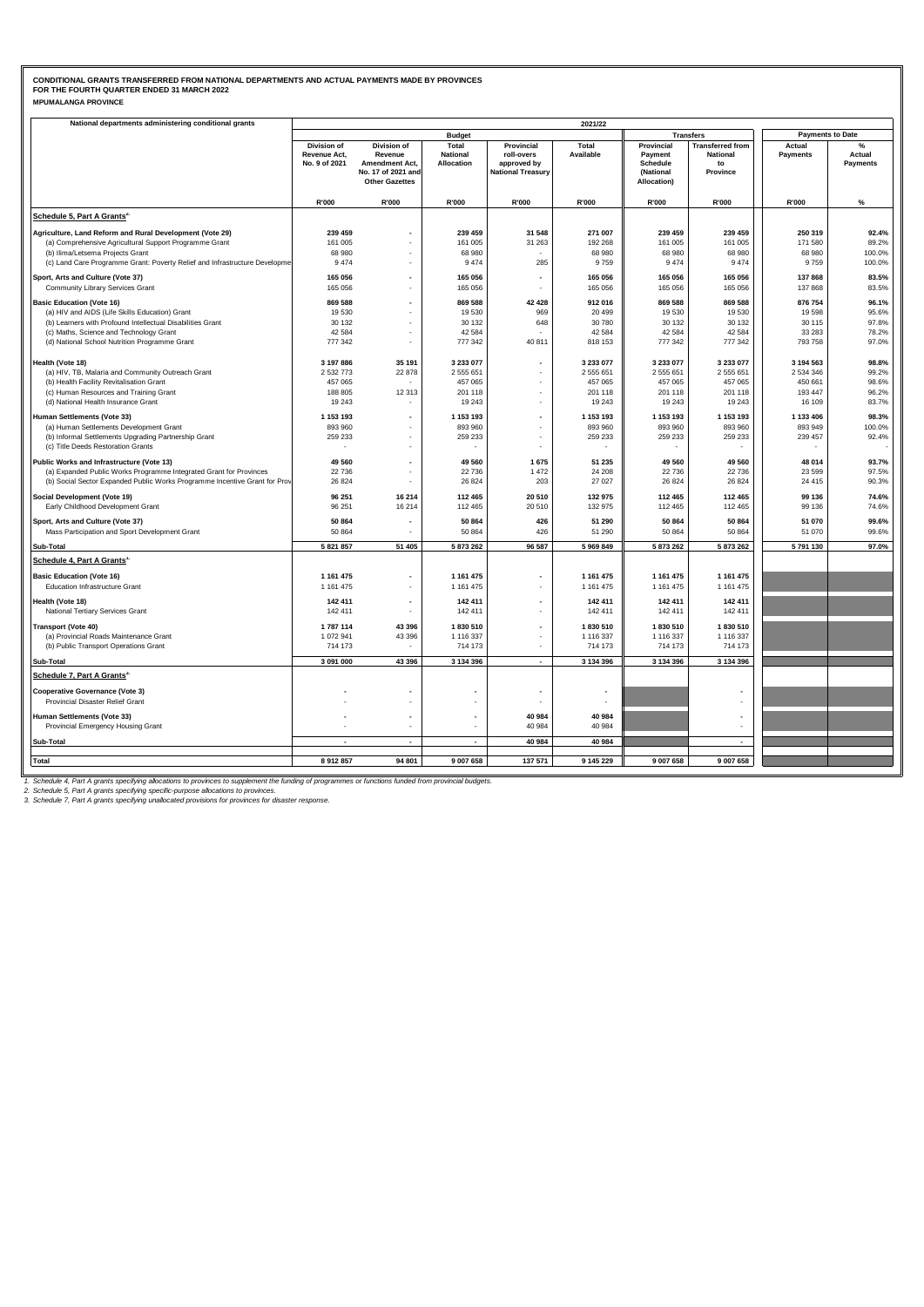# **STATEMENT OF RECEIPTS AND PAYMENTS FOR THE FOURTH QUARTER ENDED 31 MARCH 2022 NORTHERN CAPE PROVINCE**

| <b>Provincial departments</b>                                          |                       |                          |                                 |                     |                                     |                         |                          |                                  |                                      |  |
|------------------------------------------------------------------------|-----------------------|--------------------------|---------------------------------|---------------------|-------------------------------------|-------------------------|--------------------------|----------------------------------|--------------------------------------|--|
|                                                                        |                       | <b>Budget</b>            |                                 |                     | <b>Receipts/Payments by Quarter</b> |                         |                          | <b>Receipts/Payments to Date</b> |                                      |  |
|                                                                        | Main<br><b>Budget</b> | Adjustments              | Adjusted<br>Budget <sup>1</sup> | First<br>Quarter    | Second<br>Quarter                   | <b>Third</b><br>Quarter | Fourth<br>Quarter        | Actual<br>Receipts/<br>Payments  | %<br>Actual<br>Receipts/<br>Payments |  |
|                                                                        | R'000                 | R'000                    | R'000                           | R'000               | R'000                               | R'000                   | R'000                    | R'000                            | $\%$                                 |  |
|                                                                        |                       |                          |                                 |                     |                                     |                         |                          |                                  |                                      |  |
| <b>Receipts</b>                                                        |                       |                          |                                 |                     |                                     |                         |                          |                                  |                                      |  |
| <b>Transfers from National Revenue Fund</b>                            | 18 604 284            | 646 682                  | 19 250 966                      | 4744082             | 4 990 925                           | 4720419                 | 4795540                  | 19 250 966                       | 100.0%                               |  |
| Equitable share of revenue                                             | 13 919 027            | 550 116                  | 14 469 143                      | 3 479 757           | 3 676 231                           | 3 479 757               | 3 833 398                | 14 469 143                       | 100.0%                               |  |
| Conditional grants                                                     | 4 685 257<br>454 392  | 96 566                   | 4781823<br>454 392              | 1 264 325<br>68 606 | 1 314 694<br>127 357                | 1 240 662<br>120 539    | 962 142<br>137 425       | 4781823<br>453 927               | 100.0%<br>99.9%                      |  |
| Provincial own receipts                                                |                       |                          |                                 |                     |                                     |                         |                          |                                  |                                      |  |
| <b>Total receipts</b>                                                  | 19 058 676            | 646 682                  | 19 705 358                      | 4812688             | 5 118 282                           | 4 840 958               | 4 932 965                | 19 704 893                       | 100.0%                               |  |
|                                                                        |                       |                          |                                 |                     |                                     |                         |                          |                                  |                                      |  |
| Payments by provincial departments                                     |                       |                          |                                 |                     |                                     |                         |                          |                                  |                                      |  |
| Education                                                              | 7 136 914             | 339 237                  | 7 476 151                       | 1 662 110           | 1855 300                            | 2 035 016               | 1919527                  | 7 471 953                        | 99.9%                                |  |
| Health                                                                 | 5716105               | 199 146                  | 5 915 251                       | 1578709             | 1 421 618                           | 1 350 860               | 1 526 800                | 5 877 987                        | 99.4%                                |  |
| Social Development                                                     | 969 143               | 35 169                   | 1 004 312                       | 194 645             | 250 471                             | 239 899                 | 259 715                  | 944 730                          | 94.1%                                |  |
| Office Of The Premier                                                  | 253 925               | 6494                     | 260 419                         | 54 388              | 58 581                              | 54 629                  | 82 327                   | 249 925                          | 96.0%                                |  |
| <b>Provincial Legislature</b>                                          | 216 657               | 13503                    | 230 160                         | 54 280              | 55 296                              | 43 25 2                 | 61 693                   | 214 521                          | 93.2%                                |  |
| Transport, Safety And Liaison                                          | 334 096               | 20 114                   | 354 210                         | 71 505              | 75 288                              | 91 232                  | 98 166                   | 336 191                          | 94.9%                                |  |
| Roads And Public Works                                                 | 1 956 337             | 72 323                   | 2 028 660                       | 503 116             | 504 273                             | 619768                  | 399 983                  | 2 0 2 7 1 4 0                    | 99.9%                                |  |
| Economic Development And Tourism                                       | 320 408               | 13 098                   | 333 506                         | 65 323              | 66 169                              | 110 645                 | 86 414                   | 328 551                          | 98.5%                                |  |
| Sport, Arts And Culture                                                | 390 817               | 32 197                   | 423 014                         | 68 087              | 87 158                              | 93 014                  | 141 024                  | 389 283                          | 92.0%                                |  |
| <b>Provincial Treasury</b>                                             | 297 793               | (35000)                  | 262 793                         | 56 088              | 57 140                              | 56 648                  | 62 356                   | 232 232                          | 88.4%                                |  |
| Cooperative Governance, Human Settlements And Traditional Affa         | 725 979               | 248 954                  | 974 933                         | 242 342             | 195 955                             | 208 206                 | 280 610                  | 927 113                          | 95.1%                                |  |
| Agriculture, Environmental Affairs, Rural Development And Land F       | 676 821               | 49 5 69                  | 726 390                         | 122 033             | 135 195                             | 173 361                 | 236 339                  | 666 928                          | 91.8%                                |  |
| <b>Total payments</b>                                                  | 18 994 995            | 994 804                  | 19 989 799                      | 4 672 626           | 4 762 444                           | 5 076 530               | 5 154 954                | 19 666 554                       | 98.4%                                |  |
|                                                                        |                       |                          |                                 |                     |                                     |                         |                          |                                  |                                      |  |
| Payments by economic classification                                    |                       |                          |                                 |                     |                                     |                         |                          |                                  |                                      |  |
| <b>Current payments</b>                                                | 16 019 862            | 800 438                  | 16 820 300                      | 4 061 692           | 4 118 717                           | 4 231 009               | 4 171 797                | 16 583 215                       | 98.6%                                |  |
| Compensation of employees                                              | 11 118 061            | 356 956                  | 11 475 017                      | 2 711 331           | 2 932 374                           | 2 928 027               | 2 736 308                | 11 308 040                       | 98.5%                                |  |
| Goods and services                                                     | 4 901 528             | 443 480                  | 5 345 008                       | 1 348 565           | 1 183 439                           | 1 301 854               | 1 428 498                | 5 262 356                        | 98.5%                                |  |
| Interest and rent on land                                              | 273                   | $\overline{\phantom{0}}$ | 275                             | 1796                | 2 9 0 4                             | 1 1 2 8                 | 6991                     | 12819                            | 4661.5%                              |  |
| <b>Transfers and subsidies</b>                                         | 1 669 750             | 382 430                  | 2 052 180                       | 439 346             | 451 323                             | 617 315                 | 561 088                  | 2 069 072                        | 100.8%                               |  |
| Provinces and municipalities                                           | 141 550               | (26 424)                 | 115 126                         | 5 4 4 5             | 15 176                              | 53 252                  | 35 271                   | 109 144                          | 94.8%                                |  |
| Departmental agencies and accounts                                     | 119 542               | 18 072                   | 137 614                         | 32 001              | 36 980                              | 71 456                  | 40 198                   | 180 635                          | 131.3%                               |  |
| Higher education and institutions                                      | 1500                  | (1000)                   | 500                             |                     | 1 0 0 0                             | 500                     |                          | 1 500                            | 300.0%                               |  |
| Foreign governments and international organisations                    |                       |                          |                                 |                     |                                     |                         |                          |                                  |                                      |  |
| Public corporations and private enterprises<br>Non profit institutions | 105 485<br>851 208    | 112 380<br>23 097        | 217 865<br>874 305              | 8 8 4 1<br>186 811  | 11 677<br>248 024                   | 21 000<br>276 577       | 23 882<br>143 081        | 65 400<br>854 493                | 30.0%<br>97.7%                       |  |
|                                                                        |                       |                          |                                 |                     |                                     |                         |                          |                                  |                                      |  |
| Households                                                             | 450 465               | 256 305                  | 706 770                         | 206 248             | 138 466                             | 194 530                 | 318 656                  | 857 900                          | 121.4%<br>90.8%                      |  |
| Payments for capital assets<br>Buildings and other fixed structures    | 1 305 383<br>901 113  | (188751)<br>(185818)     | 1 116 632<br>715 295            | 171 588<br>129 238  | 192 404<br>141 657                  | 227 519<br>194 964      | 422 756<br>349 040       | 1 014 267<br>814 899             | 113.9%                               |  |
|                                                                        |                       |                          |                                 |                     |                                     |                         |                          |                                  |                                      |  |
| Machinery and equipment                                                | 403 642               | (4050)                   | 399 592                         | 36 927              | 45 977                              | 27 629<br>8             | 67 543<br>(8)            | 178 076                          | 44.6%                                |  |
| Heritage assets                                                        |                       |                          |                                 |                     |                                     |                         |                          |                                  |                                      |  |
| Specialised military assets                                            |                       |                          | ÷                               |                     |                                     |                         |                          |                                  |                                      |  |
| <b>Biological assets</b><br>Land and sub-soil assets                   |                       |                          |                                 |                     |                                     |                         | $\overline{\phantom{a}}$ |                                  |                                      |  |
| Software and other intangible assets                                   | 628                   | 1 1 1 7                  | 1745                            | 5 4 2 3             | 4770                                | 4918                    | 6 181                    | 21 29 2                          | 1220.2%                              |  |
| Payments for financial assets                                          | ٠                     | 687                      | 687                             |                     |                                     | 687                     | (687)                    |                                  |                                      |  |
|                                                                        |                       |                          |                                 |                     |                                     |                         |                          |                                  |                                      |  |
| <b>Total payments</b>                                                  | 18 994 995            | 994 804                  | 19 989 799                      | 4 672 626           | 4 762 444                           | 5 076 530               | 5 154 954                | 19 666 554                       | 98.4%                                |  |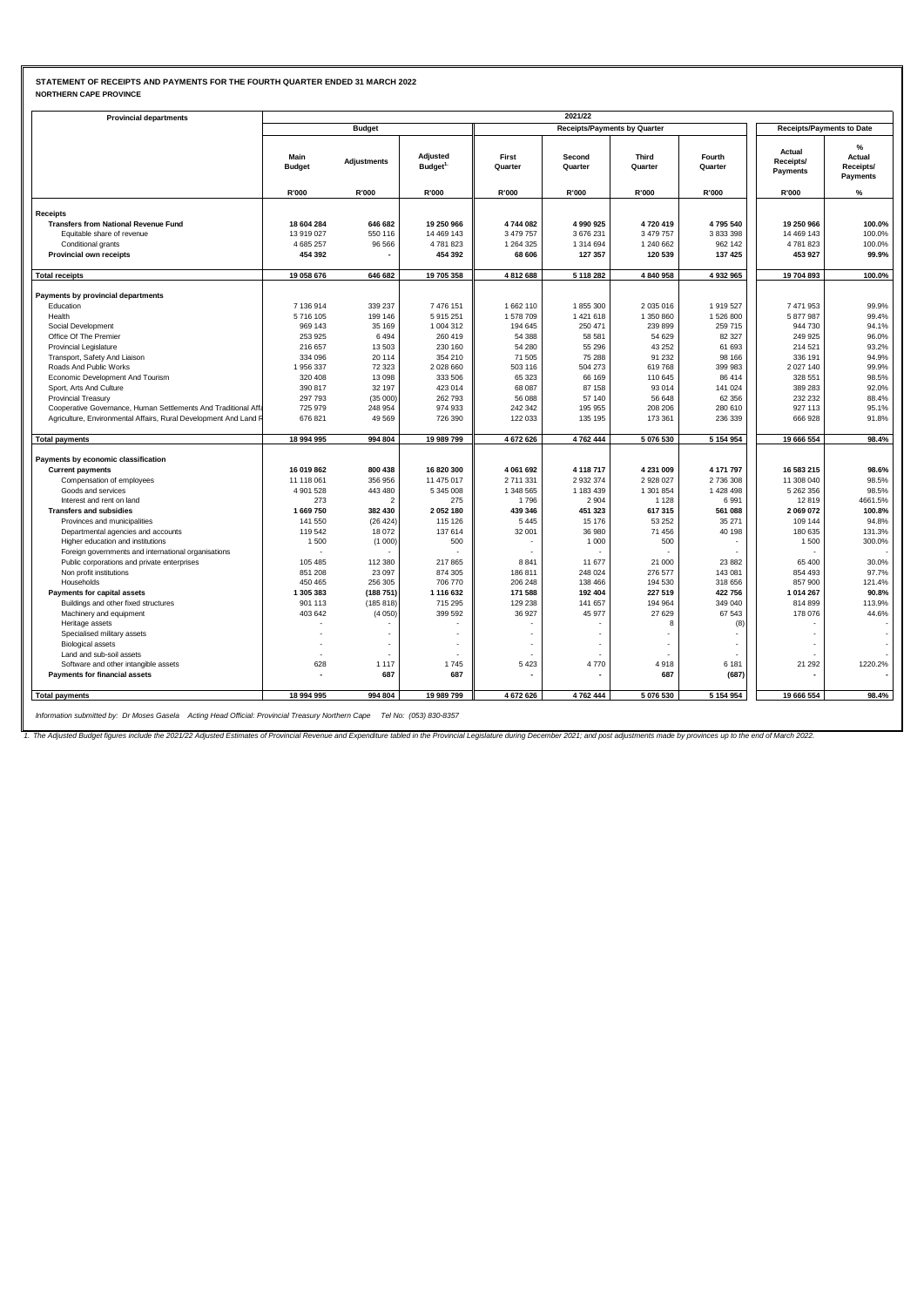### **NORTHERN CAPE PROVINCE CONDITIONAL GRANTS TRANSFERRED FROM NATIONAL DEPARTMENTS AND ACTUAL PAYMENTS MADE BY PROVINCES FOR THE FOURTH QUARTER ENDED 31 MARCH 2022**

| National departments administering conditional grants                                                              | 2021/22                     |                                                               |                          |                                         |                        |                                      |                                            |                         |                 |  |  |
|--------------------------------------------------------------------------------------------------------------------|-----------------------------|---------------------------------------------------------------|--------------------------|-----------------------------------------|------------------------|--------------------------------------|--------------------------------------------|-------------------------|-----------------|--|--|
|                                                                                                                    |                             |                                                               | <b>Budget</b>            |                                         |                        |                                      | <b>Transfers</b>                           | <b>Payments to Date</b> |                 |  |  |
|                                                                                                                    | Division of<br>Revenue Act, | Division of<br>Revenue                                        | Total<br><b>National</b> | Provincial<br>roll-overs                | Total<br>Available     | Provincial<br>Payment                | <b>Transferred from</b><br><b>National</b> | Actual<br>Payments      | Actual          |  |  |
|                                                                                                                    | No. 9 of 2021               | Amendment Act,<br>No. 17 of 2021 and<br><b>Other Gazettes</b> | Allocation               | approved by<br><b>National Treasury</b> |                        | Schedule<br>(National<br>Allocation) | to<br>Province                             |                         | <b>Payments</b> |  |  |
|                                                                                                                    | R'000                       | R'000                                                         | R'000                    | R'000                                   | R'000                  | R'000                                | <b>R'000</b>                               | R'000                   | $\%$            |  |  |
| Schedule 5, Part A Grants <sup>2.</sup>                                                                            |                             |                                                               |                          |                                         |                        |                                      |                                            |                         |                 |  |  |
|                                                                                                                    | 197 059                     |                                                               |                          |                                         |                        |                                      |                                            |                         |                 |  |  |
| Agriculture, Land Reform and Rural Development (Vote 29)<br>(a) Comprehensive Agricultural Support Programme Grant | 120 382                     |                                                               | 197 059<br>120 382       | 29 069<br>20 448                        | 226 128<br>140 830     | 197 059<br>120 382                   | 197 059<br>120 382                         | 177 556<br>136 381      | 78.5%<br>96.8%  |  |  |
| (b) Ilima/Letsema Projects Grant                                                                                   | 68 980                      | $\overline{\phantom{a}}$                                      | 68 980                   | 7 1 3 3                                 | 76 113                 | 68 980                               | 68 980                                     | 36 074                  | 47.4%           |  |  |
| (c) Land Care Programme Grant: Poverty Relief and Infrastructure Developme                                         | 7697                        |                                                               | 7697                     | 1 4 8 8                                 | 9 1 8 5                | 7697                                 | 7697                                       | 5 1 0 1                 | 55.5%           |  |  |
|                                                                                                                    |                             |                                                               |                          |                                         |                        |                                      |                                            |                         |                 |  |  |
| Sport, Arts and Culture (Vote 37)                                                                                  | 168 855                     |                                                               | 168 855                  | 16 274                                  | 185 129                | 168 855                              | 168 855                                    | 169 074                 | 91.3%           |  |  |
| Community Library Services Grant                                                                                   | 168 855                     |                                                               | 168 855                  | 16 274                                  | 185 129                | 168 855                              | 168 855                                    | 169 074                 | 91.3%           |  |  |
| <b>Basic Education (Vote 16)</b>                                                                                   | 260 728                     |                                                               | 260 728                  |                                         | 260 728                | 260 728                              | 260 728                                    | 258 784                 | 99.3%           |  |  |
| (a) HIV and AIDS (Life Skills Education) Grant                                                                     | 6 3 0 2                     | $\overline{\phantom{a}}$                                      | 6 3 0 2                  | ä,                                      | 6 3 0 2                | 6 3 0 2                              | 6 3 0 2                                    | 6 3 0 2                 | 100.0%          |  |  |
| (b) Learners with Profound Intellectual Disabilities Grant                                                         | 13 6 64                     |                                                               | 13 6 64                  |                                         | 13 6 64                | 13 664                               | 13 664                                     | 13 6 64                 | 100.0%          |  |  |
| (c) Maths, Science and Technology Grant                                                                            | 27 458                      | ÷.                                                            | 27 458                   | ÷.                                      | 27 458                 | 27 458                               | 27 458                                     | 25 517                  | 92.9%           |  |  |
| (d) National School Nutrition Programme Grant                                                                      | 213 304                     | ÷,                                                            | 213 304                  | ٠                                       | 213 304                | 213 304                              | 213 304                                    | 213 301                 | 100.0%          |  |  |
| Health (Vote 18)                                                                                                   | 1 261 107                   | 3 3 7 3                                                       | 1 264 480                | ÷                                       | 1 264 480              | 1 264 480                            | 1 264 480                                  | 1 264 480               | 100.0%          |  |  |
| (a) HIV, TB, Malaria and Community Outreach Grant                                                                  | 734 088                     | 649                                                           | 734 737                  |                                         | 734 737                | 734 737                              | 734 737                                    | 734 737                 | 100.0%          |  |  |
| (b) Health Facility Revitalisation Grant                                                                           | 379 637                     |                                                               | 379 637                  |                                         | 379 637                | 379 637                              | 379 637                                    | 379 637                 | 100.0%          |  |  |
| (c) Human Resources and Training Grant                                                                             | 128 149                     | 2724                                                          | 130 873                  |                                         | 130 873                | 130 873                              | 130 873                                    | 130 873                 | 100.0%          |  |  |
| (d) National Health Insurance Grant                                                                                | 19 233                      |                                                               | 19 2 33                  | ä,                                      | 19 233                 | 19 233                               | 19 233                                     | 19 233                  | 100.0%          |  |  |
| Human Settlements (Vote 33)                                                                                        | 341 237                     | 60 000                                                        | 401 237                  | 109 576                                 | 510 813                | 401 237                              | 401 237                                    | 567838                  | 111.2%          |  |  |
| (a) Human Settlements Development Grant                                                                            | 264 528                     |                                                               | 264 528                  | 48 312                                  | 312 840                | 264 528                              | 264 528                                    | 362 371                 | 115.8%          |  |  |
| (b) Informal Settlements Upgrading Partnership Grant                                                               | 76 709                      | 60 000                                                        | 136 709                  | 61 264                                  | 197 973                | 136 709                              | 136 709                                    | 205 467                 | 103.8%          |  |  |
| (c) Title Deeds Restoration Grants                                                                                 |                             |                                                               |                          |                                         |                        |                                      |                                            |                         |                 |  |  |
|                                                                                                                    | 33 667                      | $\overline{\phantom{a}}$                                      | 33 667                   | 1 3 4 8                                 | 35 015                 | 33 667                               | 33 667                                     | 32 952                  | 94.1%           |  |  |
| Public Works and Infrastructure (Vote 13)<br>(a) Expanded Public Works Programme Integrated Grant for Provinces    | 16 390                      |                                                               | 16 390                   |                                         | 16 390                 | 16 390                               | 16 390                                     | 15 0 26                 | 91.7%           |  |  |
| (b) Social Sector Expanded Public Works Programme Incentive Grant for Prov                                         | 17 277                      |                                                               | 17 277                   | 1 3 4 8                                 | 18 625                 | 17 277                               | 17 277                                     | 17926                   | 96.2%           |  |  |
|                                                                                                                    |                             |                                                               |                          |                                         |                        |                                      |                                            |                         |                 |  |  |
| Social Development (Vote 19)                                                                                       | 25 30 2                     | 4 2 6 2                                                       | 29 5 64                  | 13781                                   | 43 345                 | 29 5 64                              | 29 5 64                                    | 23 34 3                 | 53.9%           |  |  |
| Early Childhood Development Grant                                                                                  | 25 30 2                     | 4 2 6 2                                                       | 29 5 64                  | 13781                                   | 43 345                 | 29 5 64                              | 29 5 64                                    | 23 34 3                 | 53.9%           |  |  |
| Sport, Arts and Culture (Vote 37)                                                                                  | 35 038                      | $\overline{\phantom{a}}$                                      | 35 038                   | $\overline{\phantom{a}}$                | 35 038                 | 35 038                               | 35 038                                     | 27 060                  | 77.2%           |  |  |
| Mass Participation and Sport Development Grant                                                                     | 35 038                      |                                                               | 35 038                   |                                         | 35 038                 | 35 038                               | 35 038                                     | 27 060                  | 77.2%           |  |  |
| Sub-Total                                                                                                          | 2 3 2 9 9 3                 | 67 635                                                        | 2 390 628                | 170 048                                 | 2 560 676              | 2 390 628                            | 2 390 628                                  | 2 5 2 1 0 8 7           | 98.5%           |  |  |
| Schedule 4, Part A Grants'                                                                                         |                             |                                                               |                          |                                         |                        |                                      |                                            |                         |                 |  |  |
| <b>Basic Education (Vote 16)</b>                                                                                   | 633 345                     |                                                               | 633 345                  |                                         | 633 345                | 633 345                              | 633 345                                    |                         |                 |  |  |
| Education Infrastructure Grant                                                                                     | 633 345                     | ÷,                                                            | 633 345                  | ٠                                       | 633 345                | 633 345                              | 633 345                                    |                         |                 |  |  |
| Health (Vote 18)                                                                                                   | 397 756                     | $\overline{\phantom{a}}$                                      | 397 756                  | $\overline{\phantom{a}}$                | 397 756                | 397 756                              | 397 756                                    |                         |                 |  |  |
| National Tertiary Services Grant                                                                                   | 397 756                     |                                                               | 397 756                  |                                         | 397 756                | 397 756                              | 397 756                                    |                         |                 |  |  |
|                                                                                                                    |                             |                                                               |                          |                                         |                        |                                      |                                            |                         |                 |  |  |
| <b>Transport (Vote 40)</b><br>(a) Provincial Roads Maintenance Grant                                               | 1 331 163<br>1 267 309      | 28 931<br>28 9 31                                             | 1 360 094<br>1 296 240   | ٠                                       | 1 360 094<br>1 296 240 | 1 360 094<br>1 296 240               | 1 360 094<br>1 296 240                     |                         |                 |  |  |
| (b) Public Transport Operations Grant                                                                              | 63 854                      |                                                               | 63 854                   | $\blacksquare$                          | 63 854                 | 63 854                               | 63 854                                     |                         |                 |  |  |
|                                                                                                                    |                             |                                                               |                          |                                         |                        |                                      |                                            |                         |                 |  |  |
| Sub-Total                                                                                                          | 2 3 6 2 2 6 4               | 28 931                                                        | 2 391 195                | $\blacksquare$                          | 2 391 195              | 2 391 195                            | 2 391 195                                  |                         |                 |  |  |
| Schedule 7, Part A Grants <sup>3.</sup>                                                                            |                             |                                                               |                          |                                         |                        |                                      |                                            |                         |                 |  |  |
| <b>Cooperative Governance (Vote 3)</b>                                                                             |                             |                                                               |                          |                                         |                        |                                      |                                            |                         |                 |  |  |
| Provincial Disaster Relief Grant                                                                                   |                             |                                                               |                          |                                         |                        |                                      |                                            |                         |                 |  |  |
| Human Settlements (Vote 33)                                                                                        |                             | $\overline{\phantom{a}}$                                      |                          | 69 123                                  | 69 123                 |                                      |                                            |                         |                 |  |  |
| Provincial Emergency Housing Grant                                                                                 |                             | ٠                                                             |                          | 69 123                                  | 69 123                 |                                      |                                            |                         |                 |  |  |
|                                                                                                                    |                             |                                                               |                          |                                         |                        |                                      |                                            |                         |                 |  |  |
| Sub-Total                                                                                                          |                             | $\overline{a}$                                                | $\overline{\phantom{a}}$ | 69 123                                  | 69 123                 |                                      | $\overline{a}$                             |                         |                 |  |  |
| <b>Total</b>                                                                                                       | 4 685 257                   | 96 566                                                        | 4781823                  | 239 171                                 | 5 020 994              | 4781823                              | 4781823                                    |                         |                 |  |  |
|                                                                                                                    |                             |                                                               |                          |                                         |                        |                                      |                                            |                         |                 |  |  |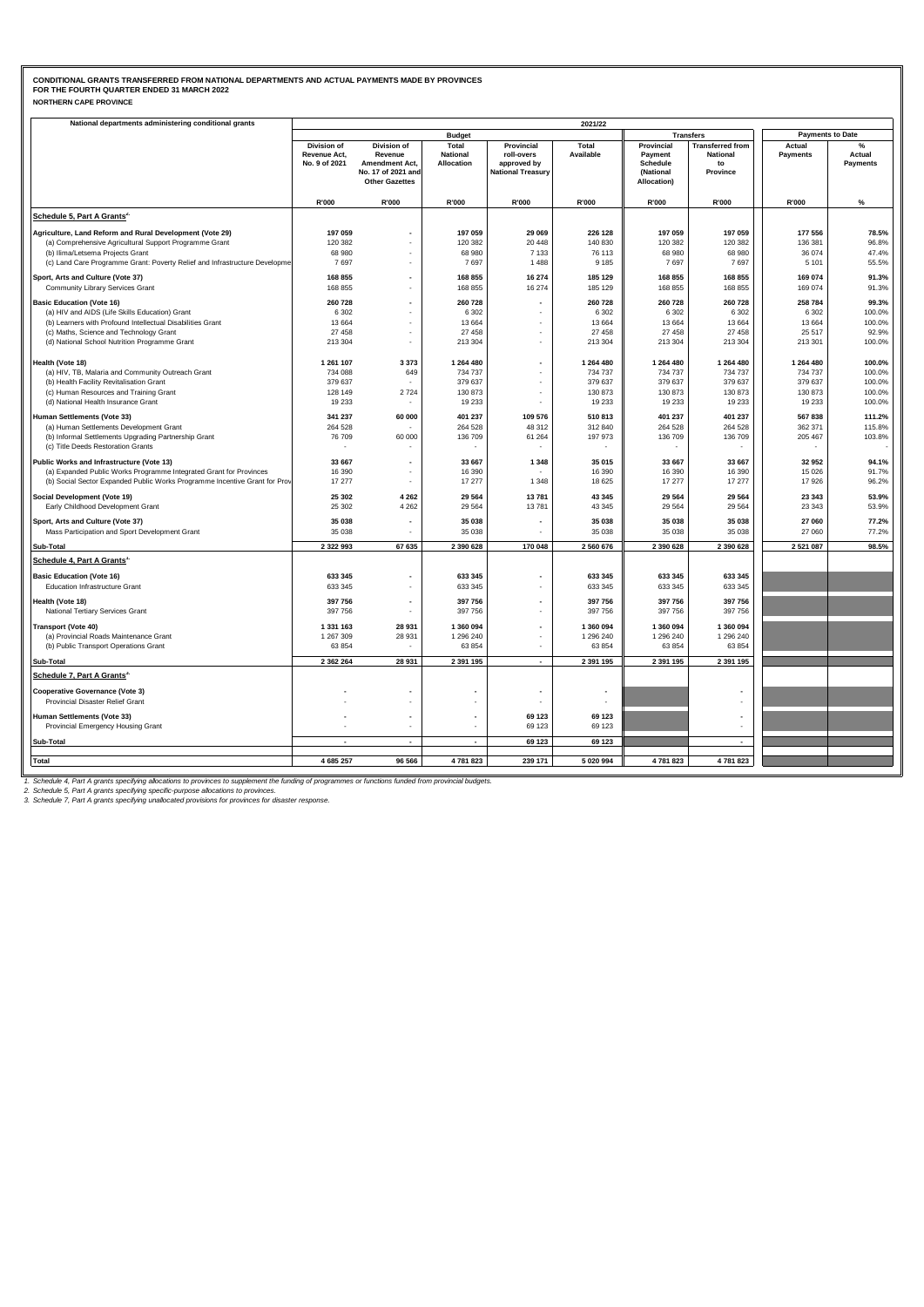#### **STATEMENT OF RECEIPTS AND PAYMENTS FOR THE FOURTH QUARTER ENDED 31 MARCH 2022 NORTH WEST PROVINCE**

| <b>Provincial departments</b>                               | 2021/22               |                    |                                  |                          |                                     |                         |                          |                                        |                                             |  |  |
|-------------------------------------------------------------|-----------------------|--------------------|----------------------------------|--------------------------|-------------------------------------|-------------------------|--------------------------|----------------------------------------|---------------------------------------------|--|--|
|                                                             |                       | <b>Budget</b>      |                                  |                          | <b>Receipts/Payments by Quarter</b> |                         |                          | <b>Receipts/Payments to Date</b>       |                                             |  |  |
|                                                             | Main<br><b>Budget</b> | <b>Adjustments</b> | Adjusted<br>Budget <sup>1.</sup> | First<br>Quarter         | Second<br>Quarter                   | <b>Third</b><br>Quarter | Fourth<br>Quarter        | Actual<br>Receipts/<br><b>Payments</b> | %<br>Actual<br>Receipts/<br><b>Payments</b> |  |  |
|                                                             | R'000                 | R'000              | R'000                            | R'000                    | R'000                               | R'000                   | R'000                    | R'000                                  | %                                           |  |  |
| Receipts                                                    |                       |                    |                                  |                          |                                     |                         |                          |                                        |                                             |  |  |
| <b>Transfers from National Revenue Fund</b>                 | 45 014 210            | 1590315            | 46 604 525                       | 11 269 192               | 12 055 548                          | 11 154 938              | 12 124 847               | 46 604 525                             | 100.0%                                      |  |  |
| Equitable share of revenue                                  | 36 792 613            | 1501543            | 38 294 156                       | 9 198 150                | 9734426                             | 9 198 150               | 10 163 430               | 38 294 156                             | 100.0%                                      |  |  |
| Conditional grants                                          | 8 2 2 1 5 9 7         | 88772              | 8 310 369                        | 2 071 042                | 2 3 2 1 1 2 2                       | 1 956 788               | 1 961 417                | 8 310 369                              | 100.0%                                      |  |  |
| Provincial own receipts                                     | 1 310 692             | (9130)             | 1 301 562                        | 264 547                  | 294 482                             | 349 791                 | 389 484                  | 1 298 304                              | 99.7%                                       |  |  |
| <b>Total receipts</b>                                       | 46 324 902            | 1581185            | 47 906 087                       | 11 533 738               | 12 350 030                          | 11 504 729              | 12 514 331               | 47 902 829                             | 100.0%                                      |  |  |
|                                                             |                       |                    |                                  |                          |                                     |                         |                          |                                        |                                             |  |  |
| Payments by provincial departments <sup>2</sup>             |                       |                    |                                  |                          |                                     |                         |                          |                                        |                                             |  |  |
| Education                                                   | 18 011 179            | 1 284 201          | 19 295 380                       | 4 245 907                | 4 452 683                           | 4 9 5 7 4 7 9           | 5 421 656                | 19 077 725                             | 98.9%                                       |  |  |
| Health                                                      | 14 119 217            | 1 151 839          | 15 271 056                       | 3 676 036                | 4 089 390                           | 3911087                 | 3711761                  | 15 388 274                             | 100.8%                                      |  |  |
| Social Development                                          | 1772382               | 55 215             | 1827597                          | 311 917                  | 428 270                             | 462 233                 | 481 497                  | 1683917                                | 92.1%                                       |  |  |
| Office Of The Premier                                       | 481 533               | (29963)            | 451 570                          | 69 555                   | 84 360                              | 92 061                  | 128 907                  | 374 883                                | 83.0%                                       |  |  |
| <b>Provincial Legislature</b>                               | 467 255               | 47 000             | 514 255                          | 101 875                  | 97 213                              | 128 315                 | 102 354                  | 429 757                                | 83.6%                                       |  |  |
| Arts, Culture, Sports And Recreation                        | 709 693               | (14883)            | 694 810                          | 221 388                  | 132 595                             | 129 464                 | 172 426                  | 655 873                                | 94.4%                                       |  |  |
| Community Safety And Transport Management                   | 2 197 973             | (32958)            | 2 165 015                        | 449 182                  | 610 605                             | 620 937                 | 465 183                  | 2 145 907                              | 99.1%                                       |  |  |
| Economic Development, Environment, Conservation And Tourism | 938 096               | (45794)            | 892 302                          | 187716                   | 181 581                             | 230 339                 | 269 619                  | 869 255                                | 97.4%                                       |  |  |
| <b>Provincial Treasury</b>                                  | 509 299               | 8215               | 517 514                          | 98 595                   | 110 881                             | 117630                  | 164 029                  | 491 135                                | 94.9%                                       |  |  |
| Human Settlements                                           | 1845374               | 47735              | 1893109                          | 329 850                  | 242 032                             | 588 780                 | 442 657                  | 1 603 319                              | 84.7%                                       |  |  |
| Corporative Governance And Traditional Affairs              | 674 228               | 14 8 37            | 689 065                          | 170 376                  | 161 858                             | 165 101                 | 164 451                  | 661 786                                | 96.0%                                       |  |  |
| Public Works And Roads                                      | 3 349 539             | 17610              | 3 3 6 7 1 4 9                    | 618 978<br>195 084       | 790 720                             | 709 218<br>272 224      | 695 919<br>326 732       | 2 814 835                              | 83.6%                                       |  |  |
| Agricultural And Rural Development                          | 1 164 657             | 44765              | 1 209 422                        |                          | 219 263                             |                         |                          | 1 013 303                              | 83.8%                                       |  |  |
| <b>Total payments</b>                                       | 46 240 425            | 2547819            | 48 788 244                       | 10 676 459               | 11 601 451                          | 12 384 868              | 12 547 191               | 47 209 969                             | 96.8%                                       |  |  |
| Payments by economic classification                         |                       |                    |                                  |                          |                                     |                         |                          |                                        |                                             |  |  |
| <b>Current payments</b>                                     | 38 216 646            | 2 001 232          | 40 217 878                       | 9 157 734                | 9 9 26 10 7                         | 10 212 360              | 10 150 426               | 39 446 627                             | 98.1%                                       |  |  |
| Compensation of employees                                   | 28 389 258            | 1 393 483          | 29 782 741                       | 7 061 623                | 7 527 701                           | 7 523 751               | 7 450 020                | 29 563 095                             | 99.3%                                       |  |  |
| Goods and services                                          | 9825095               | 604 141            | 10 429 236                       | 2 093 353                | 2 397 223                           | 2 687 822               | 2 697 342                | 9875740                                | 94.7%                                       |  |  |
| Interest and rent on land                                   | 2 2 9 3               | 3608               | 5 9 0 1                          | 2758                     | 1 1 8 3                             | 787                     | 3 0 6 4                  | 7792                                   | 132.0%                                      |  |  |
| <b>Transfers and subsidies</b>                              | 5 5 6 8 8 1 5         | 625 905            | 6 194 720                        | 1 285 864                | 1 231 084                           | 1839 562                | 1 398 065                | 5754575                                | 92.9%                                       |  |  |
| Provinces and municipalities                                | 530 597               | 20 8 20            | 551 417                          | 33 199                   | 250 569                             | 136 726                 | 88 249                   | 508 743                                | 92.3%                                       |  |  |
| Departmental agencies and accounts                          | 474 439               | 66744              | 541 183                          | 206 099                  | 105 170                             | 107 672                 | 128 105                  | 547 046                                | 101.1%                                      |  |  |
| Higher education and institutions                           |                       |                    |                                  |                          |                                     |                         | $\overline{\phantom{0}}$ |                                        |                                             |  |  |
| Foreign governments and international organisations         |                       |                    |                                  |                          |                                     |                         |                          |                                        |                                             |  |  |
| Public corporations and private enterprises                 | 760 004               | 31 060             | 791 064                          | 172 760                  | 230 425                             | 235 561                 | 152 318                  | 791 064                                | 100.0%                                      |  |  |
| Non profit institutions                                     | 1 969 913             | 424 922            | 2 394 835                        | 534 286                  | 352 007                             | 787 215                 | 568 345                  | 2 241 853                              | 93.6%                                       |  |  |
| Households                                                  | 1833862               | 82 359             | 1 916 221                        | 339 520                  | 292 913                             | 572 388                 | 461 048                  | 1 665 869                              | 86.9%                                       |  |  |
| Payments for capital assets                                 | 2 454 964             | (115064)           | 2 339 900                        | 232 861                  | 444 260                             | 328 961                 | 966 055                  | 1972137                                | 84.3%                                       |  |  |
| Buildings and other fixed structures                        | 2 0 21 3 66           | (306 599)          | 1714767                          | 174 703                  | 338 267                             | 197 846                 | 828 204                  | 1 539 020                              | 89.8%                                       |  |  |
| Machinery and equipment                                     | 429 447               | 187 135            | 616 582                          | 58 158                   | 100 342                             | 126 165                 | 135 191                  | 419 856                                | 68.1%                                       |  |  |
| Heritage assets                                             |                       |                    |                                  |                          |                                     |                         | ٠                        |                                        |                                             |  |  |
| Specialised military assets                                 |                       |                    |                                  |                          |                                     |                         |                          |                                        |                                             |  |  |
| <b>Biological assets</b>                                    | 2702                  | ÷                  | 2702                             |                          |                                     | ÷                       | 2660                     | 2 6 6 0                                | 98.4%                                       |  |  |
| Land and sub-soil assets                                    |                       |                    |                                  |                          |                                     |                         |                          |                                        |                                             |  |  |
| Software and other intangible assets                        | 1449                  | 4 4 0 0            | 5849                             | $\overline{\phantom{a}}$ | 5 6 5 1                             | 4 9 5 0                 |                          | 10 601                                 | 181.2%                                      |  |  |
| Payments for financial assets                               |                       | 35746              | 35 746                           | $\blacksquare$           |                                     | 3985                    | 32 645                   | 36 630                                 | 102.5%                                      |  |  |
| <b>Total payments</b>                                       | 46 240 425            | 2547819            | 48 788 244                       | 10 676 459               | 11 601 451                          | 12 384 868              | 12 547 191               | 47 209 969                             | 96.8%                                       |  |  |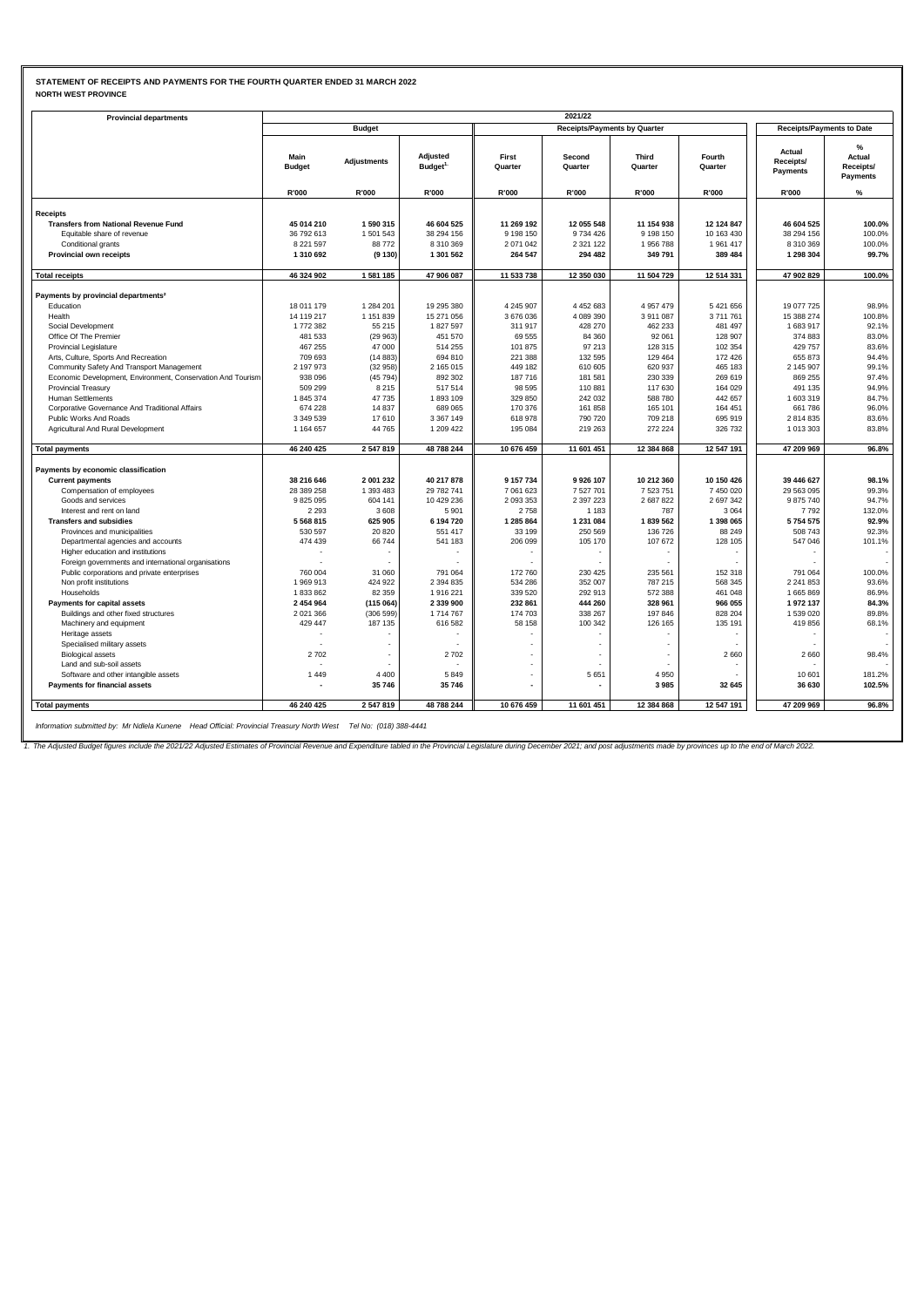### **NORTH WEST PROVINCE CONDITIONAL GRANTS TRANSFERRED FROM NATIONAL DEPARTMENTS AND ACTUAL PAYMENTS MADE BY PROVINCES FOR THE FOURTH QUARTER ENDED 31 MARCH 2022**

| National departments administering conditional grants                      |                                              |                                                                                                |                                        |                                                                     | 2021/22            |                                                               |                                                              |                           |                           |
|----------------------------------------------------------------------------|----------------------------------------------|------------------------------------------------------------------------------------------------|----------------------------------------|---------------------------------------------------------------------|--------------------|---------------------------------------------------------------|--------------------------------------------------------------|---------------------------|---------------------------|
|                                                                            |                                              |                                                                                                | <b>Budget</b>                          |                                                                     |                    | <b>Transfers</b>                                              |                                                              | <b>Payments to Date</b>   |                           |
|                                                                            | Division of<br>Revenue Act,<br>No. 9 of 2021 | Division of<br>Revenue<br><b>Amendment Act,</b><br>No. 17 of 2021 and<br><b>Other Gazettes</b> | Total<br><b>National</b><br>Allocation | Provincial<br>roll-overs<br>approved by<br><b>National Treasury</b> | Total<br>Available | Provincial<br>Payment<br>Schedule<br>(National<br>Allocation) | <b>Transferred from</b><br><b>National</b><br>to<br>Province | Actual<br><b>Payments</b> | Actual<br><b>Payments</b> |
|                                                                            | R'000                                        | R'000                                                                                          | R'000                                  | R'000                                                               | R'000              | R'000                                                         | R'000                                                        | R'000                     | $\%$                      |
| Schedule 5, Part A Grants <sup>2</sup>                                     |                                              |                                                                                                |                                        |                                                                     |                    |                                                               |                                                              |                           |                           |
| Agriculture, Land Reform and Rural Development (Vote 29)                   | 260 580                                      |                                                                                                | 260 580                                | 14 200                                                              | 274 780            | 260 580                                                       | 260 580                                                      | 162 604                   | 59.2%                     |
| (a) Comprehensive Agricultural Support Programme Grant                     | 180 488                                      |                                                                                                | 180 488                                | 10 386                                                              | 190 874            | 180 488                                                       | 180 488                                                      | 99 391                    | 52.1%                     |
| (b) Ilima/Letsema Projects Grant                                           | 71 310                                       |                                                                                                | 71 310                                 | 1 642                                                               | 72 952             | 71 310                                                        | 71 310                                                       | 53 669                    | 73.6%                     |
| (c) Land Care Programme Grant: Poverty Relief and Infrastructure Developme | 8782                                         |                                                                                                | 8782                                   | 2 172                                                               | 10 954             | 8782                                                          | 8782                                                         | 9544                      | 87.1%                     |
| Sport, Arts and Culture (Vote 37)                                          | 140 905                                      |                                                                                                | 140 905                                | 7770                                                                | 148 675            | 140 905                                                       | 140 905                                                      | 116 051                   | 78.1%                     |
| Community Library Services Grant                                           | 140 905                                      | ٠                                                                                              | 140 905                                | 7770                                                                | 148 675            | 140 905                                                       | 140 905                                                      | 116 051                   | 78.1%                     |
| <b>Basic Education (Vote 16)</b>                                           | 620 502                                      | $\overline{\phantom{a}}$                                                                       | 620 502                                | 4 2 0 8                                                             | 624 710            | 620 502                                                       | 620 502                                                      | 581 213                   | 93.0%                     |
| (a) HIV and AIDS (Life Skills Education) Grant                             | 15 909                                       |                                                                                                | 15 909                                 |                                                                     | 15 909             | 15 909                                                        | 15 909                                                       | 14782                     | 92.9%                     |
| (b) Learners with Profound Intellectual Disabilities Grant                 | 18 3 17                                      |                                                                                                | 18 3 17                                | 1 2 1 0                                                             | 19 5 27            | 18 317                                                        | 18 3 17                                                      | 20 976                    | 107.4%                    |
| (c) Maths, Science and Technology Grant                                    | 40 521<br>545 755                            | ٠                                                                                              | 40 5 21<br>545 755                     | 1 0 7 1<br>1927                                                     | 41 592<br>547 682  | 40 521<br>545 755                                             | 40 521<br>545 755                                            | 38747<br>506 708          | 93.2%<br>92.5%            |
| (d) National School Nutrition Programme Grant                              |                                              |                                                                                                |                                        |                                                                     |                    |                                                               |                                                              |                           |                           |
| Health (Vote 18)                                                           | 2 694 048                                    | 44 890                                                                                         | 2738938                                | 246 589                                                             | 2 985 527          | 2 738 938                                                     | 2 738 938                                                    | 2747099                   | 92.0%                     |
| (a) HIV, TB, Malaria and Community Outreach Grant                          | 1862690                                      | 27 129                                                                                         | 1889819                                |                                                                     | 1889819            | 1889819                                                       | 1889819                                                      | 1914133                   | 101.3%                    |
| (b) Health Facility Revitalisation Grant                                   | 618 922                                      |                                                                                                | 618 922                                | 246 589                                                             | 865 511            | 618 922                                                       | 618 922                                                      | 612073                    | 70.7%                     |
| (c) Human Resources and Training Grant                                     | 193 113                                      | 17761                                                                                          | 210 874                                |                                                                     | 210 874            | 210 874                                                       | 210 874                                                      | 204 900                   | 97.2%                     |
| (d) National Health Insurance Grant                                        | 19 3 23                                      |                                                                                                | 19 3 23                                | $\mathbf{r}$                                                        | 19 323             | 19 323                                                        | 19 323                                                       | 15993                     | 82.8%                     |
| Human Settlements (Vote 33)                                                | 1 592 676                                    | $\overline{\phantom{a}}$                                                                       | 1 592 676                              | 47 666                                                              | 1 640 342          | 1 592 676                                                     | 1 592 676                                                    | 1 372 087                 | 83.6%                     |
| (a) Human Settlements Development Grant                                    | 1 234 648                                    |                                                                                                | 1 234 648                              | 42 677                                                              | 1 277 325          | 1 234 648                                                     | 1 234 648                                                    | 1 036 519                 | 81.1%                     |
| (b) Informal Settlements Upgrading Partnership Grant                       | 358 028                                      | ٠                                                                                              | 358 028                                |                                                                     | 358 028            | 358 028                                                       | 358 028                                                      | 335 568                   | 93.7%                     |
| (c) Title Deeds Restoration Grants                                         |                                              |                                                                                                |                                        | 4 9 8 9                                                             | 4 9 8 9            |                                                               |                                                              |                           |                           |
| Public Works and Infrastructure (Vote 13)                                  | 63736                                        | $\overline{\phantom{a}}$                                                                       | 63736                                  |                                                                     | 63 736             | 63 736                                                        | 63 736                                                       | 43 355                    | 68.0%                     |
| (a) Expanded Public Works Programme Integrated Grant for Provinces         | 32 852                                       |                                                                                                | 32 852                                 |                                                                     | 32 852             | 32 852                                                        | 32 852                                                       | 12 493                    | 38.0%                     |
| (b) Social Sector Expanded Public Works Programme Incentive Grant for Prov | 30 884                                       |                                                                                                | 30 884                                 | $\mathbf{r}$                                                        | 30 884             | 30 884                                                        | 30 884                                                       | 30 862                    | 99.9%                     |
| Social Development (Vote 19)                                               | 88751                                        | 14 951                                                                                         | 103 702                                | 28 795                                                              | 132 497            | 103 702                                                       | 103 702                                                      | 62 250                    | 47.0%                     |
| Early Childhood Development Grant                                          | 88751                                        | 14 951                                                                                         | 103 702                                | 28 7 95                                                             | 132 497            | 103 702                                                       | 103 702                                                      | 62 250                    | 47.0%                     |
| Sport, Arts and Culture (Vote 37)                                          | 46 424                                       | $\overline{\phantom{a}}$                                                                       | 46 4 24                                |                                                                     | 46 424             | 46 424                                                        | 46 424                                                       | 45 545                    | 98.1%                     |
| Mass Participation and Sport Development Grant                             | 46 424                                       |                                                                                                | 46 4 24                                |                                                                     | 46 424             | 46 424                                                        | 46 424                                                       | 45 545                    | 98.1%                     |
| Sub-Total                                                                  | 5 507 622                                    | 59 841                                                                                         | 5 5 6 7 4 6 3                          | 349 228                                                             | 5 916 691          | 5 567 463                                                     | 5 567 463                                                    | 5 130 204                 | 86.7%                     |
| Schedule 4, Part A Grants'                                                 |                                              |                                                                                                |                                        |                                                                     |                    |                                                               |                                                              |                           |                           |
| <b>Basic Education (Vote 16)</b>                                           | 1 158 484                                    | $\overline{\phantom{a}}$                                                                       | 1 1 58 4 84                            | 32 321                                                              | 1 190 805          | 1 158 484                                                     | 1 158 484                                                    |                           |                           |
| <b>Education Infrastructure Grant</b>                                      | 1 158 484                                    | ÷                                                                                              | 1 158 484                              | 32 321                                                              | 1 190 805          | 1 158 484                                                     | 1 158 484                                                    |                           |                           |
| Health (Vote 18)                                                           | 333 611                                      | $\overline{a}$                                                                                 | 333 611                                | 13 039                                                              | 346 650            | 333 611                                                       | 333 611                                                      |                           |                           |
| National Tertiary Services Grant                                           | 333 611                                      |                                                                                                | 333 611                                | 13 039                                                              | 346 650            | 333 611                                                       | 333 611                                                      |                           |                           |
| <b>Transport (Vote 40)</b>                                                 | 1 221 880                                    | 28 931                                                                                         | 1 250 811                              |                                                                     | 1 250 811          | 1 250 811                                                     | 1 250 811                                                    |                           |                           |
| (a) Provincial Roads Maintenance Grant                                     | 1 090 622                                    | 28 9 31                                                                                        | 1 1 1 9 5 5 3                          | $\blacksquare$                                                      | 1 119 553          | 1 119 553                                                     | 1 119 553                                                    |                           |                           |
| (b) Public Transport Operations Grant                                      | 131 258                                      |                                                                                                | 131 258                                |                                                                     | 131 258            | 131 258                                                       | 131 258                                                      |                           |                           |
| Sub-Total                                                                  | 2713975                                      | 28 931                                                                                         | 2742906                                | 45 360                                                              | 2 788 266          | 2742906                                                       | 2742906                                                      |                           |                           |
| Schedule 7, Part A Grants <sup>3.</sup>                                    |                                              |                                                                                                |                                        |                                                                     |                    |                                                               |                                                              |                           |                           |
|                                                                            |                                              |                                                                                                |                                        | 1 2 2 5                                                             | 1 2 2 5            |                                                               |                                                              |                           |                           |
| <b>Cooperative Governance (Vote 3)</b><br>Provincial Disaster Relief Grant |                                              | ٠                                                                                              |                                        | 1 2 2 5                                                             | 1 2 2 5            |                                                               |                                                              |                           |                           |
|                                                                            |                                              |                                                                                                |                                        |                                                                     |                    |                                                               |                                                              |                           |                           |
| Human Settlements (Vote 33)                                                |                                              | $\overline{\phantom{a}}$<br>٠                                                                  |                                        |                                                                     |                    |                                                               |                                                              |                           |                           |
| Provincial Emergency Housing Grant                                         |                                              |                                                                                                |                                        |                                                                     |                    |                                                               |                                                              |                           |                           |
| Sub-Total                                                                  |                                              | $\sim$                                                                                         | $\blacksquare$                         | 1 2 2 5                                                             | 1 2 2 5            |                                                               | ٠                                                            |                           |                           |
| <b>Total</b>                                                               | 8 221 597                                    | 88772                                                                                          | 8 3 1 0 3 6 9                          | 395 813                                                             | 8706182            | 8 310 369                                                     | 8 310 369                                                    |                           |                           |
|                                                                            |                                              |                                                                                                |                                        |                                                                     |                    |                                                               |                                                              |                           |                           |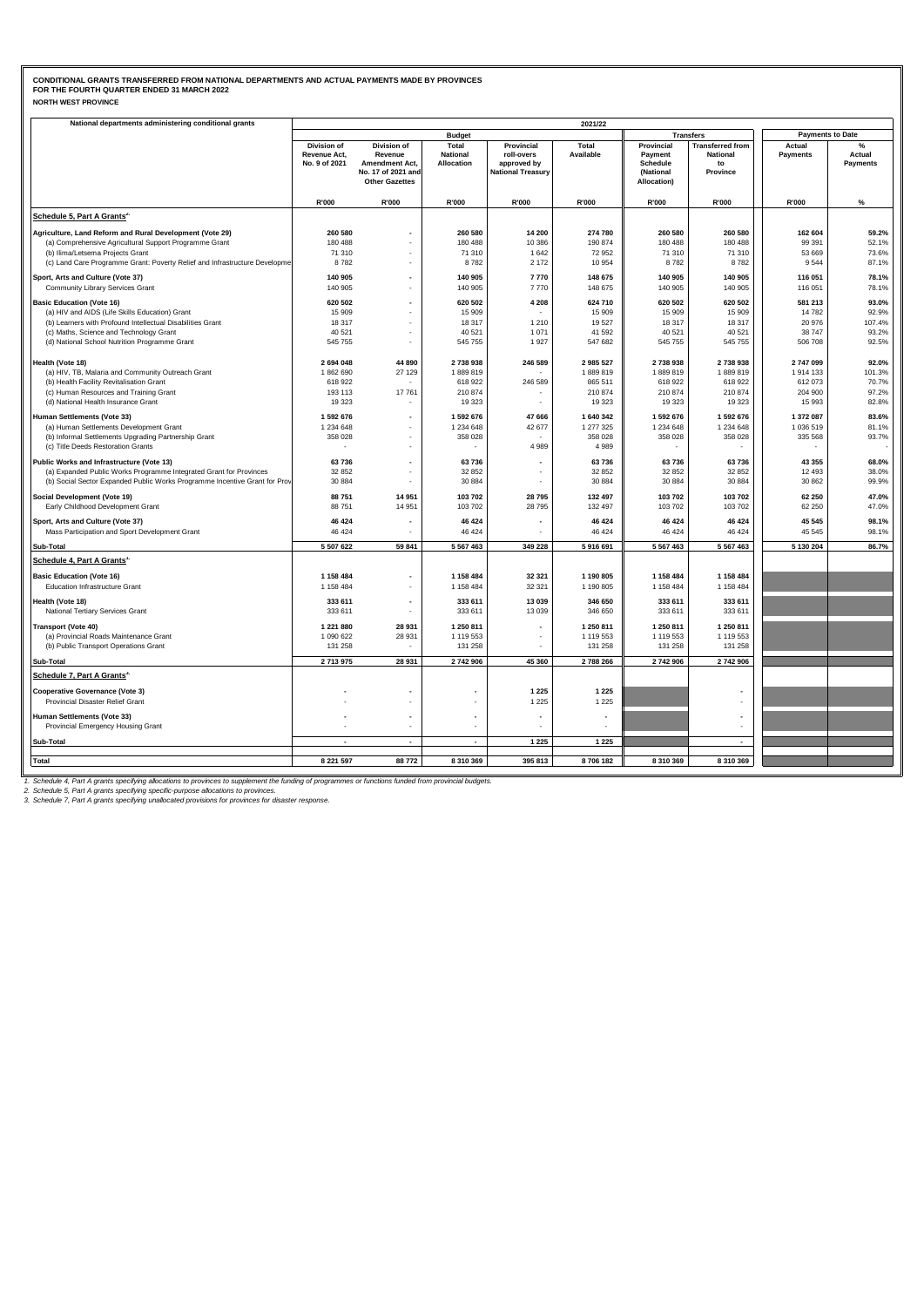# **STATEMENT OF RECEIPTS AND PAYMENTS FOR THE FOURTH QUARTER ENDED 31 MARCH 2022 WESTERN CAPE PROVINCE**

| <b>Provincial departments</b>                       |                          |                      |                                 |                              |                                     |                         |                                  |                                 |                                      |
|-----------------------------------------------------|--------------------------|----------------------|---------------------------------|------------------------------|-------------------------------------|-------------------------|----------------------------------|---------------------------------|--------------------------------------|
|                                                     |                          | <b>Budget</b>        |                                 |                              | <b>Receipts/Payments by Quarter</b> |                         | <b>Receipts/Payments to Date</b> |                                 |                                      |
|                                                     | Main<br><b>Budget</b>    | <b>Adjustments</b>   | Adjusted<br>Budget <sup>1</sup> | First<br>Quarter             | Second<br>Quarter                   | <b>Third</b><br>Quarter | Fourth<br>Quarter                | Actual<br>Receipts/<br>Payments | %<br>Actual<br>Receipts/<br>Payments |
|                                                     | R'000                    | R'000                | R'000                           | R'000                        | R'000                               | R'000                   | R'000                            | R'000                           | $\%$                                 |
| <b>Receipts</b>                                     |                          |                      |                                 |                              |                                     |                         |                                  |                                 |                                      |
| <b>Transfers from National Revenue Fund</b>         | 67 978 397               | 2098409              | 70 076 806                      | 16 811 946                   | 18 014 077                          | 17 231 844              | 18 018 939                       | 70 076 806                      | 100.0%                               |
| Equitable share of revenue                          | 54 448 200               | 2019204              | 56 467 404                      | 13 612 050                   | 14 323 503                          | 13 612 050              | 14 919 801                       | 56 467 404                      | 100.0%                               |
| Conditional grants                                  | 13 530 197               | 79 205               | 13 609 402                      | 3 199 896                    | 3 690 574                           | 3619794                 | 3 099 138                        | 13 609 402                      | 100.0%                               |
| Provincial own receipts                             | 2 511 459                | 5922                 | 2 517 381                       | 514 607                      | 750 650                             | 779 087                 | 641 930                          | 2 686 274                       | 106.7%                               |
| <b>Total receipts</b>                               | 70 489 856               | 2 104 331            | 72 594 187                      | 17 326 553                   | 18 764 727                          | 18 010 931              | 18 660 869                       | 72 763 080                      | 100.2%                               |
|                                                     |                          |                      |                                 |                              |                                     |                         |                                  |                                 |                                      |
| Payments by provincial departments                  |                          |                      |                                 |                              |                                     |                         |                                  |                                 |                                      |
| Education                                           | 24 459 862               | 928 386              | 25 388 248                      | 5 871 202                    | 5766464                             | 6876896                 | 6844616                          | 25 359 178                      | 99.9%                                |
| Health                                              | 27 391 897               | 798 266              | 28 190 163                      | 6 256 238                    | 7 262 377                           | 7 110 808               | 7 266 523                        | 27 895 946                      | 99.0%                                |
| Social Development                                  | 2 662 907                | 63 124               | 2 726 031                       | 629 250                      | 715 991                             | 709 676                 | 651 108                          | 2 706 025                       | 99.3%                                |
| Premier                                             | 1748 562                 | (3550)               | 1745 012                        | 465 357                      | 421 032                             | 349 241                 | 466 871                          | 1702 501                        | 97.6%<br>90.2%                       |
| <b>Provincial Parliament</b>                        | 213 856                  | 3852                 | 217 708                         | 44 057                       | 62 981                              | 49 016                  | 40 285                           | 196 339                         | 94.4%                                |
| <b>Provincial Treasury</b>                          | 319 608<br>739 049       | (12006)<br>(179742)  | 307 602<br>559 307              | 67 037<br>70 373             | 69 389<br>80 315                    | 58 585<br>240 739       | 95 271<br>158 961                | 290 282<br>550 388              | 98.4%                                |
| <b>Community Safety</b><br>Human Settlements        | 2 3 5 3 1 7 1            | 57 088               | 2 410 259                       | 629 264                      | 498 971                             | 738 959                 | 502 908                          | 2 370 102                       | 98.3%                                |
| Environmental Affairs And Development Planning      | 570 062                  | (4645)               | 565 417                         | 147 246                      | 137 788                             | 135 504                 | 141 129                          | 561 667                         | 99.3%                                |
| <b>Transport And Public Works</b>                   | 9 265 0 29               | (95519)              | 9 169 510                       | 1 409 030                    | 2 519 204                           | 2 3 2 9 1 2 7           | 2 705 649                        | 8963010                         | 97.7%                                |
| Agriculture                                         | 909 086                  | 1803                 | 910 889                         | 180 288                      | 253 617                             | 209 037                 | 249 815                          | 892 757                         | 98.0%                                |
| Economic Development And Tourism                    | 517807                   | (17908)              | 499 899                         | 150 218                      | 78 860                              | 159 500                 | 104 826                          | 493 404                         | 98.7%                                |
| Cultural Affairs And Sport                          | 897 510                  | 2599                 | 900 109                         | 121 943                      | 234 351                             | 273 213                 | 259 658                          | 889 165                         | 98.8%                                |
| <b>Local Government</b>                             | 348 664                  | (6018)               | 342 646                         | 50 782                       | 57853                               | 67 662                  | 154 181                          | 330 478                         | 96.4%                                |
| <b>Total payments</b>                               | 72 397 070               | 1 535 730            | 73 932 800                      | 16 092 285                   | 18 159 193                          | 19 307 963              | 19 641 801                       | 73 201 242                      | 99.0%                                |
|                                                     |                          |                      |                                 |                              |                                     |                         |                                  |                                 |                                      |
| Payments by economic classification                 |                          |                      |                                 |                              |                                     |                         |                                  |                                 |                                      |
| <b>Current payments</b>                             | 55 464 905               | 1372117<br>1 167 449 | 56 837 022                      | 12 823 518                   | 14 516 803                          | 14 412 594              | 14 749 496                       | 56 502 410                      | 99.4%<br>99.9%                       |
| Compensation of employees                           | 38 358 966<br>17 105 804 | 204 668              | 39 526 415<br>17 310 472        | 9 2 9 5 3 5 3<br>3 5 28 1 50 | 10 053 616<br>4 4 6 3 1 5 9         | 10 192 204<br>4 220 365 | 9 9 5 1 5 5 2<br>4797924         | 39 492 725<br>17 009 598        | 98.3%                                |
| Goods and services<br>Interest and rent on land     | 135                      |                      | 135                             | 15                           | 28                                  | 25                      | 20                               | 88                              | 65.2%                                |
| <b>Transfers and subsidies</b>                      | 11 832 592               | 427 394              | 12 259 986                      | 2 667 498                    | 2728032                             | 3719170                 | 3 041 349                        | 12 156 049                      | 99.2%                                |
| Provinces and municipalities                        | 2 3 9 5 5 9 4            | (61640)              | 2 333 954                       | 181 890                      | 935 441                             | 622 071                 | 519 576                          | 2 2 5 8 9 7 8                   | 96.8%                                |
| Departmental agencies and accounts                  | 594 371                  | (764)                | 593 607                         | 227 175                      | 117 346                             | 161 910                 | 99 237                           | 605 668                         | 102.0%                               |
| Higher education and institutions                   |                          | 1 2 9 4              | 1 2 9 4                         |                              |                                     | 647                     | 647                              | 1 2 9 4                         | 100.0%                               |
| Foreign governments and international organisations | 312                      |                      | 312                             |                              |                                     | 169                     | 123                              | 292                             | 93.6%                                |
| Public corporations and private enterprises         | 1 277 715                | 5093                 | 1 282 808                       | 217 466                      | 355 211                             | 363 350                 | 362 636                          | 1 298 663                       | 101.2%                               |
| Non profit institutions                             | 5 129 783                | 394 347              | 5 5 24 1 30                     | 1 392 876                    | 817 257                             | 1805 509                | 1 518 801                        | 5 534 443                       | 100.2%                               |
| Households                                          | 2 434 817                | 89 064               | 2 523 881                       | 648 091                      | 502 777                             | 765 513                 | 540 329                          | 2 456 711                       | 97.3%                                |
| Payments for capital assets                         | 5 093 714                | (266 476)            | 4 827 238                       | 600 120                      | 907 691                             | 1 172 870               | 1843502                          | 4 524 183                       | 93.7%                                |
| Buildings and other fixed structures                | 4 0 51 6 74              | (480687)             | 3 570 987                       | 454 947                      | 654 539                             | 909 967                 | 1 082 183                        | 3 101 636                       | 86.9%                                |
| Machinery and equipment                             | 985 112                  | 200 954              | 1 186 066                       | 138 854                      | 221 721                             | 241 121                 | 545 287                          | 1 146 983                       | 96.7%                                |
| Heritage assets                                     |                          |                      |                                 |                              |                                     |                         |                                  |                                 |                                      |
| Specialised military assets                         |                          |                      |                                 |                              |                                     |                         |                                  |                                 |                                      |
| <b>Biological assets</b>                            |                          |                      |                                 |                              |                                     |                         |                                  |                                 |                                      |
| Land and sub-soil assets                            | 8650                     | 8740                 | 17 390                          | 56                           | 4 3 5 7                             | 3 0 6 2                 | 164 588                          | 172 063                         | 989.4%                               |
| Software and other intangible assets                | 48 278                   | 4517                 | 52 795                          | 6 2 6 3                      | 27 075                              | 18719                   | 51 444                           | 103 501                         | 196.0%                               |
| Payments for financial assets                       | 5859                     | 2695                 | 8 5 5 4                         | 1 1 4 9                      | 6666                                | 3 3 3 0                 | 7454                             | 18 599                          | 217.4%                               |
| <b>Total payments</b>                               | 72 397 070               | 1535730              | 73 932 800                      | 16 092 285                   | 18 159 193                          | 19 307 963              | 19 641 801                       | 73 201 241                      | 99.0%                                |

*Information submitted by: Mr David Savage Head Official: Provincial Treasury Western Cape Tel No: (021) 483-3749*